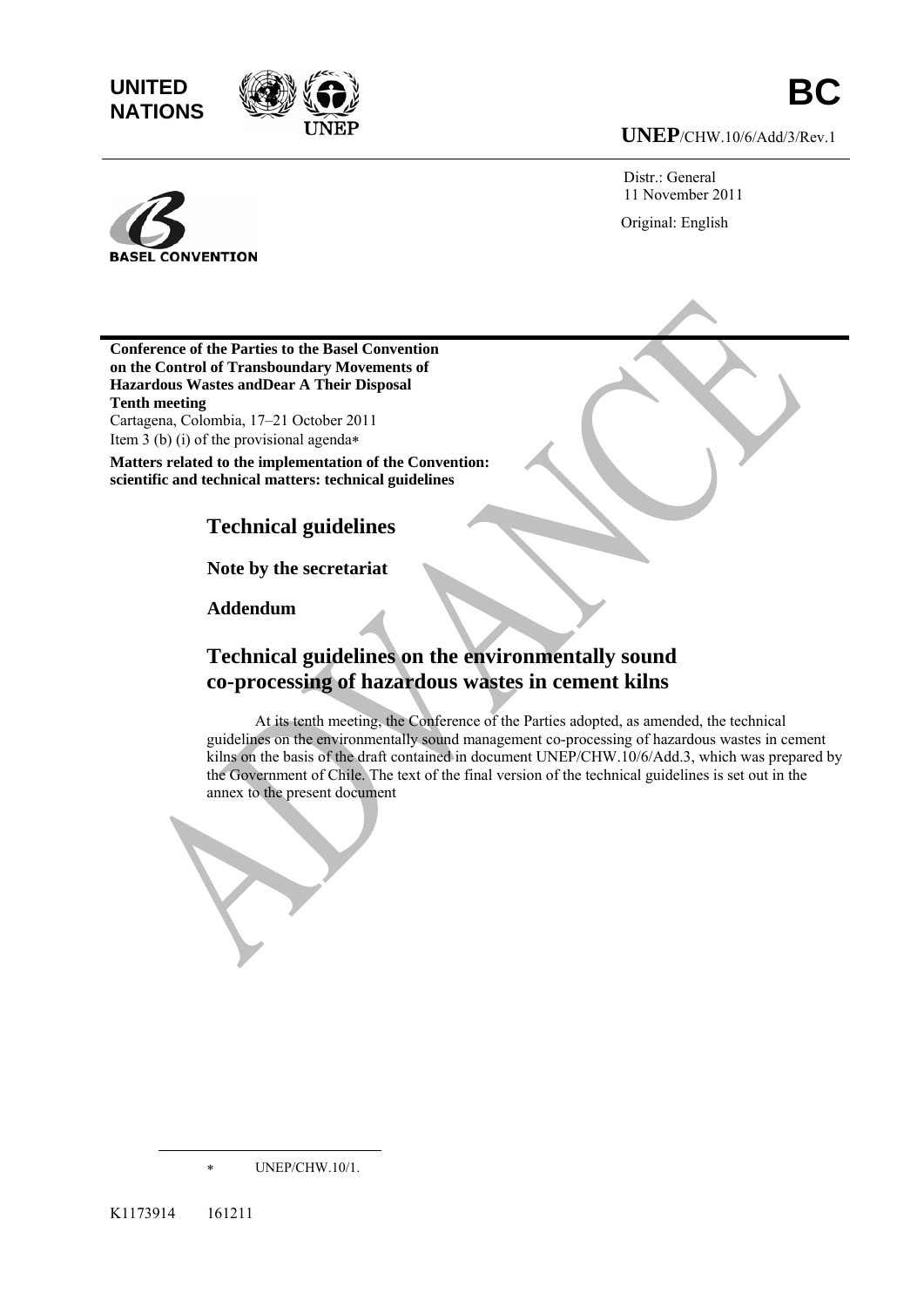## **Annex**

## **Technical guidelines on the environmentally sound co-processing of hazardous wastes in cement kilns**

 **Revised final version (31 October 2011)**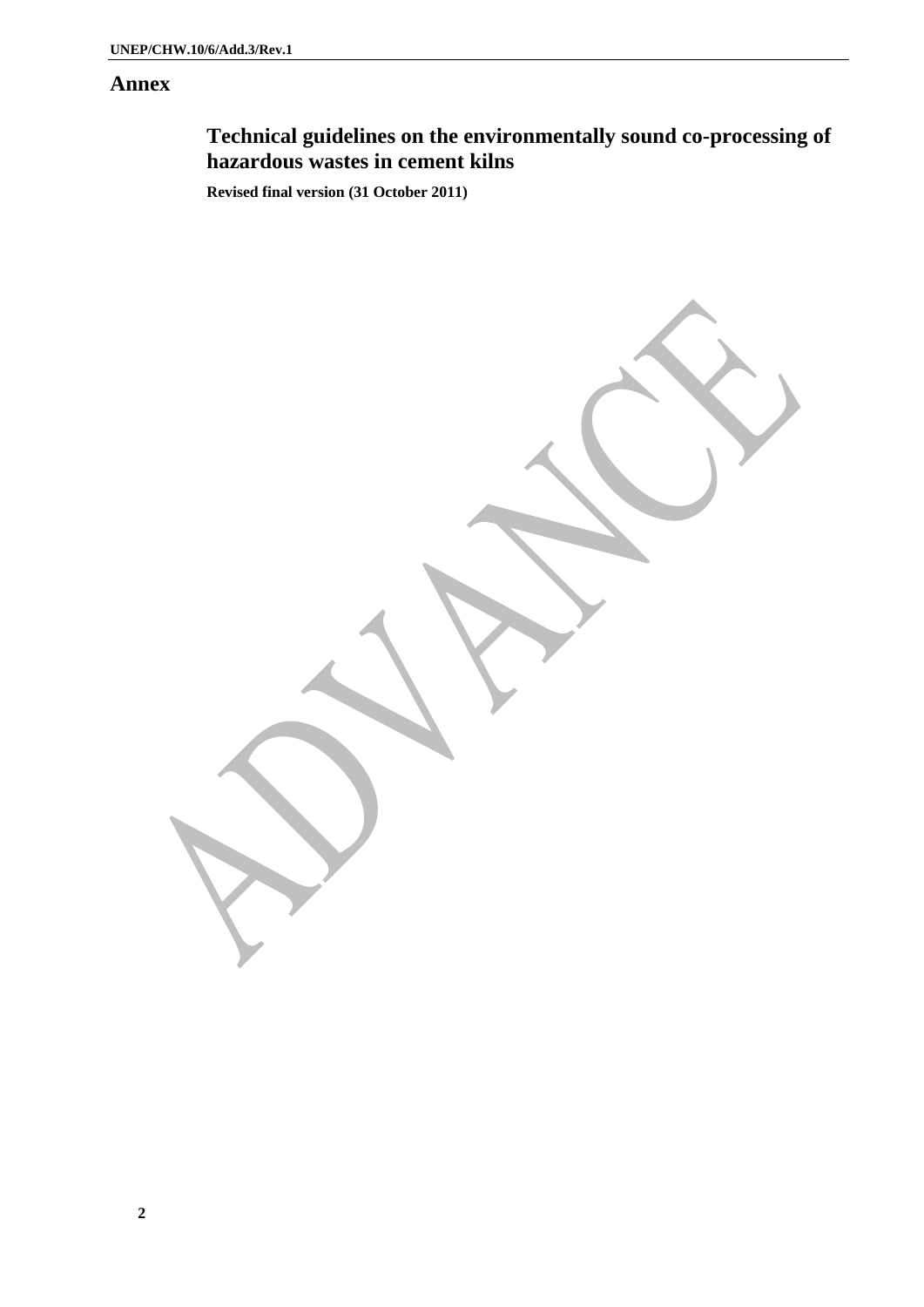## **Contents**

| $\mathbf{I}$ . |                  |                                                                             |  |
|----------------|------------------|-----------------------------------------------------------------------------|--|
|                | А.               |                                                                             |  |
|                | <b>B.</b>        |                                                                             |  |
|                | C.               |                                                                             |  |
| П.             |                  | Relevant provisions of the Basel Convention and International Linkages 12   |  |
|                | A.               |                                                                             |  |
|                | B <sub>1</sub>   |                                                                             |  |
|                |                  | $\mathbf{1}$                                                                |  |
|                |                  | 2 <sub>1</sub>                                                              |  |
|                |                  | Organisation for Economic Co-operation and Development 14<br>3 <sub>1</sub> |  |
| Ш.             |                  | General guidance on environmentally sound co-processing in cement kilns 14  |  |
|                | A.               |                                                                             |  |
|                | B.               |                                                                             |  |
|                |                  | $\mathbf{1}$                                                                |  |
|                |                  | 2.<br>Waste recovery or disposal not leading to recovery in cement kilns19  |  |
|                |                  | 3 <sub>1</sub>                                                              |  |
|                | C.               |                                                                             |  |
|                | D.               |                                                                             |  |
|                |                  | $\mathbf{1}$                                                                |  |
|                |                  | 2.                                                                          |  |
|                |                  |                                                                             |  |
|                |                  | 3.                                                                          |  |
|                |                  | $\overline{4}$ .                                                            |  |
|                |                  | 5 <sub>1</sub>                                                              |  |
|                |                  | 6.                                                                          |  |
|                | Е.               |                                                                             |  |
| IV.            |                  |                                                                             |  |
|                | A.               |                                                                             |  |
|                | <b>B.</b>        |                                                                             |  |
|                |                  | 1.7                                                                         |  |
|                |                  | $2^{2}$                                                                     |  |
|                |                  | 3.                                                                          |  |
|                |                  | 4.                                                                          |  |
|                | $\overline{C}$ . |                                                                             |  |
|                |                  | $\mathbf{1}$                                                                |  |
|                |                  | 2.                                                                          |  |
|                | D.               |                                                                             |  |
|                |                  | $\mathbf{1}$ .                                                              |  |
|                |                  | $2\sqrt{ }$                                                                 |  |
|                | Е.               |                                                                             |  |
|                | F.               |                                                                             |  |
|                |                  | 1.                                                                          |  |
|                |                  | $\overline{2}$ .                                                            |  |
|                |                  | 3 <sub>1</sub>                                                              |  |
|                | G.               |                                                                             |  |
| V.             |                  | Environmentally sound co-processing of hazardous waste in cement kilns34    |  |
|                | $A_{\cdot}$      |                                                                             |  |
|                |                  |                                                                             |  |
|                | В.               |                                                                             |  |
|                |                  | $\mathbf{1}$                                                                |  |
|                |                  | $\overline{2}$                                                              |  |
|                | C.               |                                                                             |  |
|                |                  | 1.                                                                          |  |
|                |                  | 2.                                                                          |  |
|                |                  | 3.                                                                          |  |
|                |                  | 4.                                                                          |  |
|                | D.               |                                                                             |  |
|                |                  | 1.                                                                          |  |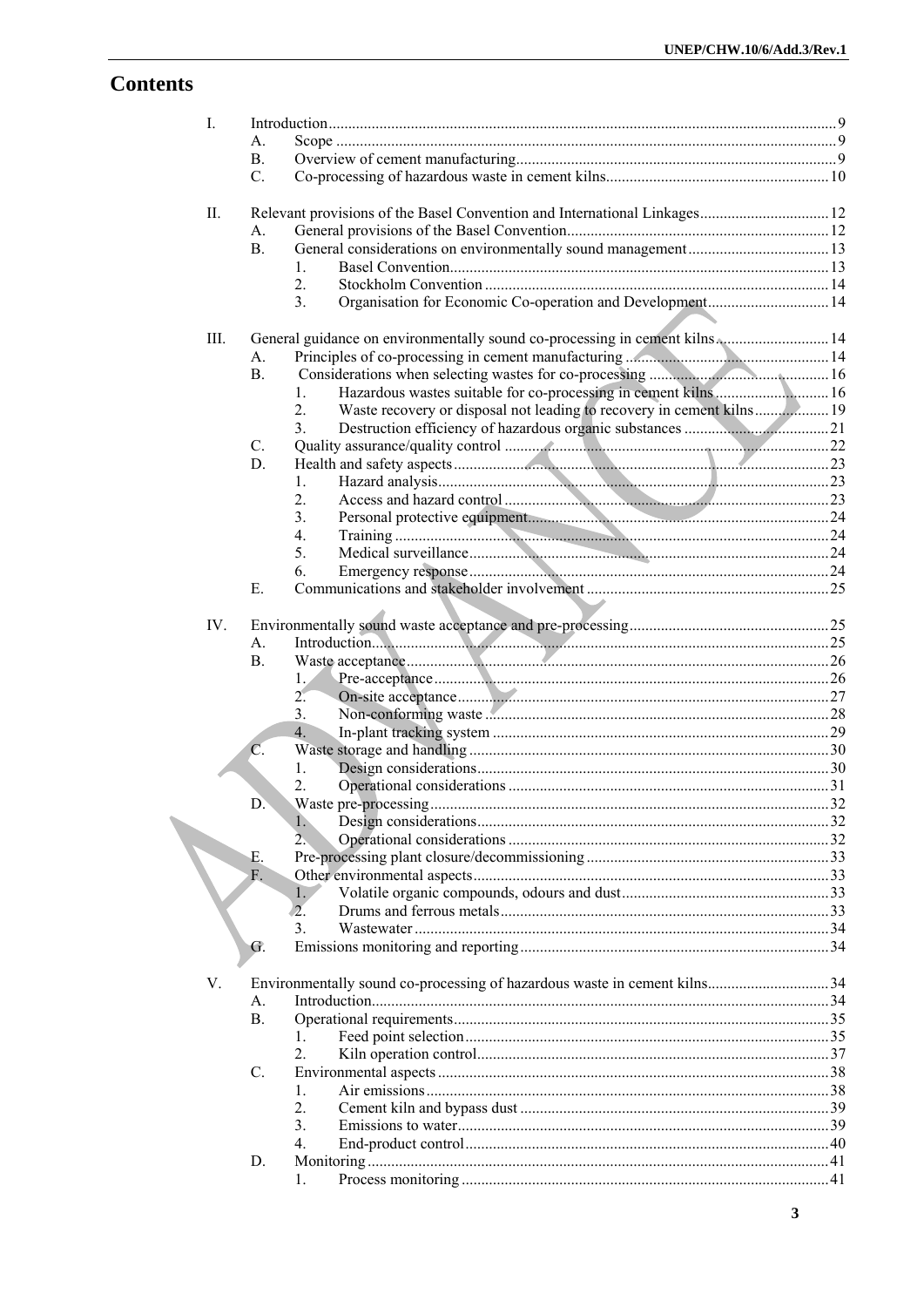|     |                | 2.             |                                                                                                                                                              |  |
|-----|----------------|----------------|--------------------------------------------------------------------------------------------------------------------------------------------------------------|--|
|     |                | 3 <sub>1</sub> |                                                                                                                                                              |  |
|     |                | 4.             |                                                                                                                                                              |  |
|     |                |                |                                                                                                                                                              |  |
| VI. |                |                |                                                                                                                                                              |  |
|     | <b>Annexes</b> |                |                                                                                                                                                              |  |
|     | Annex I:       |                | Compilation of performance verification and trial burns results in cement kilns<br>(Dr. Kare Helge Karstensen, personal communication, November 6, 2009)  48 |  |
|     | Annex II:      |                |                                                                                                                                                              |  |
|     |                |                |                                                                                                                                                              |  |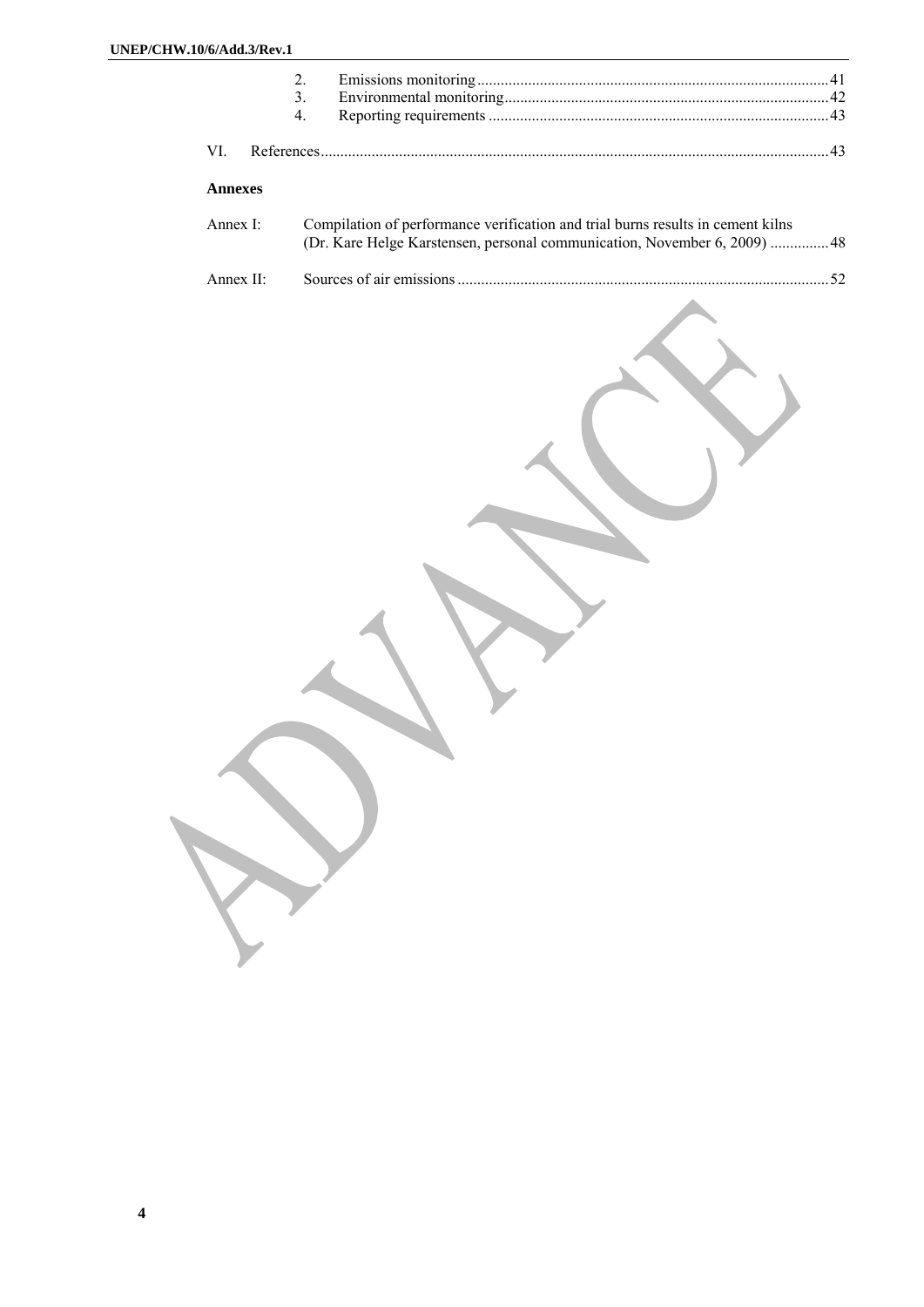## **Glossary**

**Aggregates**: Particulate materials used in construction such as sand, gravel, crushed stone and crushed slag.

**Alkali bypass**: A duct located between the feed end of the kiln and the preheater tower. A portion of the kiln exit gas is withdrawn through this and quickly cooled by air or water to avoid excessive alkali, chloride and sulphur build-up on the raw feed. This is also known as kiln exhaust gas bypass.

**Alternative fuels and raw materials (AFR)**: Inputs to clinker production derived from waste streams that contribute energy and/or raw material.

**Alternative fuels**: Wastes with recoverable energy value, used as fuels in a cement kiln, replacing a portion of conventional fossil fuels such as coal. Other terms include: secondary, substitute or wastederived fuels.

**Alternative raw materials**: Waste materials containing useable minerals such as calcium, silica, alumina and iron, which can be used in the kiln to replace raw materials such as clay, shale and limestone. Also known as secondary or substitute raw materials.

**Best available techniques (BAT)**: The most effective methods of reducing emissions and the impact on the environment as a whole.

**Bypass dust**: Dust discarded from the bypass systems of the suspension preheater, precalciner and grate preheater kilns, consisting of fully calcined, kiln feed material.

**Calcination**: Heat-induced removal, or loss of chemically-bound volatiles other than water. In cement manufacture this is the thermal decomposition of calcite (calcium carbonate) and other carbonate minerals that gives a metallic oxide (mainly CaO) plus carbon dioxide.

**Cement kiln dust (CKD)**: The fine-grained, solid, highly alkaline material removed from cement kiln exhaust gas by air pollution control devices. Much of the CKD material is unreacted raw material, including raw mix at various stages of burning and particles of clinker. The term can be used to denote any dust from cement kilns, such as that coming from bypass systems.

**Cement**: Finely ground inorganic material that, when mixed with water, forms a paste that sets and hardens by means of hydration reactions and processes and that, after hardening, retains its strength and stability under water.

**Clinkering**: The thermo-chemical formation of clinker minerals, especially to those reactions occurring above about  $1,300^{\circ}$  C; also the zone in the kiln where this occurs. Also known as sintering or burning.

**Co-incineration plant**: Under Directive 2000/76/EC of the European Parliament and of the Council, any stationary or mobile plant whose main purpose is the generation of energy or the production of material products and which uses wastes as a regular or additional fuel; or in which waste is thermally treated for the purpose of disposal. If co-incineration takes place in such a way that the main purpose of the plant is not the generation of energy or production of material products but rather the thermal treatment of waste, the plant shall be regarded as an incineration plant.

**Co-processing**: The use of suitable waste materials in manufacturing processes for the purpose of energy and/or resource recovery and resultant reduction in the use of conventional fuels and/or raw materials through substitution.

**Destruction and removal efficiency (DRE)**: Efficiency in destruction and removal of a given organic compound. Mathematically, DRE is calculated as follows:

 $DRE = [(W_{in} - W_{out stack})/W_{in}] \times 100$ 

where *W*<sub>in</sub> is the mass feed rate of one principal organic hazardous constituent (POHC) in the waste stream fed to the kiln, and *W*out stack is the mass emission rate of the same POHC in the exhaust emissions prior to release to the atmosphere.

**Destruction efficiency (DE)**: A measure of the percentage of a given organic compound that is destroyed by the combustion process. Mathematically, DE is calculated as follows:

 $DE = [(W_{in} - W_{out}$  combustion chamber)/ $W_{in}]\times 100$ 

where *W*<sub>in</sub> is the mass feed rate of one principal organic hazardous constituent (POHC) in the waste stream fed to the kiln, and *W*out combustion chamber is the mass emission rate of the same POHC leaving the kiln (upstream of all air pollution control equipment). The DE represents the fraction of the organics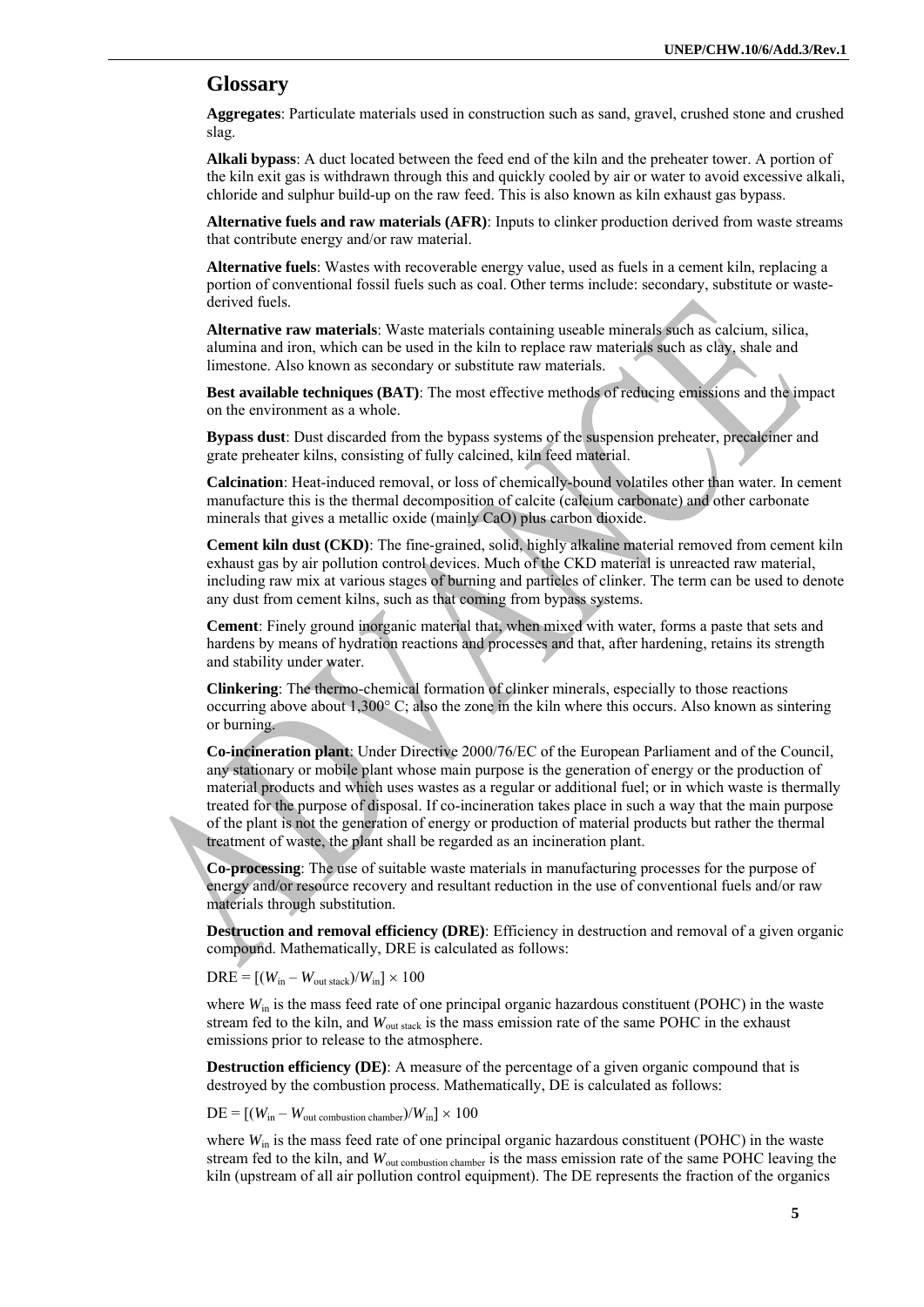entering a kiln, which is actually destroyed; the DRE represents the fraction of the organics entering a kiln and emitted from the stack to the atmosphere.

**Dry process**: Process technology for cement production. In the dry process, the raw materials enter the cement kiln in a dry condition after being ground to a fine powder called the raw meal. The dry process consumes less energy than the wet process, where water is added to the raw materials during grinding to form slurry.

**Emissions testing**: Manual collection of stack gas samples, followed by chemical analysis to determine pollutant concentrations.

**Heating (calorific) value**: The heat per unit mass produced by complete combustion of a given substance. Calorific values are used to express the energy values of fuels, usually expressed in megajoules per kilogram (MJ/kg).

**Higher heating (calorific) value (HHV)**: Maximum amount of energy that can be obtained from the combustion of a fuel, including the energy released when the steam produced during combustion is condensed. Also called the gross heat value.

**Kiln line**: The part of the cement plant that manufactures clinker; comprises the kiln itself, any preheaters and precalciners and the clinker cooler apparatus.

**Kiln**: The heating apparatus in a cement plant for manufacturing clinker. Unless otherwise specified, it may be assumed to refer to a rotary kiln.

**Lower heating (calorific) value (LHV)**: The higher heating value less the latent heat of vaporization of the water vapour formed by the combustion of the hydrogen in the fuel. Also called the net heat value.

**Precalciner**: A kiln line apparatus, usually combined with a preheater, in which partial to almost complete calcination of carbonate minerals is achieved ahead of the kiln itself, and which makes use of a separate heat source. A precalciner reduces fuel consumption in the kiln, and allows the kiln to be shorter, as it no longer has to perform the full calcination function.

**Preheater**: An apparatus for heating the raw mix before it reaches the dry kiln itself. In modern dry kilns, the preheater is commonly combined with a precalciner. Preheaters use hot exit gases from the kiln as their heat source.

**Pre-processing**: Alternative fuels and/or raw materials not having uniform characteristics must be prepared from different waste streams before being used as such in a cement plant. The preparation process, or pre-processing, is needed to produce a waste stream that complies with the technical and administrative specifications of cement production and to guarantee that environmental standards are met.

**Pyroprocess system**: Includes the kiln, cooler, and fuels combustion equipment.

**Raw mix/meal/feed**: The crushed, ground, proportioned, and thoroughly mixed raw material-feed to the kiln line.

**Recovery**: Any operation where waste is serving a useful purpose by replacing other materials that would otherwise have been used to fulfil a particular function, or waste being prepared to fulfil that function, in the plant or in the wider economy.

**Rotary kiln**: A kiln consisting of a gently inclined, rotating steel tube lined with refractory brick. The kiln is fed with raw materials at its upper end and heated by flame from, mainly, the lower end, which is also the exit end for the product (clinker).

**Trial burn**: Emissions testing performed for demonstrating compliance with the destruction and removal efficiency (DRE) and destruction efficiency (DE) performance standards and regulatory emission limits; is used as the basis for establishing allowable operating limits.

**Vertical shaft kiln (VSK)**: A vertical, cylindrical or chimney-type kiln, heated from the bottom, fed either with a batch or continuous charge consisting of a specific mix of fuel and raw materials. Based on a black-meal process, which prevents the use of alternative fuels, it is generally considered obsolete for cement manufacture.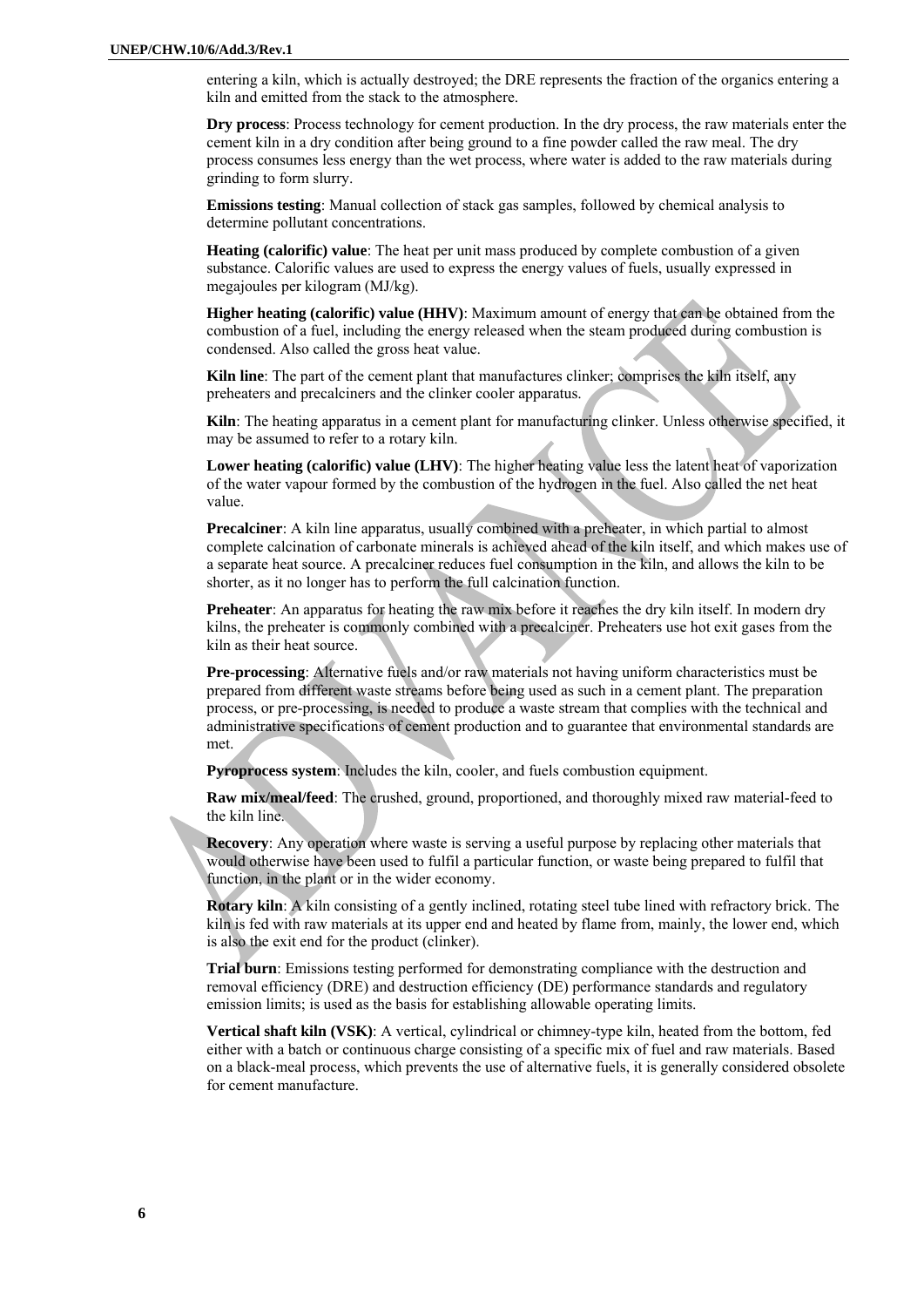# **Abbreviations and acronyms**

| <b>ACGIH</b>    | American Conference of Governmental Industrial Hygienists (http://www.acgih.org)                                                                          |
|-----------------|-----------------------------------------------------------------------------------------------------------------------------------------------------------|
| <b>ASTM</b>     | American Society for Testing and Materials (http://www.astm.org/)                                                                                         |
| <b>BAT</b>      | Best Available Technique                                                                                                                                  |
| <b>BAT-AEL</b>  | <b>BAT Associated Emission Level</b>                                                                                                                      |
| <b>BEP</b>      | <b>Best Environmental Practice</b>                                                                                                                        |
| <b>BREF</b>     | Reference Document on Best Available Techniques (as published by EIPPCB,<br>http://eippcb.jrc.es/)                                                        |
| <b>CCME</b>     | Canadian Council of Ministers of the Environment (http://www.ccme.ca/)                                                                                    |
| <b>CEM</b>      | <b>Continuous Emission Monitoring Systems</b>                                                                                                             |
| <b>CEN</b>      | European Committee for Standardization (http://www.cen.eu/)                                                                                               |
| <b>CKD</b>      | Cement Kiln Dust                                                                                                                                          |
| <b>CLM BREF</b> | Reference Document on Best Available Techniques for the Cement, Lime and<br>Magnesium Oxide Manufacturing (as published by EIPPCB, http://eippcb.jrc.es/) |
| DE              | <b>Destruction Efficiency</b>                                                                                                                             |
| <b>DRE</b>      | Destruction and Removal Efficiency                                                                                                                        |
| EA              | Environment Agency of England and Wales (http://www.environment-<br>agency.gov.uk/)                                                                       |
| <b>EIPPCB</b>   | European Integrated Pollution Prevention Control Bureau (http://eippcb.jrc.es/)                                                                           |
| EPA             | United States Environmental Protection Agency (http://www.epa.gov/)                                                                                       |
| <b>ESM</b>      | <b>Environmentally Sound Management</b>                                                                                                                   |
| <b>GTZ</b>      | Deutsche Gesellschaft für Technische Zusammenarbeit GmbH, renamed Deutsche<br>Gesellschaft für Internationale Zusammenarbeit GmbH (http://www.giz.de/)    |
| ICP             | Inductively coupled plasma                                                                                                                                |
| <b>IOELV</b>    | Indicative Occupational Exposure Limit Value                                                                                                              |
| <b>IPPC</b>     | Integrated pollution prevention and control                                                                                                               |
| I-TEQ           | International Toxic Equivalent                                                                                                                            |
| <b>MSDS</b>     | Material Safety Data Sheets                                                                                                                               |
| <b>NIOSH</b>    | National Institute for Occupational Health and Safety of the United States<br>(http://www.cdc.gov/niosh/)                                                 |
| <b>OECD</b>     | Organisation for Economic Co-operation and Development (http://www.oecd.org/)                                                                             |
| <b>OSHA</b>     | Occupational Safety and Health Administration of the United States<br>(http://www.osha.gov/)                                                              |
| PAH             | Polycyclic Aromatic Hydrocarbon                                                                                                                           |
| PCB             | Polychlorinated Biphenyl                                                                                                                                  |
| <b>PCDD</b>     | Polychlorinated Dibenzo-p-Dioxin                                                                                                                          |
| <b>PCDF</b>     | Polychlorinated Dibenzo-Furan                                                                                                                             |
| PEL             | Permissible exposure limit                                                                                                                                |
| PIC             | Product of incomplete combustion                                                                                                                          |
| POHC            | Principal organic hazardous constituent                                                                                                                   |
| POP             | Persistent organic pollutant                                                                                                                              |
| <b>PPE</b>      | Personal protective equipment                                                                                                                             |
| QA              | Quality assurance                                                                                                                                         |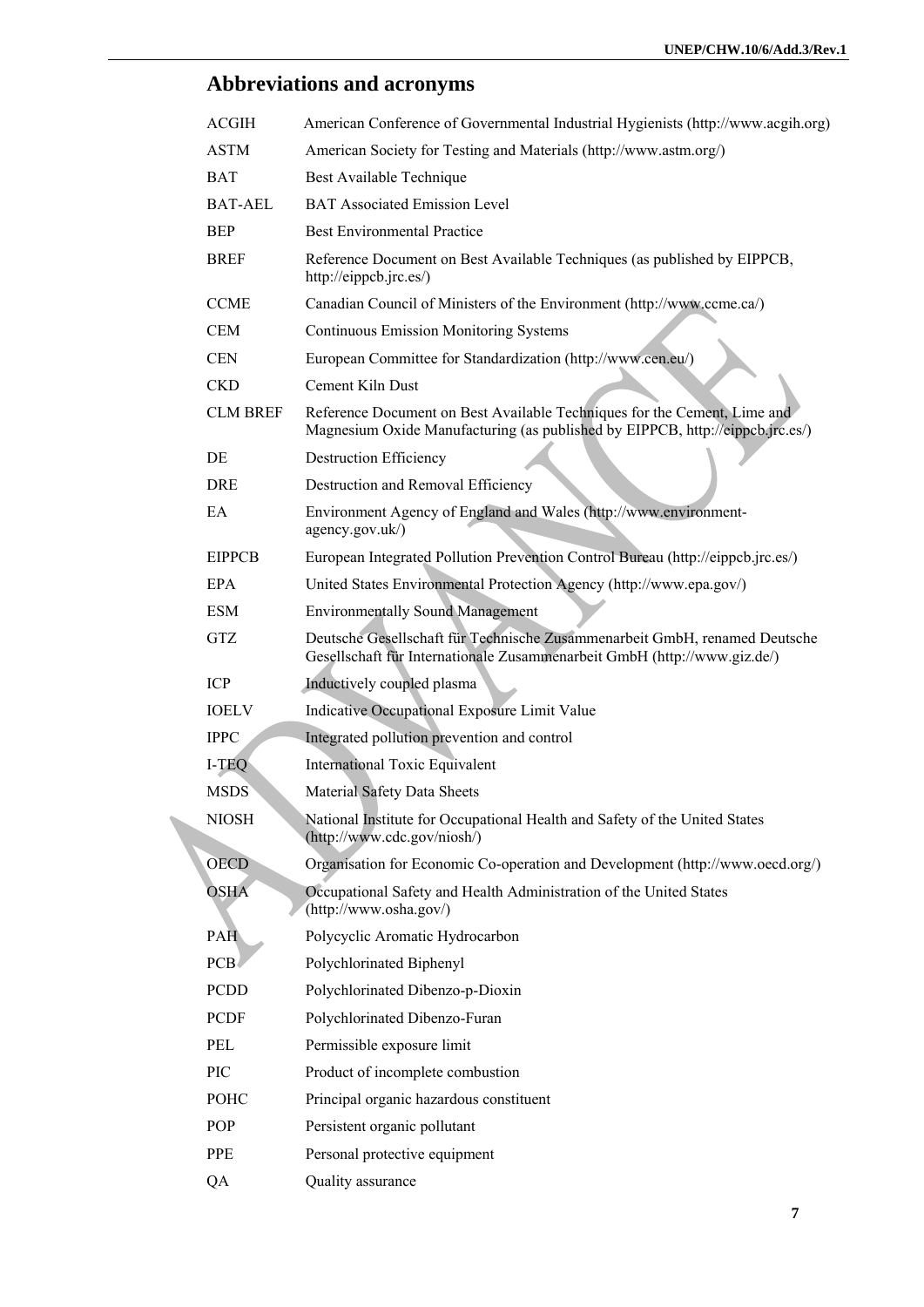| QC           | Quality control                                                            |
|--------------|----------------------------------------------------------------------------|
| <b>SBC</b>   | Secretariat of the Basel Convention (http://www.basel.int/)                |
| <b>TEQ</b>   | Toxic equivalent                                                           |
| <b>THC</b>   | Total hydrocarbon                                                          |
| TLV          | Threshold limit value                                                      |
| <b>TOC</b>   | Total organic compounds                                                    |
| <b>UNEP</b>  | United Nations Environment Programme (http://www.unep.org/)                |
| <b>VOC</b>   | Volatile organic compound                                                  |
| WAP          | Waste analysis plan                                                        |
| <b>WBCSD</b> | World Business Council for Sustainable Development (http://www.wbcsd.org/) |
| <b>XRF</b>   | X-Ray fluorescence                                                         |
|              |                                                                            |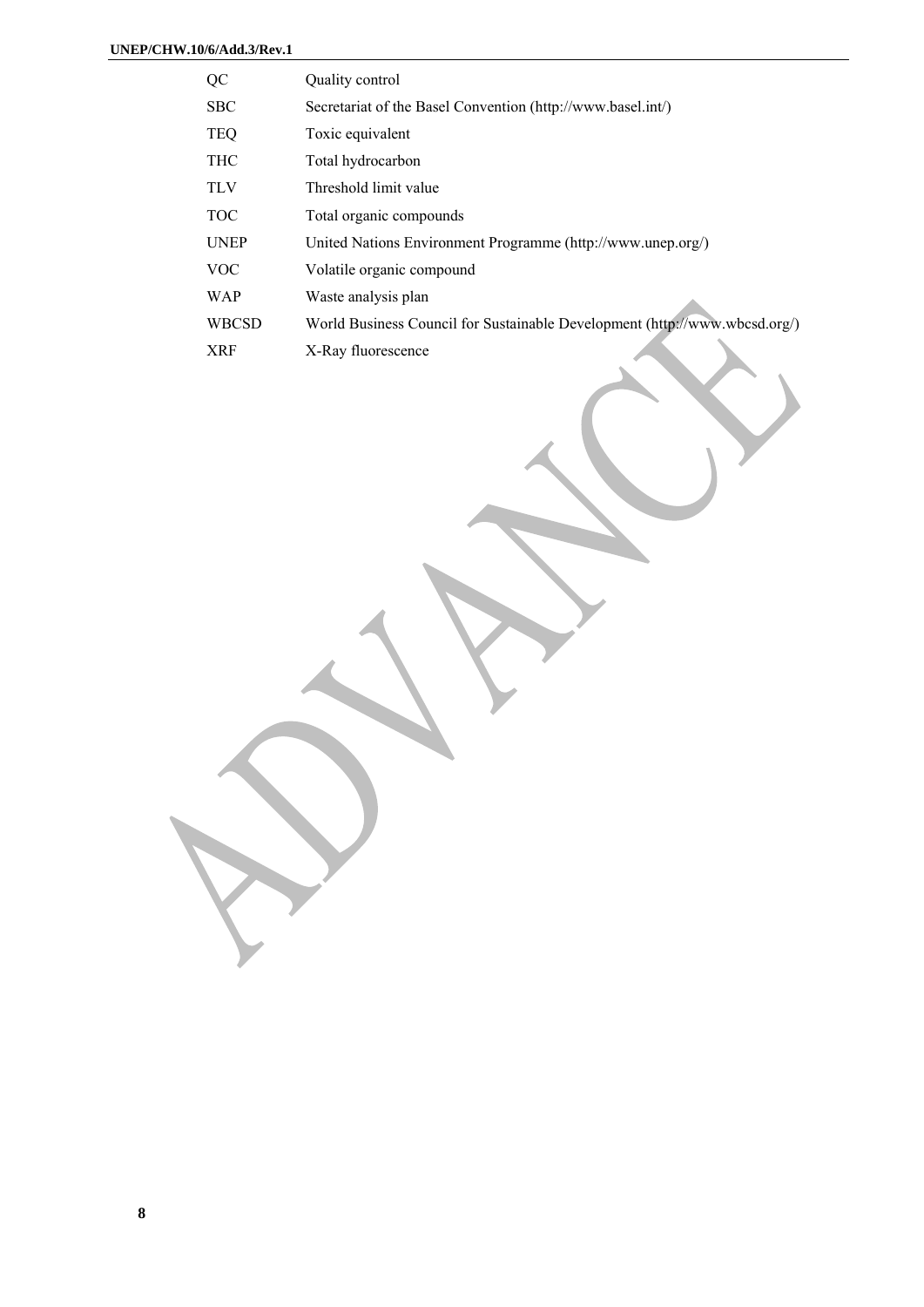## **I. Introduction**

## **A. Scope**

1. Current technical guidelines for environmentally sound co-processing of hazardous waste as alternative fuels and raw materials for use in cement kilns conform to decisions VIII/17, IX/17 and X/8 of the Conference of the Parties to the Basel Convention on the Control of Transboundary Movement of Hazardous Wastes and Their Disposal and decision OEWG-VII/9 of the Open-ended Working Group of the Basel Convention.

2. Co-processing of wastes in properly controlled cement kilns provides energy and materials recovery while cement is being produced, offering an environmentally sound recovery option for many waste materials. As countries strive for greater self-sufficiency in hazardous waste management, particularly in developing countries that may have little or no waste management infrastructure, properly controlled co-processing can provide a practical, cost-effective and environmentally preferred option to landfill and incineration. In general, co-processing of waste in resource-intensive processes can be an important element in a more sustainable system of managing raw materials and energy.

3. Co-processing is the use of alternative fuel and/or raw materials for the purpose of energy and/or resource recovery. This differs from co-incineration, the production of materials while using wastes as fuel or the plant in which waste is thermally treated for the purpose of disposal.

4. While these technical guidelines refer to hazardous waste as defined by the Basel Convention, because the selection of wastes suitable for co-processing in cement kilns is influenced by many factors other than hazardous characteristics exhibited by the waste itself, some guidance may also apply to non hazardous waste. The guidelines do not cover the use of waste as a substitute for clinker in cement production.

## **B. Overview of cement manufacturing**

5. Cement is a non-metallic, inorganic fine powder, which sets and hardens when mixed with water; it is the key constituent of concrete. Cement production involves the heating, calcining and sintering (also known as 'burning' or 'clinkering') of an accurate mix of calcareous and argillaceous materials. This produces cement clinker, which is then cooled and ground with additives such as gypsum (a setting retardant) to make cement .

6. Clinker typically has a composition of about 67% CaO, 22% SiO2, 5% Al2O3, 3% Fe2O3 and 3% of other components (Taylor, 1997). Naturally occurring calcareous deposits, such as limestone, marl or chalk, consisting essentially of calcium carbonate (CaCO3), are required to yield calcium oxide (CaO). Clay or shale typically provides the remaining components. The raw materials used in the cement production process naturally contain metals and halogens, in amounts that depend on the geological formations from which the raw materials are mined; some materials may also contain organic carbon such as kerogens. Likewise, coal can contain significant quantities of sulphur, trace metals and halogens, their concentrations being dependent on the area in which the coal was mined. Average values and range of trace element concentrations in primary fuels and conventional raw materials can be found in Mantus (1992), Achternbosch et al. (2003) and WBCSD (2005).

7. With the exception of vertical shaft kilns (VSK) still used in certain geographical areas (mainly China and India) (CPCB, 2007; Höhne and Ellermann, 2008), cement clinker is predominantly burnt in rotary kilns, where heating of the raw meal can take place in one of four different types of arrangements: 'dry', 'semi-dry', 'semi-wet', or 'wet' processes. In Europe and the United States, about 90 per cent and 80 per cent, respectively, of cement production is from dry process kilns (EIPPCB, 2010; United States EPA, 2007). The wet process, on the other hand, remains dominant in the former Soviet Union and Australia and New Zealand and is still significant in Canada, India, Latin America and Africa (Watson et al., 2005).

8. Cement manufacture is resource intensive – typically 1.5–1.7 tonnes of raw material is quarried per tonne of clinker produced (Szabó et al, 2003). In addition, manufacturing requires substantial energy with temperatures of over 2,000° C required in the cement kilns. Each ton of cement produced typically requires 60–130 kilograms of fuel oil, or its equivalent, and about 105 KWh of electricity (Loréa, 2007). On average, energy costs of fuel and electricity represent 40 per cent of cement manufacturing costs (EIPPCB, 2010).

9. Further detailed information about the cement manufacturing process may be found, among others, in United States EPA (1993), CEMBUREAU (1999a), (van Oss, 2005) and EIPPCB (2010).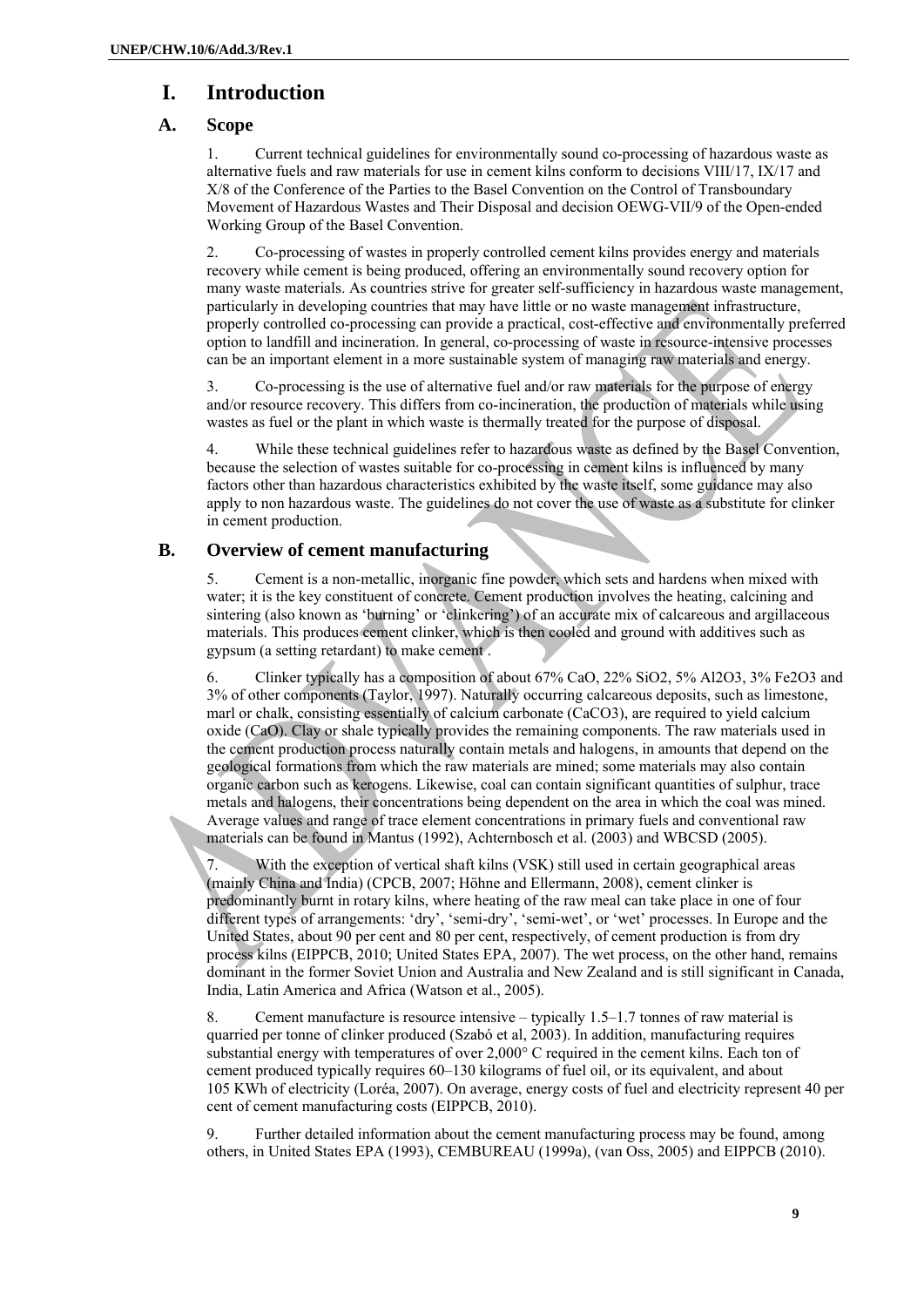10. In 2008, global cement production was estimated at 2.9 billion tonnes, with China responsible for about half of the world's production (Da Hai et al., 2010; United States Geological Survey, 2009). Estimates put world cement consumption reaching 3.4 billion tonnes by 2020, with the corresponding increases in energy, raw materials needs and pollutant mass emissions (Degré, 2009).

11. Clinker burning is the most important phase of the production process in terms of the environmental impact associated with cement manufacture. Depending on the specific production processes, cement plants cause emissions to air and waste emissions to land. This includes cement kiln dust (CKD), where recycling back into the production process may be restricted. Emissions to water may also occur in atypical cases. Noise and odours can also have an effect.

12. . The key pollutants released to air are particulates, nitrogen oxides (NOX) and sulphur dioxide (SO2) (EIPPCB, 2010). Other emissions include: carbon oxides (CO, CO2), polychlorinated dibenzo-p-dioxins and dibenzofurans (PCCDs/PCDFs), volatile organic compounds (VOC), metals and their compounds, hydrogen chloride (HCl) and hydrogen fluoride (HF). The type and quantity of air emissions depend on varying parameters, for example, the raw materials and fuels used and the type of process.

13. Cement manufacturing is also associated with impacts of resource extraction (fossil fuel, limestone and other minerals) upon environmental quality, biodiversity, landscape aesthetics and the depletion of non-renewable or slowly renewable resources, such as fossil fuels or groundwater (Battelle, 2002).

### **C. Co-processing of hazardous waste in cement kilns**

14. Co-processing in resource-intensive industries involves the use of waste in manufacturing processes for the purpose of energy and resource recovery, reducing the use of conventional fuels and raw materials through substitution. In particular, the co-processing of hazardous waste in cement kilns allows the recovery of the energy and mineral value from waste while cement is being produced.

15. Co-processing is a sustainable development concept based on the principles of industrial ecology focussing on the potential role of industry in reducing environmental burdens throughout the product life cycle (Mutz et al., 2007; Karstensen, 2009a). One of the most important goals of industrial ecology is to make one industry's waste another's raw material (OECD, 2000). Within the cement industry the use of wastes as fuel and raw materials is a positive, forward-thinking example.

16. Co-processing wastes serve a useful purpose in replacing materials that would have otherwise been used in cement manufacturing, thereby conserving natural resources. Under the Basel Convention this constitutes an operation "which may lead to resource recovery1, recycling, reclamation, direct reuse or alternative uses" under categories R1 ("use as a fuel or other means to generate energy") and/or R5 ("recycling/reclamation of other inorganic materials") of part B of Annex IV to the Convention.

17. The Basel Convention places obligations on countries that are parties to ensure the environmentally sound management (ESM) of hazardous and other wastes. In this regard, the guiding principle for securing a more sustainable waste management system is the waste hierarchy of management practices, including giving due consideration to the protection of the environment and human health. This places waste prevention or avoidance in a preeminent position. Where waste avoidance is not possible, reuse, recycling and recovery of waste are preferable alternatives to nonrecovery operations. As an example, co-processing in cement kilns provides an environmentally sound resource recovery option preferable to landfilling and incineration.

18. Fossil fuels and raw materials have been successfully substituted by various types of wastes in cement kilns in Australia, Canada, Europe, Japan and the United States of America since the beginning of the 1970s (GTZ/Holcim, 2006). The experiences of various jurisdictions with the use of hazardous and non-hazardous wastes as fuels and/or raw materials in cement kilns is reviewed by CCME (1996), EA (1999a), Twigger et al. (2001) and Karstensen (2007a), among others.

19. Although the practice varies among individual plants, cement manufacture can consume significant quantities of wastes as fuel and non-fuel raw materials. This consumption reflects the process characteristics in clinker kilns, which ensure the complete breakdown of the raw materials into their component oxides and the recombination of the oxides into the clinker minerals. The essential

 $\overline{a}$ 

<sup>1</sup> In accordance with the European Court of Justice's judgement of 13 February 2003 delivered in case C-458/00.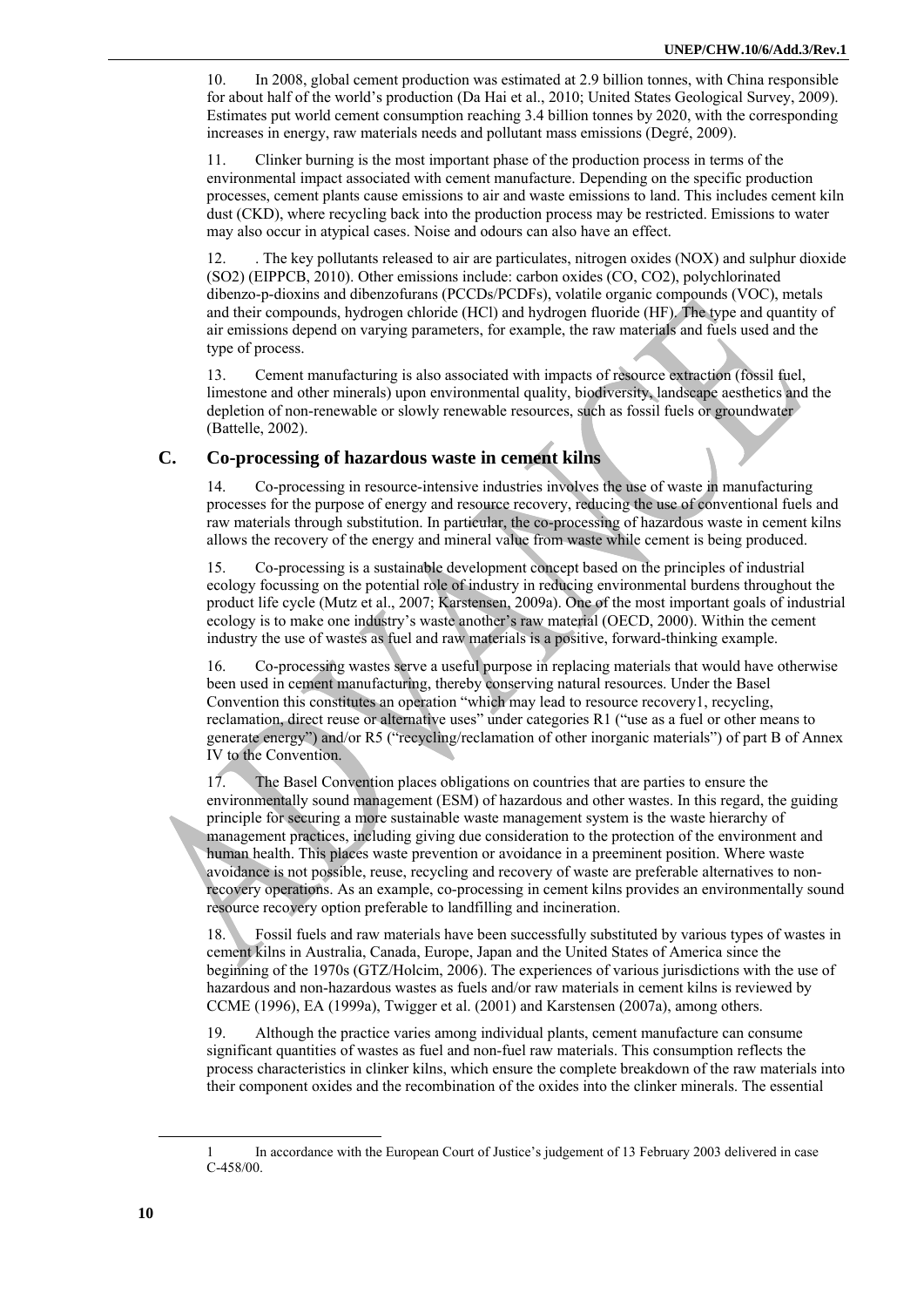process characteristics for the use of hazardous and other wastes, fed to the kiln via appropriate feed points, can be summarized as follows (EIPPCB, 2010):

(a) Maximum temperatures of approximately 2,000° C (main firing system, flame temperature) in rotary kilns;

- (b) Gas retention times of about 8 seconds at temperatures above  $1.200^{\circ}$  C in rotary kilns;
- (c) Material temperatures of about 1,450° C in the sintering zone of rotary kilns;
- (d) Oxidising gas atmosphere in rotary kilns;

(e) Gas retention time in the secondary firing system of more than 2 seconds at temperatures above 850° C; in the precalciner, the retention times are correspondingly longer and temperatures are higher

(f) Solids temperatures of 850° C in the secondary firing system and/or the calciner;

(g) Uniform burnout conditions for load fluctuations due to the high temperatures at sufficiently long retention times;

(h) Destruction of organic pollutants because of high temperatures at sufficiently long retention times;

(i) Sorption of gaseous components such as HF, HCl, and  $SO_2$  on alkaline reactants;

(j) High retention capacity for particle-bound heavy metals;

(k) Short retention times of exhaust gases in the temperature range known to lead to formation of PCDDs/PCDFs;

(l) Simultaneous material recycling and energy recovery through the complete use of fuel ashes as clinker components;

(m) Product-specific wastes are not generated due to a complete material use into the clinker matrix (although some cement plants dispose of CKD or bypass dust);

(n) Chemical-mineralogical incorporation of non-volatile heavy metals into the clinker matrix.

20. The numerous potential benefits possible through the use of hazardous and other wastes in cement manufacturing processes by the recovery of their material and energy content include: the recovery of the energy content of waste, conservation of non-renewable fossil fuels and natural resources, reduction of CO2 emissions, reduction in production costs, and use of an existing technology to treat hazardous wastes (see, for example, Mantus, 1992; Battelle, 2002; WBCSD, 2005; Karstensen, 2007b).

21. The most direct benefit is the embodied energy in alternative fuels that is harnessed by cement plants as this replaces demand for fossil fuels (Murray and Price, 2008). Fossil fuel dependency is reduced and savings are made through resource conservation. The amount of fossil fuel demand that is displaced depends, among other factors, on the calorific value and water content of the alternative fuel.

In addition, the fuel substitutes may have lower carbon contents (on a mass basis) than fossil fuels, and alternative raw materials that do not require significantly more heat (and fuel) to process, may contribute part of the CaO needed to make clinker from a source other than CaCO3 (Van Oss, 2005). Therefore, another direct benefit of waste co-processing in cement manufacturing is a potential reduction in CO2 emissions. Integrating cement kiln co-processing within an overall waste management strategy may offer a potential to reduce net global CO2 emissions relative to a scenario where waste is combusted in an incinerator without energy recovery (EA, 1999b; CEMBUREAU, 2009).

23. The use of alternative materials to replace traditional raw materials reduces the exploitation of natural resources and the environmental footprint of such activities (WBCSD, 2005; CEMBUREAU, 2009).

24. Cost savings that are derived from the use of pre-existing kiln infrastructure to co-process waste that cannot be minimized or otherwise recycled avoid the need to invest in purpose-built incinerators or landfill facilities (GTZ/Holcim, 2006; Murray and Price, 2008). Unlike dedicated waste incinerators, ash residues from hazardous waste materials co-processed in cement kilns are incorporated into the clinker so there are no end products that require further management.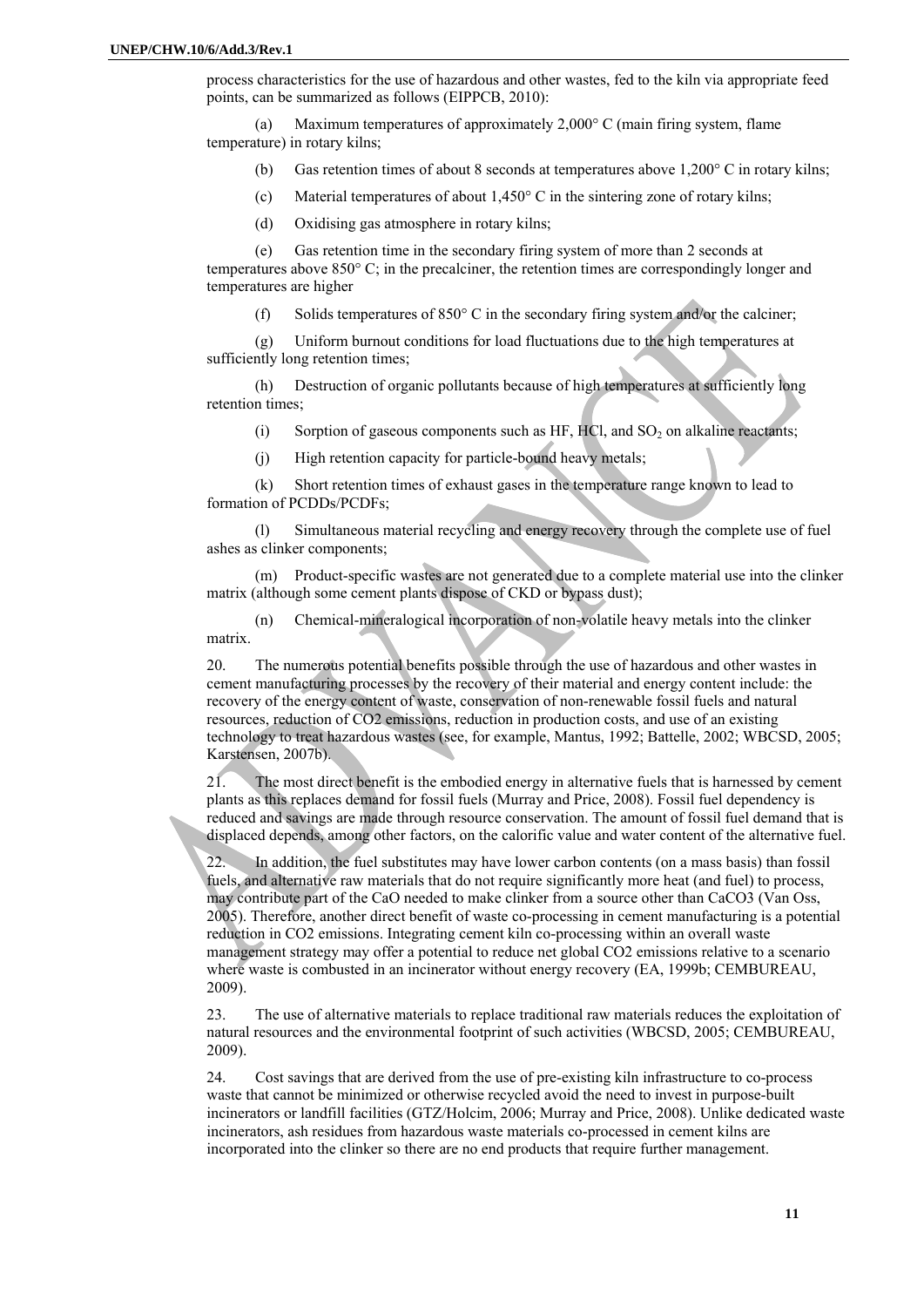25. It is of utmost importance that co-processing of hazardous waste in cement kilns is performed only according to best available techniques (BAT)2 while meeting requirements set out for input, process and emission controls. In this context, the prevention or minimization of the formation and subsequent release of unintentional persistent organic pollutants (POPs) is the subject of Article 5 of the Stockholm Convention on Persistent Organic Pollutants. Guidance on BAT and provisional guidance on best environmental practices (BEP) have been published by the Convention Secretariat and adopted by the Conference of the Parties to the Convention in its decision SC-3/5. Other sources of particular relevance are the European Commission's BAT reference documents (BREFs) which have been issued for cement, lime and magnesium oxide manufacturing (EIPPCB, 2010), waste treatment industries (EIPPCB, 2006), and on the general principles of monitoring (EIPPCB, 2003).

26. BREFs present the results of an exchange of information coordinated by the European Commission and carried out under Directive 2008/1/EC (Integrated Pollution Prevention and Control Directive), between European Union member States, industries concerned and non-governmental environmental organizations. These provide guidance to European Union Member States on BAT and associated emission levels, in addition to providing other useful sector-specific information.

27. An appropriate national legal and regulatory framework within which hazardous waste management activities can be planned and safely carried out should ensure that the waste is properly handled through all operations, from the point of generation until its disposal. Parties to the Basel and Stockholm conventions should also examine national controls, standards and procedures to ensure that they are in agreement with the conventions and with their obligations under them, including those that pertain to ESM of hazardous wastes.

28. Co-processing of hazardous waste should be performed only in cement kilns that fully meet permit requirements and follow applicable local regulations. For example, for facilities co-processing hazardous and other wastes located in the European Union, the requirements of Directive 2000/76/EC (Waste Incineration Directive; to be replaced in January 2014 by Directive 2010/75/EU on industrial emissions) and the Directive 2008/98/EC (Waste Framework Directive) apply.

## **II. Relevant provisions of the Basel Convention and International Linkages**

### **A. General provisions of the Basel Convention**

29. The Basel Convention, which entered into force on 5 May 1992, stipulates that any transboundary export, import or transit is permitted only when both the movement and the disposal of the hazardous wastes are environmentally sound.

30. Paragraph 1 of Article 2 ("Definitions") of the Basel Convention defines wastes as "substances or objects which are disposed of or are intended to be disposed of or are required to be disposed of by the provisions of national law". Paragraph 4 of Article 2 defines disposal as "any operation specified in Annex IV" to the Convention. Paragraph 8 defines the environmentally sound management of hazardous wastes or other wastes as "taking all practicable steps to ensure that hazardous wastes or other wastes are managed in a manner which will protect human health and the environment against the adverse effects which may result from such wastes".

31. Paragraph 1 of Article 4 ("General obligations") establishes the procedure by which parties exercising their right to prohibit the import of hazardous wastes or other wastes for disposal shall inform the other parties of their decision. Paragraph 1 (a) states: "Parties exercising their right to prohibit the import of hazardous or other wastes for disposal shall inform the other Parties of their decision pursuant to Article 13". Paragraph 1 (b) states: "Parties shall prohibit or shall not permit the export of hazardous or other wastes to the Parties which have prohibited the import of such waste when notified pursuant to subparagraph (a)."

32. Paragraphs 2 (a)–(d) of Article 4 set out key provisions of the Convention pertaining to ESM, waste minimization and disposal practices that mitigate adverse effects on human health and the environment:

 $\overline{a}$ 

<sup>2</sup> VSKs should not be considered as an option for BAT (UNEP, 2007). Many VSKs plants have virtually no environmental controls in place, and the nature of the technology precludes effective use of modern dust (and other emission) controls (Karstensen, 2006a).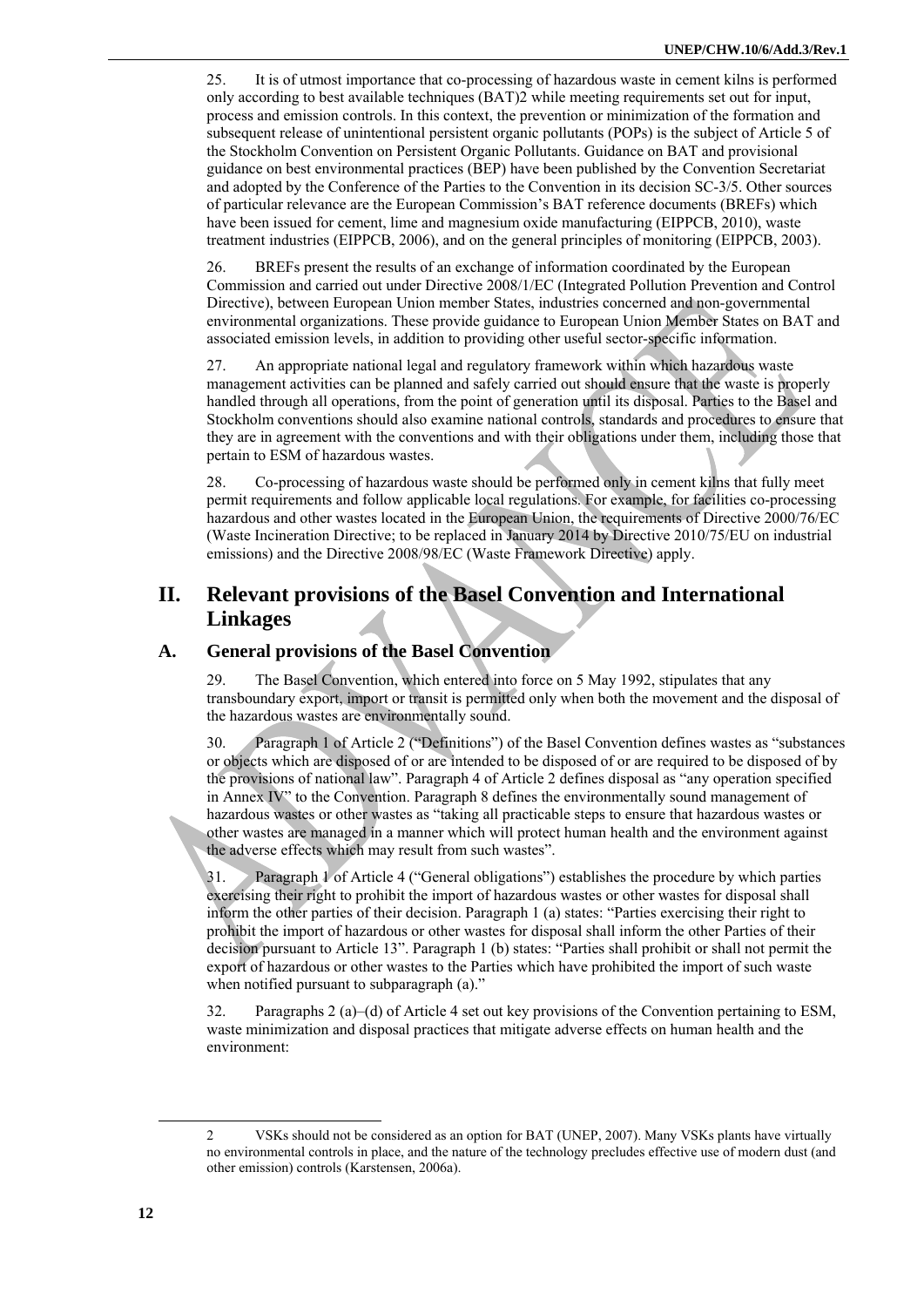"Each Party shall take appropriate measures to:

(a) Ensure that the generation of hazardous wastes and other wastes within it is reduced to a minimum, taking into account social, technological and economic aspects;

(b) Ensure the availability of adequate disposal facilities, for the environmentally sound management of hazardous wastes and other wastes, that shall be located, to the extent possible, within it, whatever the place of their disposal;

(c) Ensure that persons involved in the management of hazardous wastes or other wastes within it take such steps as are necessary to prevent pollution due to hazardous wastes and other wastes arising from such management and, if such pollution occurs, to minimize the consequences thereof for human health and the environment;

(d) Ensure that the transboundary movement of hazardous wastes and other wastes is reduced to the minimum consistent with the environmentally sound and efficient management of such wastes, and is conducted in a manner which will protect human health and the environment against the adverse effects which may result from such movement."

## **B. General considerations on environmentally sound management**

33. ESM is a broad policy concept without a clear universal definition at the current time. However, provisions pertaining to ESM as it applies to hazardous wastes within the Basel and Stockholm conventions, and also the Organisation for Economic Co-operation and Development (OECD) core performance elements (discussed in the next three subsections), provide international direction that is also supportive of ESM efforts under way in various countries and among industrial sectors.

#### **1. Basel Convention**

34. In paragraph 8 of its Article 2, the Basel Convention defines ESM of hazardous wastes or other wastes as "taking all practicable steps to ensure that hazardous wastes or other wastes are managed in a manner which will protect human health and the environment against adverse effects which may result from such wastes".

35. In paragraph 2 (b) of Article 4, the Convention requires each party to take the appropriate measures to "ensure the availability of adequate disposal facilities for the environmentally sound management of hazardous or other wastes, that shall be located, to the extent possible, within it, whatever the place of their disposal", while in paragraph 2 (c) it requires each party to, "ensure that persons involved in the management of hazardous wastes or other wastes within it take such steps as are necessary to prevent pollution due to hazardous wastes and other wastes arising from such management and, if such pollution occurs, to minimize the consequences thereof for human health and the environment".

36. In paragraph 8 of Article 4, the Convention requires that "hazardous wastes or other wastes, to be exported, are managed in an environmentally sound manner in the State of import or elsewhere. Technical guidelines for the environmentally sound management of wastes subject to this Convention shall be decided by the Parties at their first meeting". The present guidelines are intended to give a more precise definition of ESM in the context of co-processing hazardous wastes in cement kilns, including appropriate treatment and disposal methods for these waste streams.

37. Several key principles were articulated in the 1994 framework document on the preparation of technical guidelines for the environmentally sound management of wastes subject to the Basel Convention. It recommends a number of legal, institutional and technical conditions (ESM criteria) such as:

(a) A regulatory and enforcement infrastructure to ensure compliance with applicable regulations;

(b) Sites or facilities are authorized and are of an adequate standard of technology and pollution control to deal with hazardous wastes in the way proposed, in particular taking into account the level of technology and pollution control in the exporting country;

(c) Operators of sites or facilities at which hazardous wastes are managed are required, as appropriate, to monitor the effects of those activities;

Appropriate action is taken in cases where monitoring gives indications that the management of hazardous wastes has resulted in unacceptable releases;

(e) People involved in the management of hazardous wastes are capable and adequately trained in their capacity.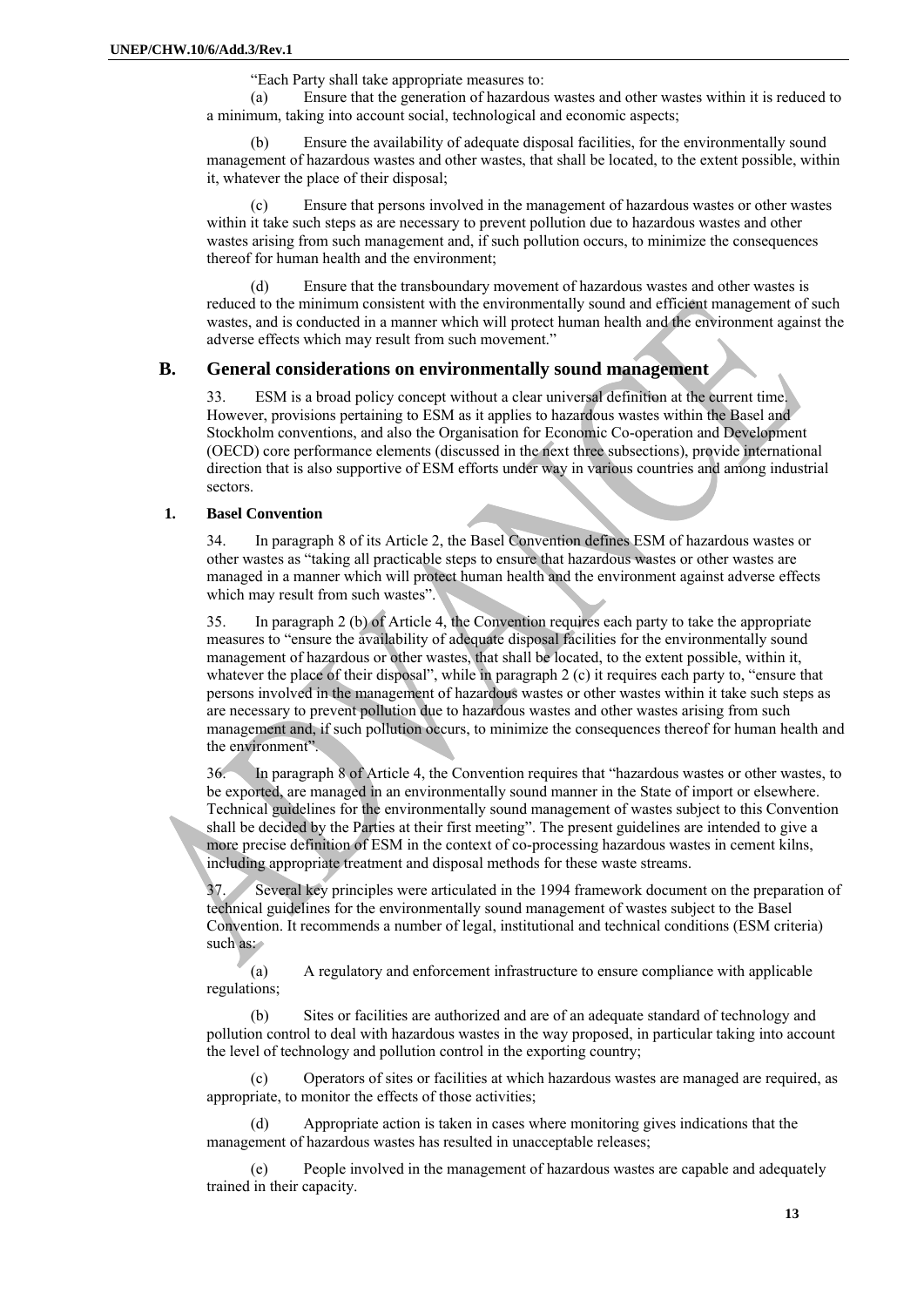38. The 1999 Basel Declaration on Environmentally Sound Management, adopted by the Conference of the Parties to the Basel Convention at its fifth meeting, calls upon the parties to enhance and strengthen their efforts and cooperation to achieve ESM through prevention, minimization, recycling, recovery and disposal of hazardous and other wastes subject to the Convention, taking into account social, technological and economic concerns; and through further reduction of transboundary movements of hazardous and other wastes subject to the Convention.

39. The Basel Declaration lists a number of activities that should be carried out in this context, including:

(a) Identification and quantification of the types of waste being produced nationally;

(b) Best practice approach to avoid or minimize the generation of hazardous wastes and reduce their toxicity, such as the use of cleaner production methods or approaches;

Provision of sites or facilities authorized as environmentally sound to manage wastes and, in particular, hazardous wastes.

#### **2. Stockholm Convention**

40. Although the term "environmentally sound management" is not defined in the Stockholm Convention, environmentally sound methods for disposal of wastes consisting of, containing or contaminated with POPs are to be determined by the Conference of Parties in cooperation with the appropriate bodies of the Basel Convention.

#### **3. Organisation for Economic Co-operation and Development**

41. OECD has adopted a recommendation on ESM of wastes that covers such items as the core performance elements of ESM guidelines applying to waste recovery facilities, including elements of performance that precede collection, transport, treatment and storage; and elements subsequent to storage, transport, treatment and disposal of pertinent residues.The core performance elements state that the facility should have the following:

- (a) An applicable environmental management system (EMS) in place;
- (b) Sufficient measures in place to safeguard occupational and environmental health and safety;
	- (c) An adequate monitoring, recording and reporting programme;
	- (d) An appropriate and adequate training programme for its personnel;
	- (e) An adequate emergency plan;
	- (f) An adequate plan for closure and after-care.

## **III. General guidance on environmentally sound co-processing in cement kilns**

## **A. Principles of co-processing in cement manufacturing**

42. Hazardous and non hazardous waste co-processing in cement manufacturing, when carried out in a safe and environmentally sound manner, is recognized as having far-reaching environmental benefits (CEMBUREAU, 1999b; 2009). To avoid situations in which poor planning may result in increased polluting emissions or the failure to accord priority to a more environmentally preferable waste management practice, a set of general principles were developed by Deutsche Gesellschaft für Technische Zusammenarbeit (GTZ) GmbH and Holcim Group Support Ltd. (GTZ/Holcim, 2006). These principles (Table 1) provide a comprehensive, concise summary of the key considerations for co-processing project planners and stakeholders.

43. The World Business Council for Sustainable Development (WBCSD, 2005) has also outlined similar principles. Karstensen (2008a, 2009a) laid out general requirements specific to cement kilns co-processing hazardous wastes on a routine basis, adopted by the Department of Environmental Affairs and Tourism of the Government of South Africa (2009) in the framework for the implementation of co-processing in cement production (table 2).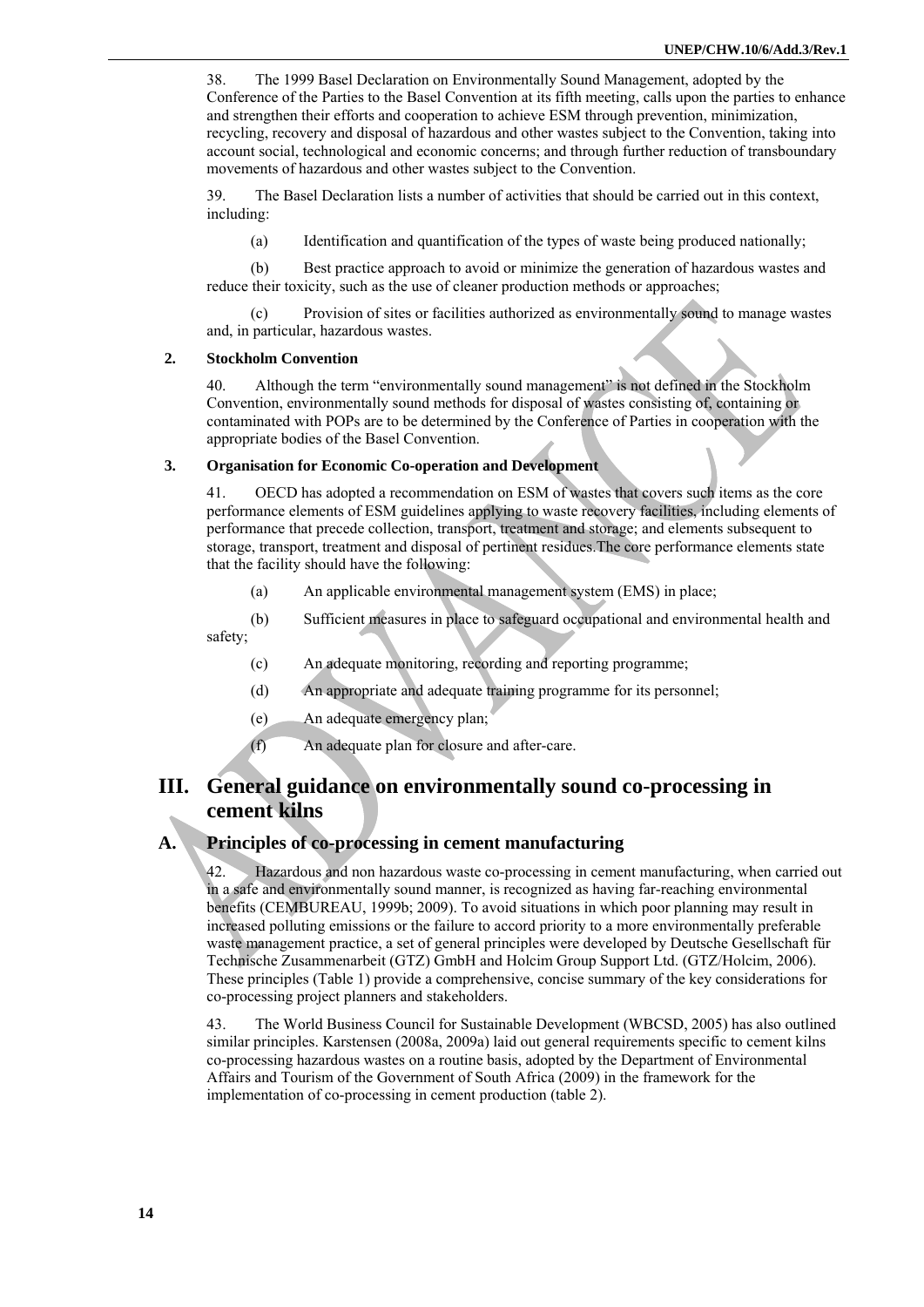|                             | General principles for co-processing of nazardous and other wastes in cement klins |  |  |  |
|-----------------------------|------------------------------------------------------------------------------------|--|--|--|
| Principle                   | Description                                                                        |  |  |  |
| The waste                   | Waste should be co-processed in cement kilns where more                            |  |  |  |
| management                  | ecologically and economically robust methods of recovery are not                   |  |  |  |
| hierarchy should be         | available                                                                          |  |  |  |
| respected                   | Co-processing should be considered an integrated part of waste<br>management       |  |  |  |
|                             | Co-processing should be in line with the Basel and Stockholm                       |  |  |  |
|                             | Conventions and other relevant international environmental agreements              |  |  |  |
| <b>Additional emissions</b> | Negative effects of pollution on the environment and human health                  |  |  |  |
| and negative impacts        | must be prevented or kept at a minimum                                             |  |  |  |
| on human health             | Air emissions from cement kilns co-processing waste cannot be                      |  |  |  |
| must be avoided             | statistically higher than those not involved in co-processing waste                |  |  |  |
| The quality of the          | The product (clinker, cement, concrete) must not be used as a sink                 |  |  |  |
| cement must remain          | for heavy metals                                                                   |  |  |  |
| unchanged                   | The product must not have any negative impacts on the                              |  |  |  |
|                             | environment (for example, as determined by leaching tests)                         |  |  |  |
|                             | The quality of the product must allow for end-of-life recovery                     |  |  |  |
| Companies that co-          | Assure compliance with all laws and regulations                                    |  |  |  |
| process must be             | Have good environmental and safety compliance records                              |  |  |  |
| qualified                   | Have personnel, processes, and systems in place committed to                       |  |  |  |
|                             | protecting the environment, health, and safety                                     |  |  |  |
|                             | Be capable of controlling inputs to the production process                         |  |  |  |
|                             | Maintain good relations with public and other parties involved in                  |  |  |  |
|                             | local, national and international waste management schemes                         |  |  |  |
| Implementation of           | Country-specific requirements and needs must be reflected in                       |  |  |  |
| co-processing must          | regulations and procedures                                                         |  |  |  |
| consider national           | Implementation must allow for the build-up of the required                         |  |  |  |
| circumstances               | capacity and the set-up of institutional arrangements                              |  |  |  |
|                             | Introduction of co-processing must be in line with other change                    |  |  |  |
|                             | processes in the waste management structure of a country                           |  |  |  |

| Table 1                                                                            |
|------------------------------------------------------------------------------------|
| General principles for co-processing of hazardous and other wastes in cement kilns |

Source: GTZ/Holcim (2006)

Table 2

#### **General requirements for co-processing of hazardous and other wastes in cement kilns**

| (1) An approved environmental impact assessment and all required national/local licenses, |  |  |
|-------------------------------------------------------------------------------------------|--|--|
| permits, authorisations and permissions                                                   |  |  |

- (2) Compliance with all relevant national and local regulations
- (3) Suitable location, technical infrastructure, storage and processing equipment
- (4) Reliable and adequate power and water supply
- (5) Application of BAT for air emissions pollution prevention and control, along with continuous emission monitoring to ensure compliance with regulation and permits (verified through regular baseline monitoring)
- (6) Exit gas conditioning/cooling and low temperatures ( $\leq 200^{\circ}$ C) in the air pollution control device to prevent dioxin formation
- (7) Clear management and organisational structure with unambiguous responsibilities, reporting lines and feedback mechanism
- (8) An error reporting system (incident preventive and corrective action) for employees
- (9) Qualified and skilled employees to manage wastes and health, safety and environmental issues
- (10) Adequate emergency and safety equipment and procedures, and regular training
- (11) Authorised and licensed collection, transport and handling of hazardous wastes
- (12) Safe and sound receiving, storage and feeding of hazardous wastes
- (13) Adequate laboratory facilities and equipment for hazardous waste acceptance and feeding control
- (14) Adequate record keeping of wastes and emissions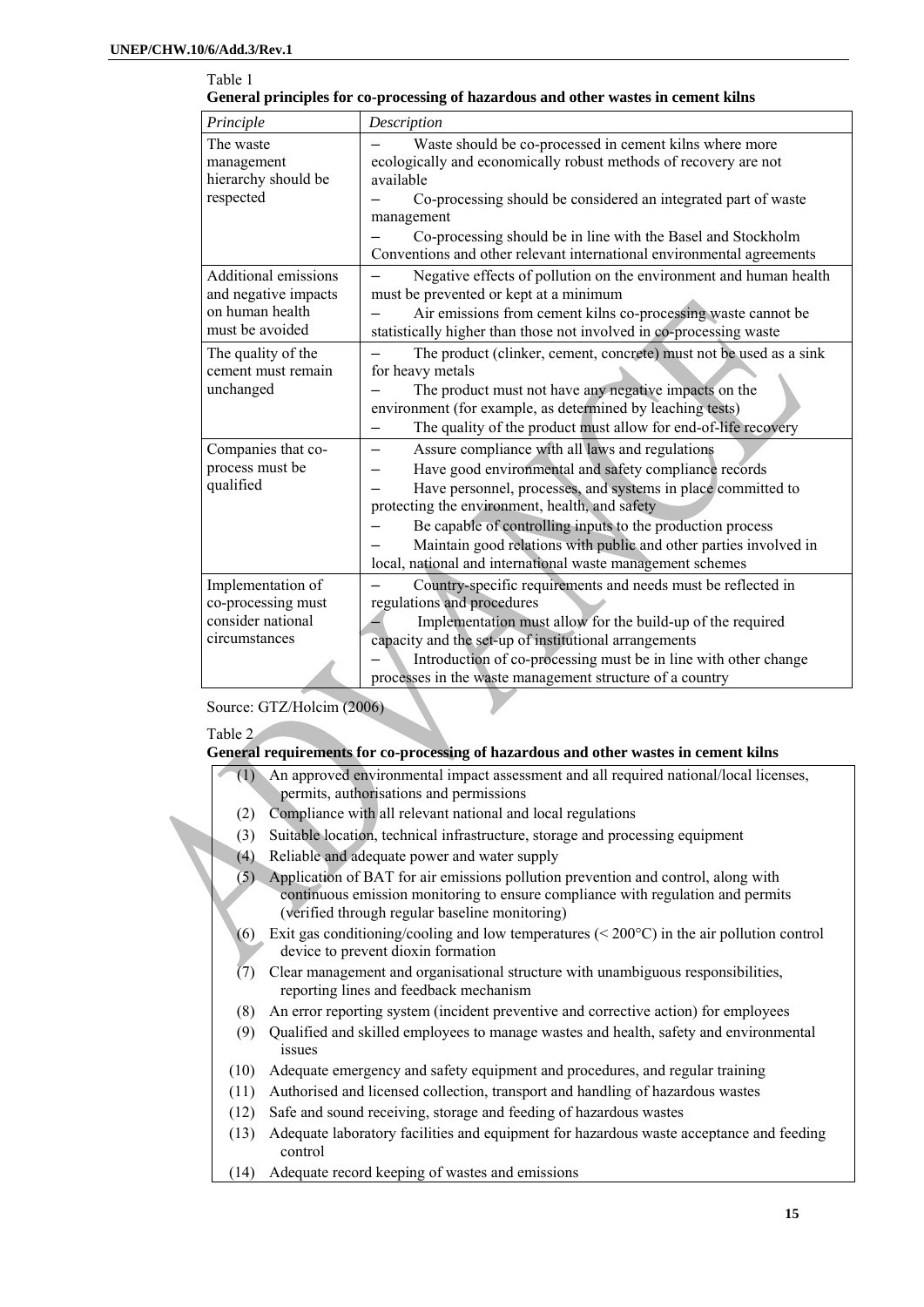- (15) Adequate product quality control routines
- (16) Implementation of an environmental management system (EMS) including a continuous improvement programme
- (17) Independent audits (government sanctioned or otherwise), emission monitoring and reporting
- (18) Stakeholder dialogues with local community and authorities, and mechanisms for responding to comments and complaints
- (19) Open disclosure of performance and compliance verification reports on a regular basis

Source: Adapted from South African Government Department of Environmental Affairs and Tourism (2009) and Karstensen (2009a)

### **B. Considerations when selecting wastes for co-processing**

44. The strict quality controls for cement products and the nature of the manufacturing process mean that only carefully selected hazardous and non-hazardous waste is suitable for use in coprocessing (WBCSD, 2005). In the BREF issued for this sector by the European Commission, the best available technique is to carry out a careful selection and control of all substances entering the kiln to avoid and/or reduce emissions (EIPPCB, 2010).

45. When deciding on the suitability of a hazardous waste for co-processing the chemical composition of the cement and the risk of damage to the environment or public health and safety must be taken into account. It is recommended that a life-cycle approach of the complete recovery chain of hazardous wastes be used to assess the available recovery operations.

46. As a basic rule, the use of hazardous waste in cement manufacturing should add value to the process, for example the heating value and the material value of the mineral composition, while meeting applicable regulations and permit requirements. Although wastes with a high metal content will generally not be suitable for co-processing, because the operating characteristics of cement plants are variable the precise composition of acceptable wastes will depend upon each plant's ability to handle any particular waste stream.

47. The use of cement kilns as a disposal operation not leading to resource recovery (i.e., the destruction or irreversible transformation of hazardous waste constituents), should be considered only if there are environmental benefits : for example, NOx reduction through flame cooling or when there is no other cost-effective and environmentally sound disposal option at the local level. Permit requirements should be set accordingly.

48. Where cement kilns are used for the destruction of hazardous waste constituents, alternative disposal routes need to be carefully assessed; strict environmental, health and safety standards adhered to; and the quality of the final product not impaired. In countries where there are no stringent requirements for the final product, application of BAT and BEP are considered even more important (UNEP, 2007).

49. As a result of the heterogeneous nature of waste, blending and mixing of different hazardous and non-hazardous waste streams may be required to guarantee a homogeneous feedstock that meets specifications for use in a cement kiln. Blending of hazardous wastes should not, however, be conducted with the aim of lowering the concentration of hazardous constituents to circumvent regulatory requirements. As a general principle, the mixing of wastes should be prevented from leading to the application of an unsuitable (non-environmentally sound) disposal operation (EIPPCB, 2006)3.

#### **1. Hazardous wastes suitable for co-processing in cement kilns**

50. A wide range of hazardous wastes are suitable for co-processing, but because cement kiln emissions are site-specific, there is no uniform answer to the type of waste that can be used in a specific plant. The selection of wastes is influenced by various factors. These include: the nature of the waste; its hazardous characteristics; available waste management operations; kiln operation; raw material and fuel compositions; waste feed points; exhaust gas cleaning process; resulting clinker quality; general environmental impacts; probability of formation and release of POPs; particular waste management considerations; regulatory compliance; and public and government acceptance (Van Oss and Padovani, 2003; GTZ/Holcim, 2006; UNEP, 2007; EIPPCB, 2010).

 $\overline{a}$ 

<sup>3</sup> In the European Union the requirements concerning the mixing of hazardous waste of the Directive 2008/98/EC apply.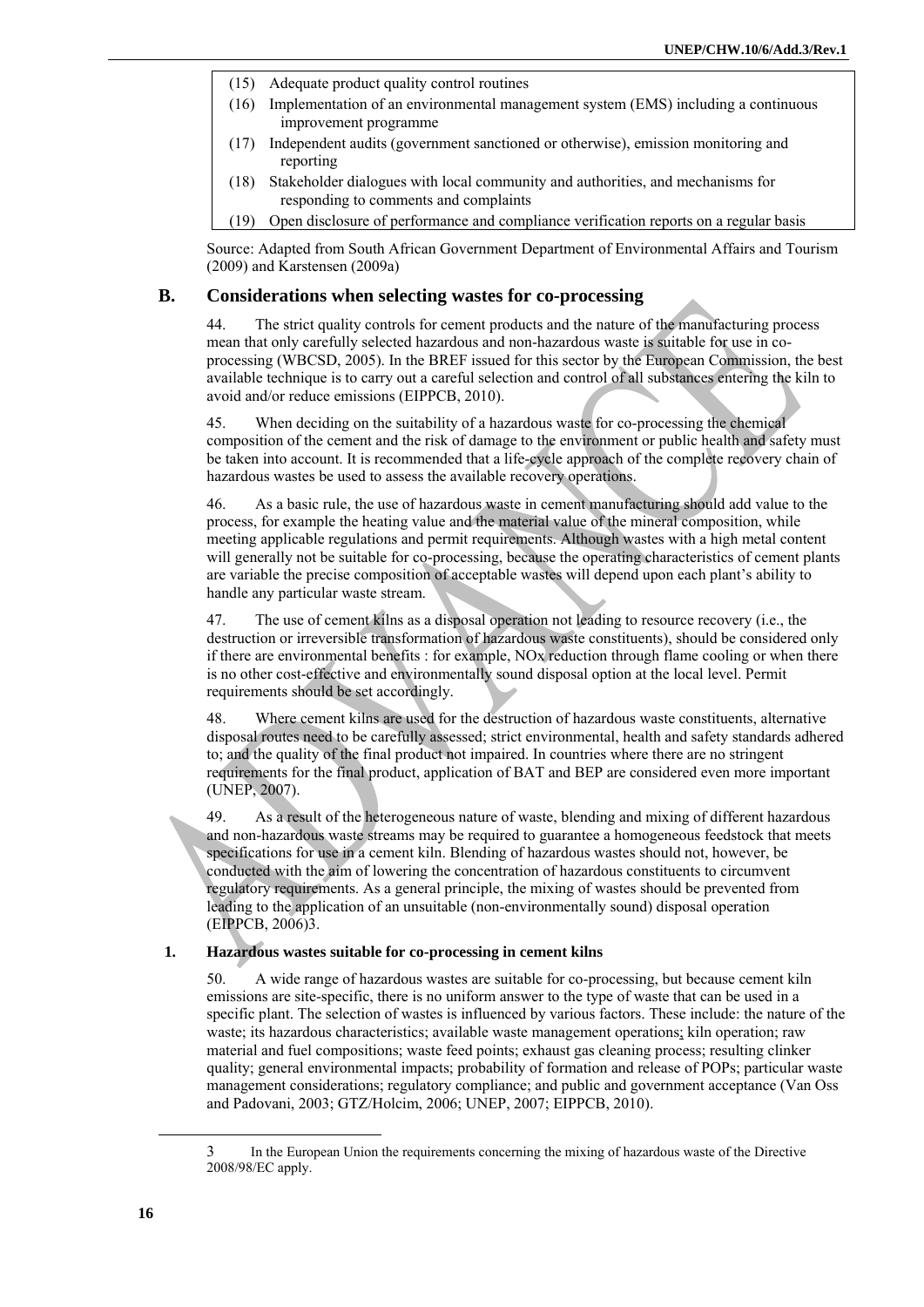51. The operator should develop a waste evaluation procedure to assess potential impacts on the health and safety of workers and the public, plant emissions, operations and product quality. Variables that should be considered when selecting waste include (WBCSD, 2005; UNEP, 2007):

- (a) Kiln operation:
	- (i) Alkali (sodium, potassium, etc.), sulphur and chloride content: Excessive inputs of these compounds may lead to build-up and blockages in the kiln system. Where these cannot be captured in the cement clinker or kiln dust, a bypass may be required to remove excess compounds from preheater/precalciner kiln systems. High alkali content may also limit recycling of CKD in the kiln itself;
	- (ii) Heating (calorific) value: The key parameter for the energy provided to the process;
	- (iii) Water content: Overall moisture content may affect productivity, efficiency and also increase energy consumption. The water content of waste needs to be considered in conjunction with that of conventional fuels and/or raw feed materials;
	- (iv) Ash content: The ash content affects the chemical composition of the cement and may require an adjustment of the composition of the raw mix;
	- (v) Exhaust gas flow rate and waste feed rate: Sufficient residence time is needed for the destruction of organics and to prevent incomplete combustion due to waste overcharging;
	- (vi) Stability of operation (for example, duration and frequency of CO trips) and the waste's state (liquid, solid), preparation (shredded, milled) and homogeneity;
- (b) Emissions:
	- (i) Organic content: Organic constituents are associated with emissions of CO2 and may result in emissions of CO and other products of incomplete combustion (PICs) if waste is fed through unsuitable points or during unstable operating conditions;
	- (ii) Chloride content: Chlorides may combine with alkalis to form fine, difficult to control particulate matter. In some cases, chlorides have combined with ammonia present in the limestone feed. This produces highly visible detached plumes of fine particulate with a high ammonium chloride content;
	- (iii) Metals content: The non-volatile behaviour of most heavy metals allows most to pass straight through the kiln system and be incorporated into the clinker. Introduced volatile metals will partly be recycled internally by evaporation and condensation until equilibrium is reached, the other part being emitted in the exhaust gas. Thallium, mercury and their compounds are highly volatile as to a lesser extent are cadmium, lead, selenium and their compounds. The fact that dust control devices can only capture the particle-bound fraction of heavy metals and their compounds needs to be taken into account. Wood treated with preservatives containing copper, chromium and arsenic also requires special consideration with regard to the efficiency of the exhaust gas cleaning system. Mercury is a highly volatile metal, which, depending on the exhaust gas temperature is present in both particle-borne and vapour forms in the air pollution control equipment (EIPPCB, 2010);
	- (iv) Alkali bypass exhaust gas can be released from either a separate exhaust stack or from the main kiln stack in systems equipped with an appropriate bypass. The same hazardous air pollutants are found in both the main and alkali bypass stacks. Where an alkali bypass system is installed, appropriate control of the exhaust to atmosphere also needs to be provided on the bypass exhaust, similar to that mandated for the main exhaust stack (UNEP, 2007);
	- (v) High sulphur content in raw materials, fuel and waste may result in the release of  $SO<sub>2</sub>$ ;
- (c) Clinker, cement and final product quality:
	- (i) High levels of phosphate may delay setting time;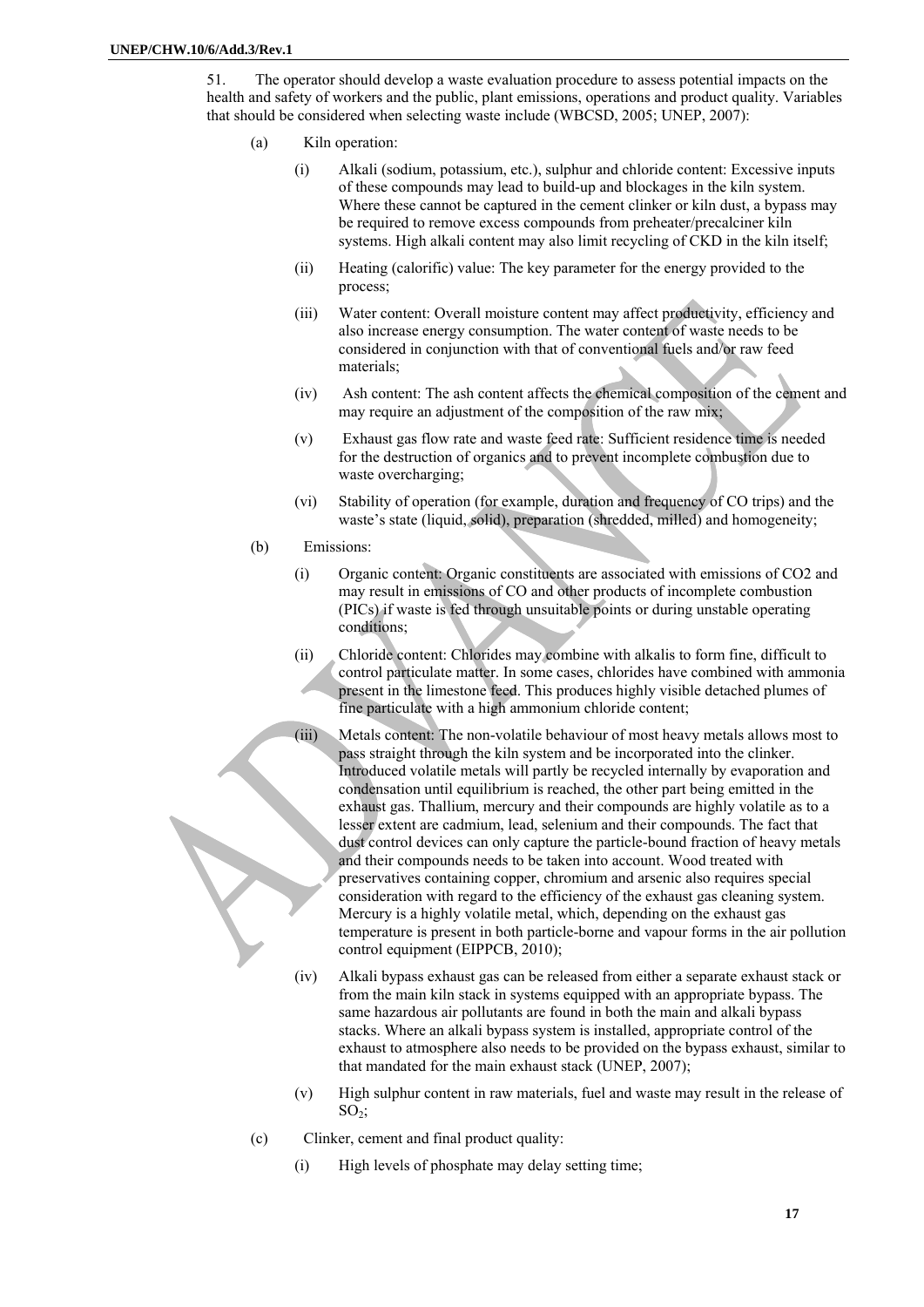- (ii) (High levels of fluorine will affect setting time and strength development;
- (iii) High levels chlorine, sulphur and alkali may affect overall product quality;
- (iv) Thallium and chromium content can adversely affect cement quality and may cause allergic reactions in sensitive users. Leaching of chromium from concrete debris may be more prevalent than leaching of other metals (Van der Sloot et al., 2008). Limestone, sand and clay contain chromium, making its content in cement both unavoidable and highly variable. The Norwegian National Institute of Occupational Health (Kjuus et al., 2003) reviewed several studies of chromate allergy, especially those involving construction workers. It found that the main sources of chromium in cement came from raw materials, refractory bricks in the kiln and chromium steel grinders. The relative contribution of these factors may vary depending on the chromium content of the raw materials and the manufacturing conditions. Minor sources include both conventional and alternative fuels (EIPPCB, 2010). Cement eczema can be caused by exposure to wet cement with a high pH, which induces irritant contact dermatitis and by an immunological reaction to chromium that elicits allergic contact dermatitis (Kjuus et al., 2003). Where there is a possibility of contact with the skin, cement and cement-containing preparations may not be used or placed on the market in the European Union, if they contain, when hydrated, more than 0.0002 per cent soluble chromium (VI) of the total dry weight of the cement.4 As the main chromate source is from the raw material, a reduction in chromium levels (VI) in cement requires that a reducing agent is added to the finished product. The main reducing agents used in Europe are ferrous sulphate and tin sulphate (EIPPCB, 2010).
- (v) Leachable trace elements: Heavy metals are present in all feed materials, conventional and otherwise. However under certain test conditions, leached concentrations from concrete of other metals besides chromium may approach drinking water standards (GTZ/Holcim, 2006).

52. Not all wastes are suitable for co-processing. Only waste of known composition, energy and mineral value is suitable for co-processing in cement kilns. Equally, plant-specific health and safety concerns need to be addressed and due consideration given to the waste management hierarchy. Coprocessing should only be applied only if all tangible preconditions and requirements of environmental, health and safety, social, economic and operational criteria are fulfilled (UNEP, 2007).

53. Hazardous wastes that are, in principle, well-suited for co-processing in cement kilns include: tank bottom sludges, acid alkyl sludges, oil spills and acid tars from petroleum refining, natural gas purification and pyrolytic treatment of coal; waste machining oils; waste hydraulic oils and brake fluids; bilge oils; oil/water separator sludges, solids or emulsions; washing liquids and mother liquors, still bottoms and reaction residues from the manufacture, formulation, supply and use of basic organic chemicals, plastics, synthetic rubber, man-made fibres, organic dyes, pigments, organic pesticides and pharmaceuticals; waste ink; wastes from the photographic industry; tars and other carbon-containing wastes from anode manufacture (aluminium thermal metallurgy); wastes from metal degreasing and machinery maintenance; wastes from textile cleaning and degreasing of natural products; process wastes from the electronic industry (GTZ/Holcim, 2006).

- The following wastes should not, in principle, be co-processed in cement kilns:
	- (a) Radioactive or nuclear waste;
	- (b) Electrical and electronic waste (e-waste);
	- (c) Whole batteries;
	- (d) Corrosive waste, including mineral acids;
	- (e) Explosives;
	- (f) Cyanide bearing waste;
	- (g) Asbestos-containing waste;

 $\overline{a}$ 

<sup>4</sup> Directive 2003/53/EC of the European Parliament and of the Council, of 18 June 2003, Amending for the 26th Time Council Directive 76/769/EEC Relating to Restrictions on the Marketing and Use of Certain Dangerous Substances and Preparations (Nonylphenol, Nonylphenol Ethoxylate and Cement).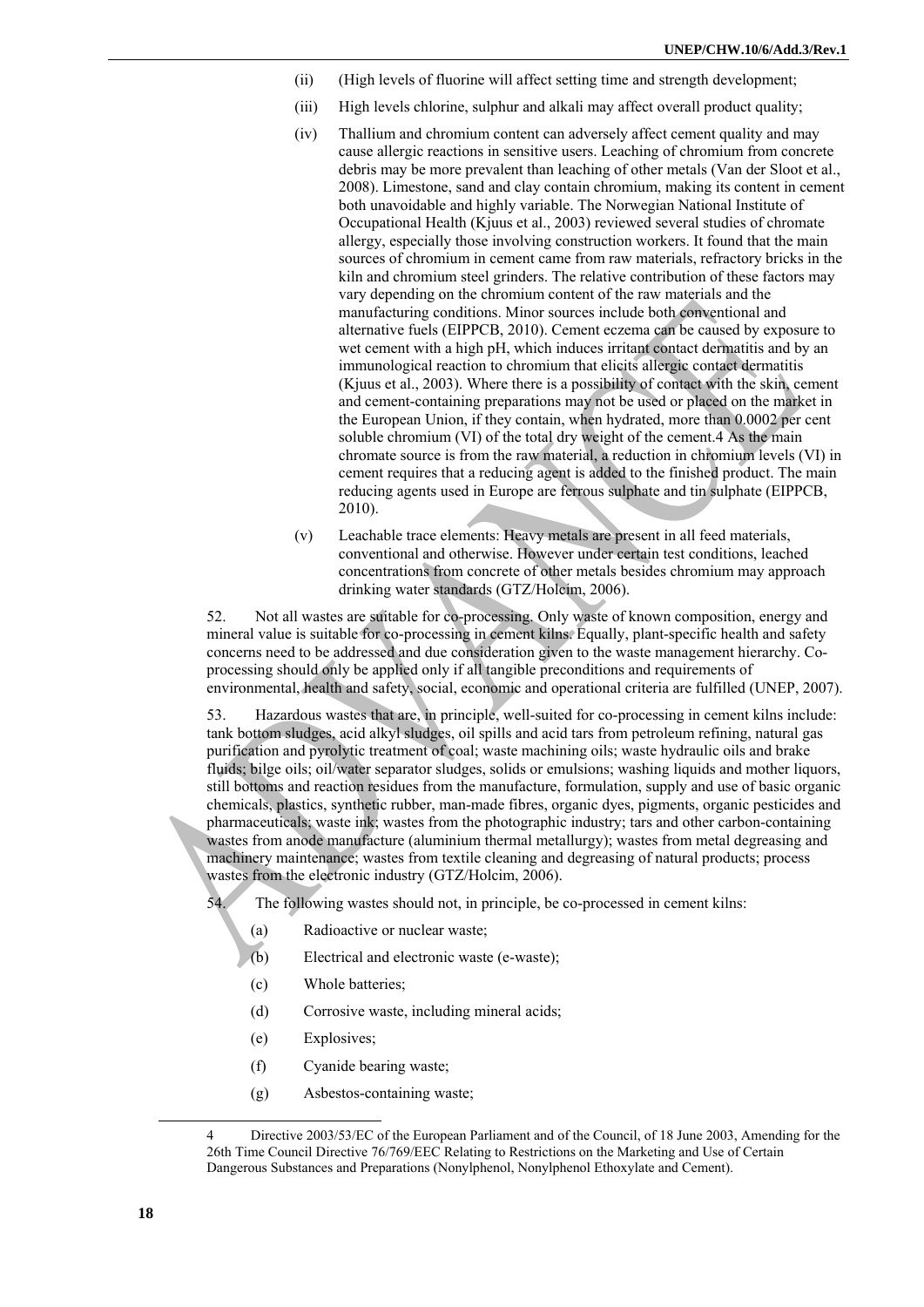$\overline{a}$ 

- (h) Infectious medical waste;5
- (i) Chemical or biological weapons destined to destruction;
- (j) Waste consisting of, containing or contaminated with mercury;
- (k) Waste of unknown or unpredictable composition, including unsorted municipal waste.
- 55. Individual facilities may also exclude other wastes depending on local circumstances.

56. In general these wastes are not recommended because of health and safety concerns, potentially negative impacts on kiln operation, clinker quality and air emissions, and when a preferable alternative waste management option is available. Further details pertaining to the above-mentioned wastes may be found in GTZ/Holcim (2006).

57. Inputs of wastes containing or contaminated with mercury to the kiln should be avoided and kept to a minimum. As limiting the amount of mercury in the waste does not assure low mercury air emissions from the kiln, an emission limit value for mercury should also be in place.

#### **2. Waste recovery or disposal not leading to recovery in cement kilns**

58. If selected waste streams with recoverable energy value meet specifications, they can be used as alternative fuels in a cement kiln to replace a portion of conventional fuels. Similarly, waste streams containing useful components such as calcium, silica, alumina and iron, e.g., waste tyres, can be used to replace raw materials such as clay, shale and limestone. Wastes meeting both sets of requirements may be suitable for processing for both energy and materials recovery.

59. Conversely, waste combustion in a cement kiln without any substitution, solely for the purpose of destruction or irreversible transformation of hazardous substances in wastes, should not be considered a recovery operation.6

60. To distinguish between operations that lead to resource recovery and those that do not, specific criteria may need to be developed to evaluate the contribution of the waste to the production process, outlined in figure I. Some approaches have been proposed that consider, for example, either the higher or the lower heating value of the waste to assess its energy value, and the material's chemical composition (ash, CaO or CaCO3, SiO2, Al2O3, Fe2O3, SO3, and/or water) to assess its mineral value (Zeevalkink, 1997; Koppejan and Zeevalkink, 2002; GTZ/Holcim, 2006). An example is provided in figure II.

61. Although for all practical purposes wastes without energy or mineral value should not be considered for co-processing, the high temperatures, long residence times and oxidizing conditions provided by cement kilns make it possible. At the request of national or local governments, kilns can be used for the purpose of the destruction or irreversible transformation of hazardous substances in particularly problematic waste streams, such as obsolete pesticide stocks. This, however, is an activity that falls outside the scope of co-processing and needs to be assessed on a case-by-case basis and agreed upon jointly by regulatory authorities and operators. Trial burns may need to be conducted to demonstrate that performance criteria are met.

62. It should be noted that cement kilns are primarily production processors for clinker and not all operating conditions are ideal for the destruction of hazardous substances. For example, cement kilns tend to operate at lower exhaust oxygen levels and more elevated carbon monoxide levels than well-operated incinerators. The thermal treatment of organic wastes requires high temperature, long residence time, the availability of adequate oxygen and sufficient mixing between the organic compounds and the oxygen. Good design and operation are thus critical to the use of cement kilns for

<sup>5</sup> Although lack of regulations (or their enforcement) governing health care waste management, particularly segregation at the source, will likely cause some facilities to not accept this type of waste based on health and safety concerns, process conditions in cement kilns would be appropriate to dispose of infectious wastes.In countries where occupational health and safety legislation so allows, such wastes may be co-processed in cement kilns.

<sup>6</sup> Under the Basel Convention the term "disposal" is used to refer to operations listed in both Annex IV.A (operations which do not lead to the possibility of resource recovery, recycling, reclamation, direct re-use or alternative uses) and Annex IV.B (operations which may lead to resource recovery). However, in some countries, disposal refers only to the operations specified in Annex IV A, that is to say, to such operations which do not lead to any form of recovery. The destruction of hazardous substances may be covered by operations R1 or D10 of Annex IV.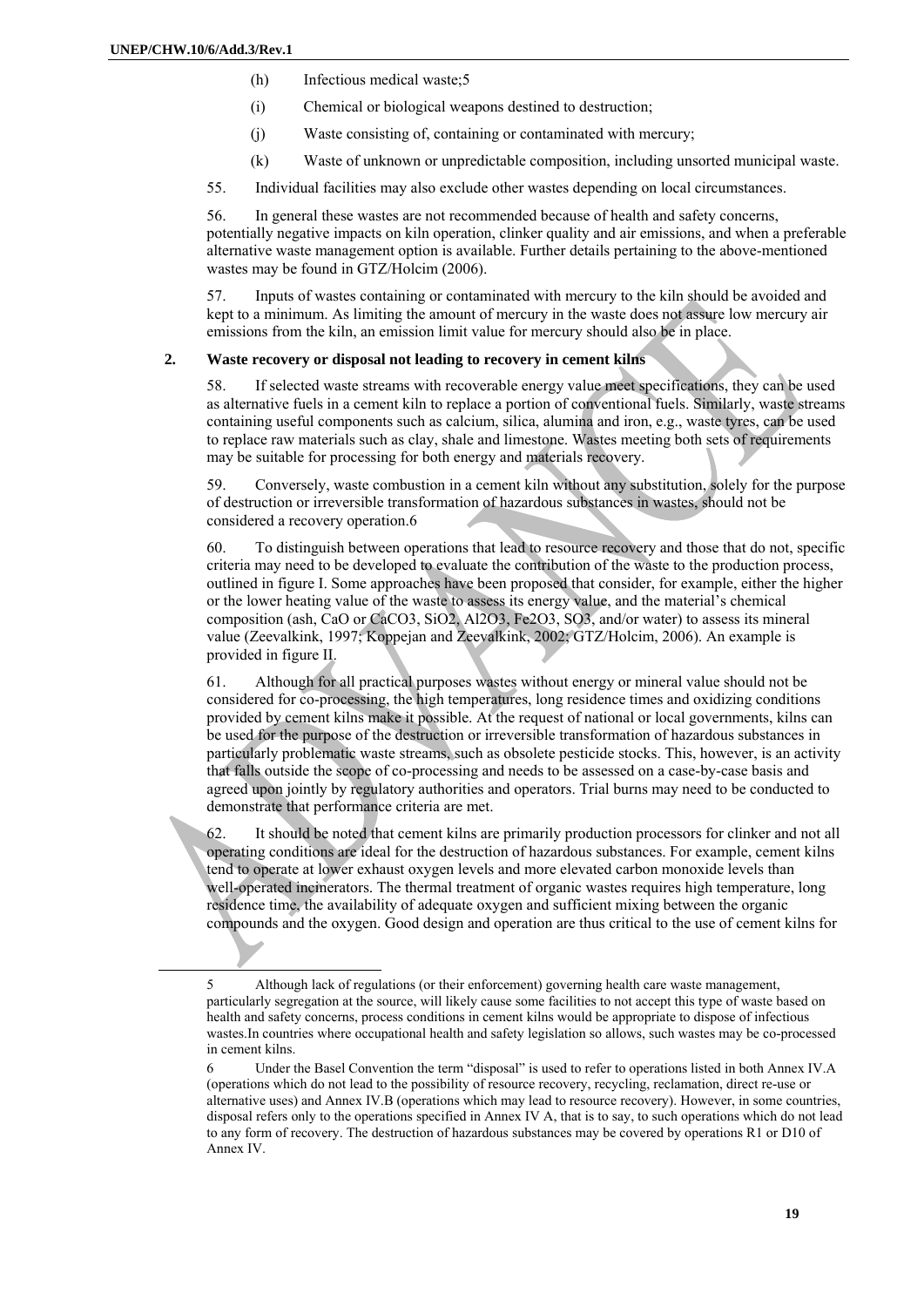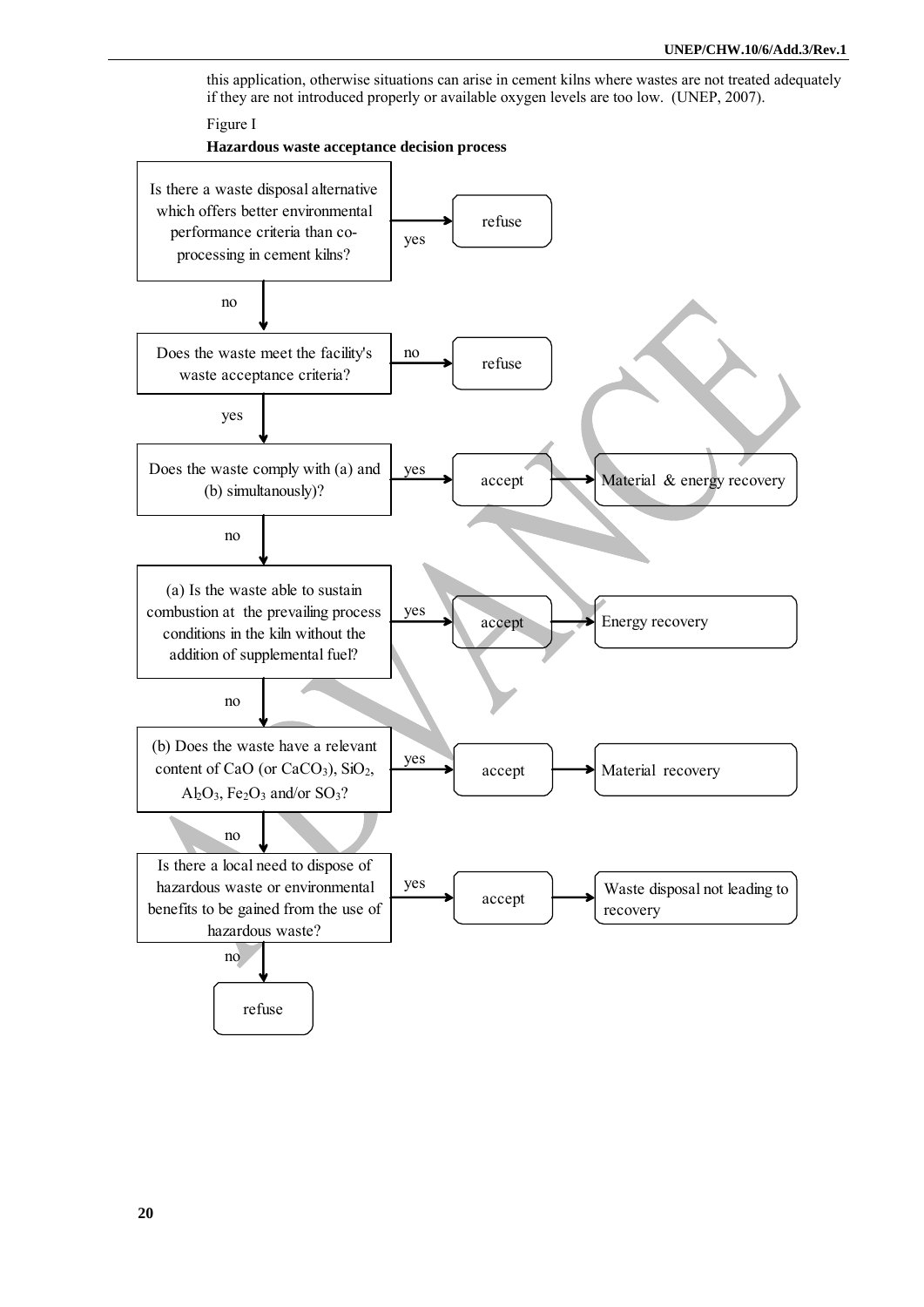

HHV: Higher heating (calorific) value AFR: Alternative fuels and raw materials (\*) CaO, SiO2, Al2O3, Fe2O3, SO3

Source: GTZ/Holcim (2006)

#### **3. Destruction efficiency of hazardous organic substances**

63. Professionally supervised and independently verified trial burns should be conducted to demonstrate destruction of POP wastes. (Karstensen, 2008a). In advance, the operator should demonstrate to the satisfaction of the competent authorities that the baseline operation is properly controlled with safeguards in place against potential environmentally damaging abnormal operations. The requirements set out in table 2 should be thoroughly considered.

64. A trial burn is used to determine the facility's destruction and removal efficiency (DRE) or destruction efficiency (DE) to verify its ability to efficiently destroy POPs in an irreversible and environmentally sound manner. This involves the selection, sampling and analysis of a principal organic hazardous constituent (POHC) in the waste feed to determine its input and emission rates. A trial burn typically consists of a series of tests, one for each set of operating conditions in the facility. Three runs are normally performed for each test.

65. During the trial burn operating limits are established for maximum hazardous waste feed and maximum kiln production rate, parameters that may adversely affect the attainment of the demonstrated DRE or DE during routine operations (Karstensen, 2009b). Permit limits are established for these parameters subsequent to the trial burn.

66. The potential use of cement kilns to thermally destroy polychlorinated biphenyls (PCBs) has been investigated in many countries. The DREs determined from several trial burns indicate that well-designed and well-operated cement kilns are effective at destroying PCBs. A DRE of 99.9999 per cent is required by several jurisdictions for PCBs (for example, under the United States Toxic Substances Control Act, TSCA), which could be used as an indicative BAT standard (UNEP, 2007).

67. A facility should demonstrate its capability to destroy (combustion) or remove (settling in ductwork or air pollution control devices) at least 99.9999 per cent of targeted POPs. Moreover, a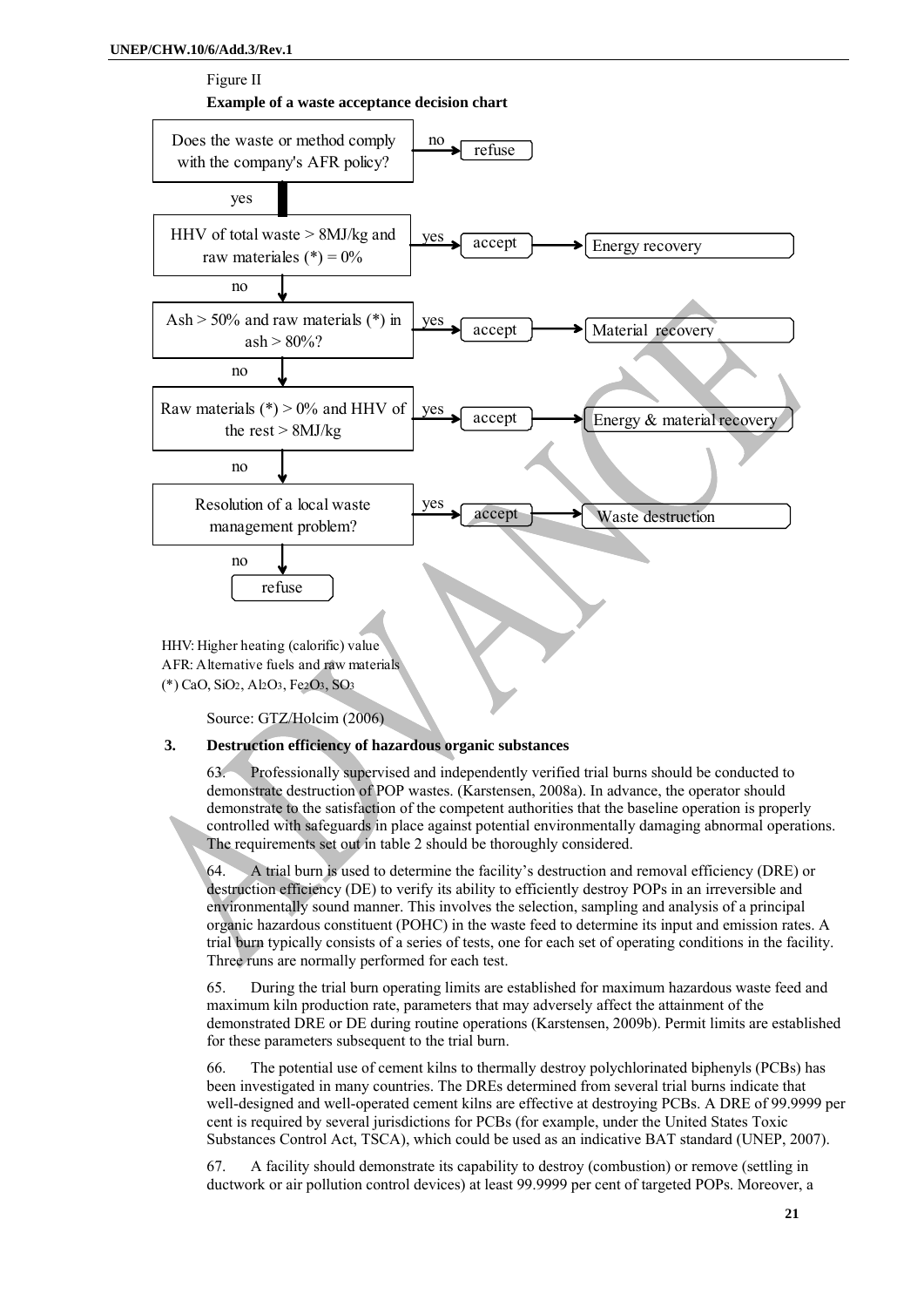PCDDs/PCDFs emission limit of 0.1 ng TEQ/Nm<sup>3; 7</sup> should be met under testing conditions (SBC, 2007). Existing emission limit values should also be met.

68. An alternative approach providing the same qualitative information to trial burns, under worstcase conditions, has been proposed by Karstensen (2009b). This requires a baseline emissions study with no hazardous waste fed to the kiln. A single test is then run to obtain destruction performance and pollutant emissions data while feeding hazardous waste into the kiln. Both tests are conducted under normal operating conditions, meeting an emissions limit for PCDDs/PCDFs of 0.1 ng TEQ/Nm<sup>3</sup> and other regulatory requirements. This approach for performance verification, together with adequate safety arrangements, input control and operational procedures, is thought to secure the same level of environmental protection as current regulation in the European Union (GTZ/Holcim, 2006). This approach was used to demonstrate a DRE of 99.9999969 per cent for fenobucarb and 99.9999832 per cent for fipronil in a cement kiln in Viet Nam (Karstensen et al., 2006).

69. A compilation of performance verification and trial burns results is provided in annex I to the present guidelines.

## **C. Quality assurance/quality control**

A comprehensive programme for quality assurance (QA) and quality control (OC) should be applied. The aim is to ensure that the product meets standard specifications, plant operations are not negatively affected by the use of hazardous wastes, environmental protection and to reduce health and safety risks. QA is necessary for ensuring that all data and the decisions resulting from that data are technically sound, statistically valid, and properly documented.

71. A QA plan should be prepared to help ensure that the monitoring, sampling, and analytical data meet specific objectives for precision, accuracy, and completeness and to provide the framework for evaluating data quality. The plan should cover waste streams and product materials handled at the facility with detailed instructions for the following:

(a) Organization and responsibilities;

(b) QA objectives for data measurement of precision, accuracy, completeness, representativeness, and comparability;

- (c) Sampling procedures;
	- (d) Sample handling and custody;
	- (e) Analytical procedures;
	- (f) QC checks (blanks, spikes, replicates, etc.) and frequency;
	- (g) Instrument/equipment testing, inspection, or maintenance;
- (h) Instrument/equipment calibration procedures and frequency;
- (i) Data review, verification, validation, and reporting.

72. Adequate laboratory design, infrastructure, equipment, and instrumentation should be provided and maintained to ensure that all required analyses are completed in a timely manner. Periodic tests of the laboratory should be considered to evaluate and improve performance.

73. Safety and health should be taken into consideration when conducting sampling. Employees carrying out sampling require training for the hazards associated with waste, handling procedures, protective clothing and equipment. Those involved in sampling activities should be fully aware of applicable QA/QC procedures.

74. BAT for waste quality control in cement manufacturing processes is outlined by the EIPPCB (2010):

(a) To apply QA systems to guarantee the characteristics of wastes and to analyse any waste that is to be used as raw material and/or fuel in a cement kiln for: maintenance of quality over time; physical criteria, for example, emissions formation, coarseness, reactivity, burnability, calorific value; chemical criteria, for example, chlorine, sulphur, alkali and phosphate content and relevant metals content;

 $\overline{a}$ 

<sup>7</sup> Dry basis, corrected to 11 percent O2, 101.3 kPa and 273.15 K.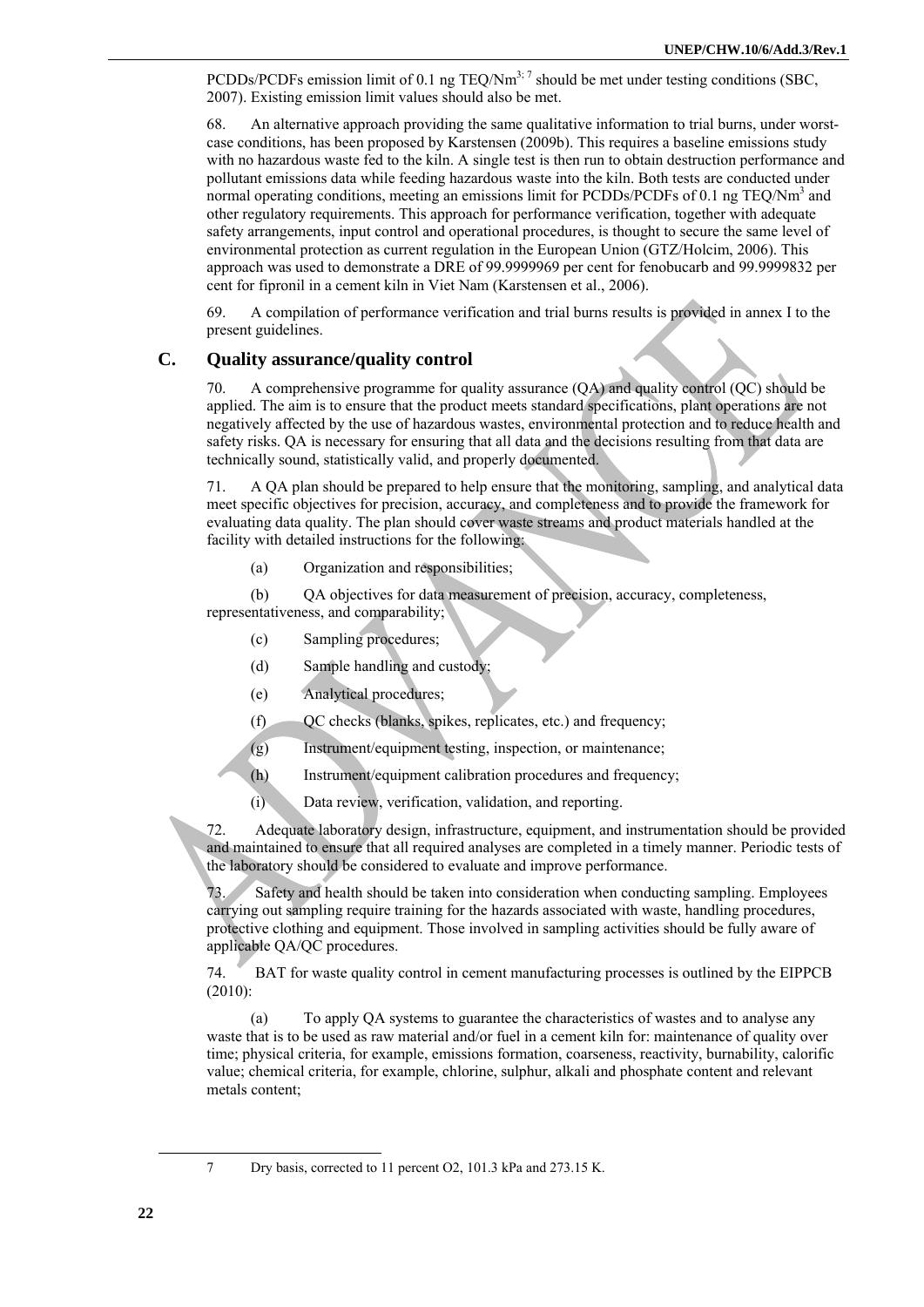(b) To control the amount of relevant parameters for any waste that is to be used as raw material and/or fuel in a cement kiln, such as chlorine, relevant metals (for example, cadmium, mercury, thallium), sulphur, total halogen content;

(c) To apply QA systems for each waste load.

75. Internal audits should be carried out with a frequency that ensures QA/QC procedures are in use and that personnel conform to them. Independent third party audits should be conducted at least annually or as required to determine the effectiveness of the implemented quality system. Audit reports should be submitted to management with requirements to correct observed deficiencies.

## **D. Health and safety aspects**

76. Health and safety should be a conscious priority and integrated into all aspects of operations during hazardous waste management. Overall and specific personnel requirements, the chain of command, and individual roles and responsibilities, should be clearly established.

77. A health and safety programme should be designed to identify, evaluate, and control safety and health hazards, and provide for emergency response for hazardous waste operations. The content and extent of this programme should be proportionate to the types and degrees of hazards and risks associated with specific operations.

78. Adequate documentation and information on safe hazardous waste handling, operating procedures and contingency measures should be available. Through openness and transparency, facility management should ensure the workforce is fully informed about health and safety measures and standards. Easily understood safety and emergency instructions should be provided to employees and contractors in advance.

79. In the European Union, the BAT includes the appliance of hazardous waste safety management to the handling, storage, and the feeding of hazardous waste materials. For example, using a risk based approach according to the source and type of waste, for the labelling, checking, sampling and testing of waste to be handled. (EIPPCB, 2010).

#### **1. Hazard analysis**

80. Hazards and potential exposures should be determined and appropriate controls should be in place to maintain employee health and safety. Hazards requiring the use of personal protective equipment (PPE) should be identified. Assessments such as job hazard analysis (JHA), job safety analysis (JSA), safety analysis reports (SAR), process hazard analysis (PHA), and job, task, and hazard analysis (JTHA), are recommended.

## **2. Access and hazard control**

81. To eliminate or control worker exposure to hazards, the following should be considered in order of preference:

(a) Engineering controls to preclude worker exposure by removing or isolating the hazard. For example, ventilation or use of remotely operated material handling equipment;

(b) Administrative controls to manage worker access to hazards and establish safe working procedures. For example, security measures to prevent unauthorized or unprotected access to hazardous wastes on-site;

(c) PPE, when engineering or administrative controls are not feasible or do not totally eliminate the hazard.

82. These controls are designed to reduce and maintain employee exposure below national occupational exposure limit values. If these are not available, internationally recognized exposure levels should be considered.

83. Examples include: the Threshold Limit Value (TLV) occupational exposure guidelines by the American Conference of Governmental Industrial Hygienists (ACGIH); the Pocket Guide to Chemical Hazards by the United States National Institute for Occupational Health and Safety (NIOSH); Permissible Exposure Limits (PELs) by the Occupational Safety and Health Administration of the United States (OSHA); Indicative Occupational Exposure Limit Values (IOELVs) by European Union member states, or other similar sources.

84. For hazardous substances and health hazards for which there are no permissible or applicable exposure limits, the operators could use the published literature and material safety data sheets (MSDS) as a guide to determine an appropriate level of protection.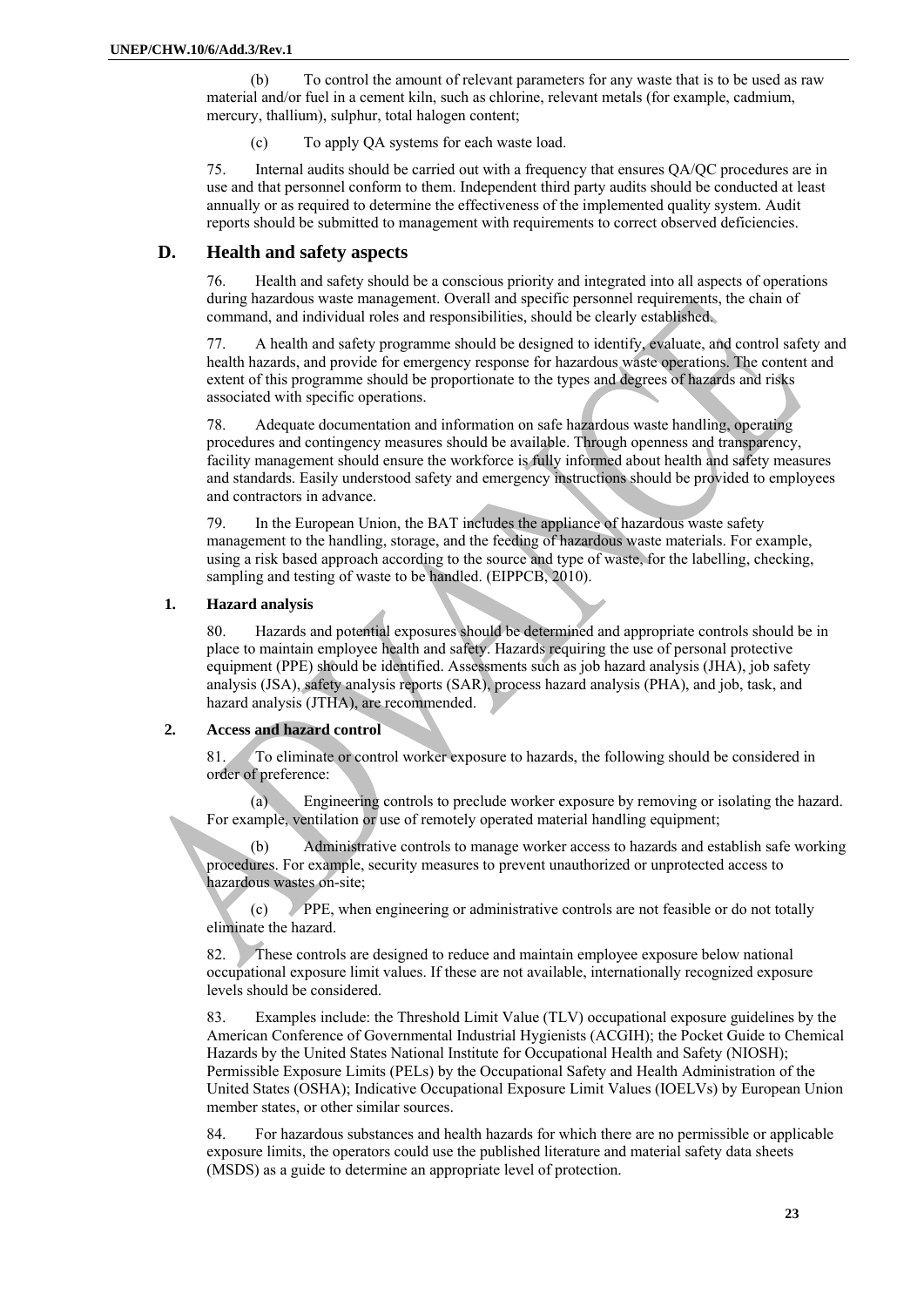#### **3. Personal protective equipment**

85. Employees, contractors and visitors to an installation should be provided with PPE where engineering control methods are not feasible to reduce exposure to permissible exposure limits. PPE should be selected to protect against any present or potential hazard and appropriate to the taskspecific conditions and duration.

86. All personnel involved in hazardous waste operations should be fully aware of: equipment selection and use, maintenance and storage, decontamination and disposal, training and proper fit, donning and doffing procedures, inspection, in-use monitoring, programme evaluation, and equipment limitations.

#### **4. Training**

87. Employees should be effectively trained to a level determined by their job function and responsibility. This should be carried out prior to them being permitted to engaging in hazardous waste operations that could expose them to hazardous substances, safety, or health hazards. Training activities should be adequately monitored and documented in terms of curriculum, duration, and participants.

88. The training should cover safety, health and other hazards present on the facility; use of personal protective equipment; work practices to minimize risks from hazards; safe use of engineering controls and equipment on the site; medical surveillance, including recognition of symptoms and signs that could indicate over exposure to hazards. Those engaged in hazardous emergency response should also be appropriately trained.

#### **5. Medical surveillance**

89. A medical monitoring programme should be implemented to assess and monitor employee health both prior and during employment. An effective programme should consider the following components as a minimum:

(a) Pre-employment screening, to determine fitness-for-duty, including the ability to work while wearing PPE, and provide baseline data for future exposures;

(b) Periodic medical monitoring examinations (the content and frequency of which depend on the nature of the work and exposure), to determine biological trends that may mark early signs of chronic adverse health effects;

(c) Provisions for emergency and acute non-emergency treatments.

### **6. Emergency response**

90. Emergency plans and procedures should be established for the protection of the workforce and public before hazardous waste operations begin. An Emergency Response Plan, ensuring appropriate measures to handle possible on-site emergencies and coordinate off-site response, should be in place. As a minimum, this plan should address the following:

- (a) Pre-emergency planning and coordination with outside emergency responders;
- (b) Personnel roles, lines of authority, training and communication procedures;
- (c) Emergency recognition and prevention procedures;
- (d) Safe distances and places of refuge;
- (e) Site security and control procedures;
- (f) Evacuation routes and procedures;

(g) Site mapping highlighting hazardous areas, site terrain, site accessibility and off-site populations or environments at potential risk;

- (h) Decontamination procedures;
- (i) Emergency medical treatment and first aid procedures;
- (j) Personal protective and emergency equipment at the facility;
- (k) Emergency alerting and response procedures;
- (l) Documenting and reporting to local authorities;
- (m) Critique of response and follow-up procedures.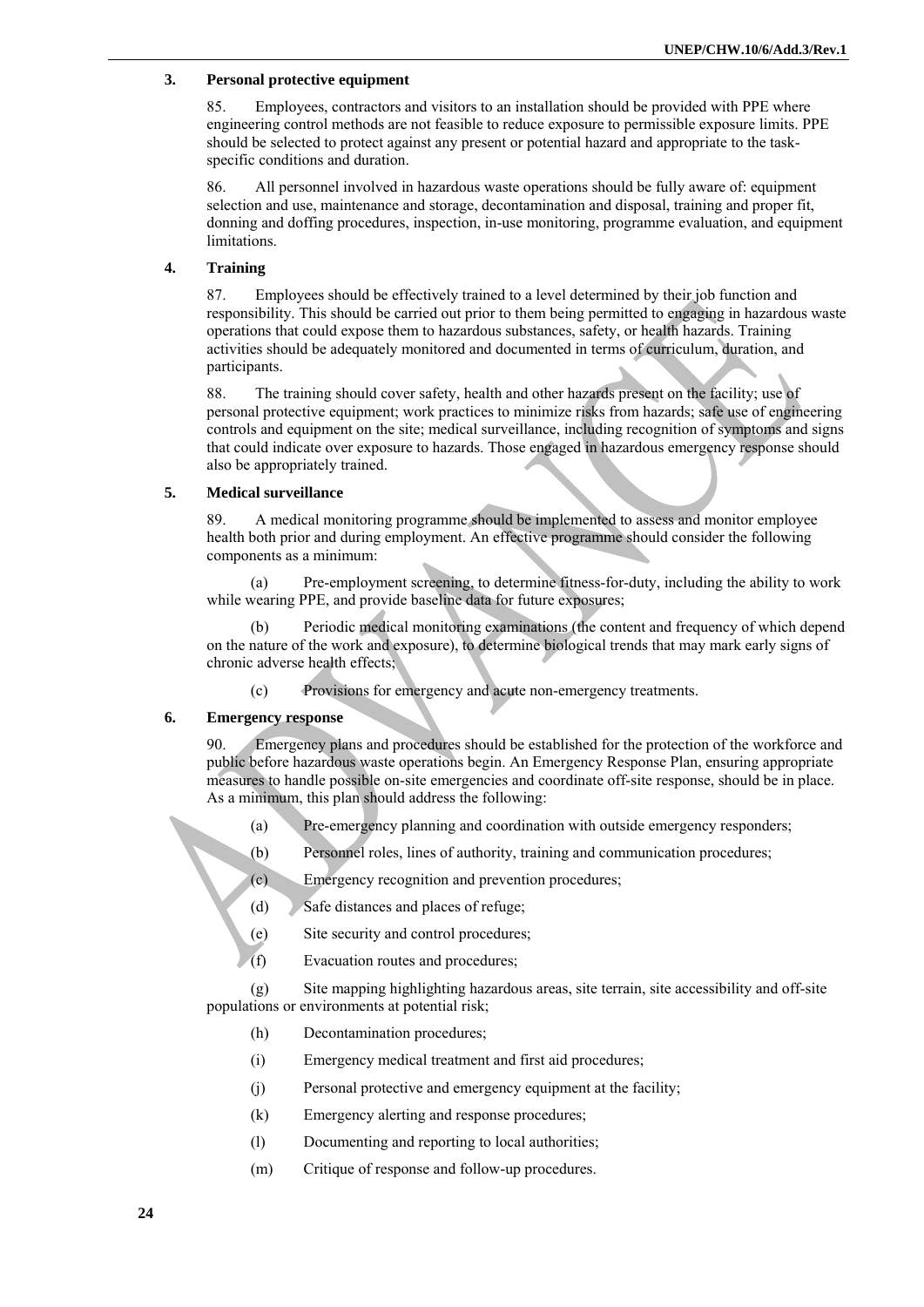91. Emergency equipment, such as fire extinguishers, self-contained breathing apparatus, sorbents and spill kits, and shower/eye wash stations should be located in the immediate vicinity of hazardous waste storage and processing areas.

92. The Plan procedures should be rehearsed regularly using drills and mock situations, and reviewed periodically in response to new or changing conditions or information.

93. Arrangements should be made to familiarize local authorities and emergency responders with the layout of the facility; properties of hazardous waste handled at the facility and associated hazards; places where facility personnel would normally be working; facility entrances and possible evacuation routes. Arrangements agreed to by local authorities, hospitals and emergency response teams should be described in the Emergency Response Plan.

## **E. Communications and stakeholder involvement**

94. Stakeholders are those who see themselves as potentially affected by the operations of a facility. These can be individuals and groups on a local, national, or international scale and include neighbours, community organizations, employees, trade unions, government agencies, the media, non-governmental organizations, contractors, suppliers and investors.

95. Public communication is the provision of information through media sources, including brochures, websites, newspapers, radio and television. Stakeholder involvement is concerned with community members and others with an interest in the facility, through public meetings, presentations, advisory committees, and personal approaches. Both should form part of the normal operations of a plant.

96. Facilities should have clear objectives for working with stakeholders. This includes a realistic timescale for engagement, committing necessary resources and a willingness to find mutually beneficial outcomes. Advice for the design and development of a communications and stakeholder involvement plan is provided by United States EPA (1996), Hund et al. (2002), and The Environment Council (2007), among others.

97. Operators and regulatory authorities should be prepared to address public concerns over possible impacts of co-processing and strive to establish efficient communication methods to explain the activities. Operators planning on using hazardous waste should provide all necessary information to allow stakeholders to understand the use of the wastes in the cement kiln while illustrating the measures that would be implemented to avoid adverse impacts.

## **IV. Environmentally sound waste acceptance and pre-processing**

## **A. Introduction**

 $\overline{a}$ 

98. Due to the heterogeneity of waste, pre-processing is required to produce a relatively uniform waste stream for co-processing in cement kilns. This waste stream should comply with the technical and administrative requirements of cement manufacture and guarantee that environmental standards are met8. In some cases, for example used oil or tyres, wastes may be used 'as-delivered' and without pre-processing.

99. Attention should be paid to the selection of suitable waste materials, whether they are collected directly from the generators or through intermediaries. Operators should ensure that only hazardous waste originating from trustworthy parties is accepted and deliveries of unsuitable waste refused.

100. Consideration should be given to the integrity of all participants throughout the supply chain. For example, only qualified, authorized and licensed transport companies should be used in order to avoid accidents and incidents due to the incompatibility of poorly labelled or poorly characterised wastes being mixed or stored together.

101. These recommendations only provide general indications. Specific handling requirements should be identified on the basis of the chemical and biological characteristics of individual waste streams, environmental and health effects, the safety of personnel, and compliance with permitting requirements and local regulations.

<sup>8</sup> Pre-processing should be carried out because it is a technical requirement from the kiln operator to guarantee a homogeneous and stable feedstock and not to circumvent waste acceptance procedures.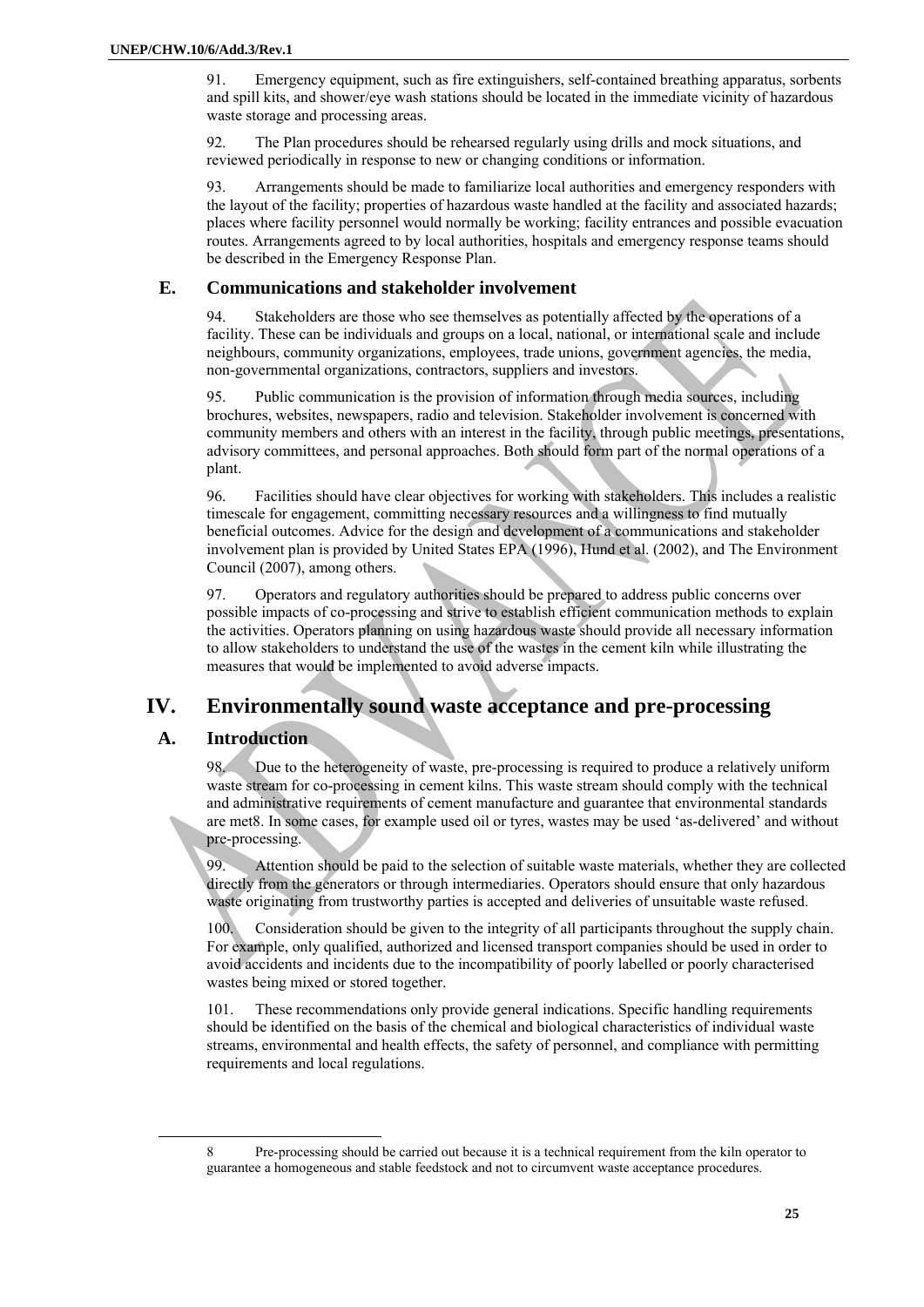## **B. Waste acceptance**

102. Prior knowledge of wastes is necessary to ensure that the waste falls within the requirements of the facility's permit and will not adversely affect the process. For instance, to avoid operating problems within the kiln, the impact of hazardous waste on the total input of circulating volatile elements, such as chlorine, sulphur or alkalis, requires careful assessment prior to acceptance. Specific acceptance criteria for these components should be set by each facility based on the process type and on the specific kiln conditions.

103. Generators of hazardous waste should in most circumstances know the composition, nature and problems associated with their waste, ensuring that all relevant information is passed on to those involved in its subsequent management.

104. Hazardous and non hazardous waste acceptance comprises two stages: pre-acceptance (or screening) and on-site acceptance. Pre-acceptance involves the provision of information and representative samples of the waste to allow operators to determine suitability before arrangements are in place for acceptance. The second stage concerns procedures when the waste arrives at the facility to confirm previously approved characteristics.

105. Failure to adequately screen waste samples prior to acceptance and a confirmation of its composition on arrival at the installation may lead to subsequent problems. Inappropriate storage, mixing of incompatible substances, and accumulation of wastes could occur.

#### **1. Pre-acceptance**

106. A pre-acceptance, or pre-shipment screening, protocol should ensure that only properly and safely handled hazardous waste streams are approved for shipment to the facility. Such protocol is necessary to:

(a) Ensure regulatory compliance by screening out unsuitable wastes;

(b) Confirm the details relating to composition, and identify verification parameters that can be used to test waste arriving at the facility;

(c) Identify any substances within the waste that may affect its processing, or react with other reagents;

(d) Accurately define the range of hazards exhibited by the waste.

107. The operator should obtain information on the nature of the process producing the waste, including its variability. Other required descriptions include: composition (chemicals present and individual concentrations); handling requirements and associated hazards; the quantity and the form of waste (solid, liquid, sludge etc); sample storage and preservation techniques. Ideally, information should be provided by the waste generators. Alternatively a system for the verification of the information provided by any intermediaries should be considered.

108. Systems for the provision and analysis of waste representative samples should be in place. The waste sample should be taken by a competent technician and the analysis carried out by a laboratory, preferably accredited with robust QA/QC methods and record keeping and a chain-of-custody procedure should be considered. The operator should carry out a comprehensive characterisation (profiling) and testing with regard to the planned processing for each new waste. No waste should be accepted without sampling and testing being carried out. The exception is unused, outdated or off-specification uncontaminated products that have appropriate MSDS or product data sheets.

109. A Waste Analysis Plan (WAP) should be prepared and maintained to document procedures used to obtain a representative waste sample and to conduct a detailed chemical and physical analysis. A WAP should address measures used to identify potentially reactive and incompatible wastes.<sup>9</sup> It should include testing of a representative sample to qualify the waste for use at the facility (pre-acceptance) and to verify its constituents (acceptance). Further testing of samples taken during or after waste pre-processing or blending should be used to verify the quality of the resultant stream.

110. Operators should ensure that the technical appraisal is carried out by qualified, experienced staff who understands the capabilities of the facility.

 $\overline{a}$ 

<sup>9</sup> The United States EPA document, "A Method of Determining the Compatibility of Hazardous Wastes" (EPA-600/2-80-076), contains procedures to evaluate qualitatively the compatibility of various categories of wastes.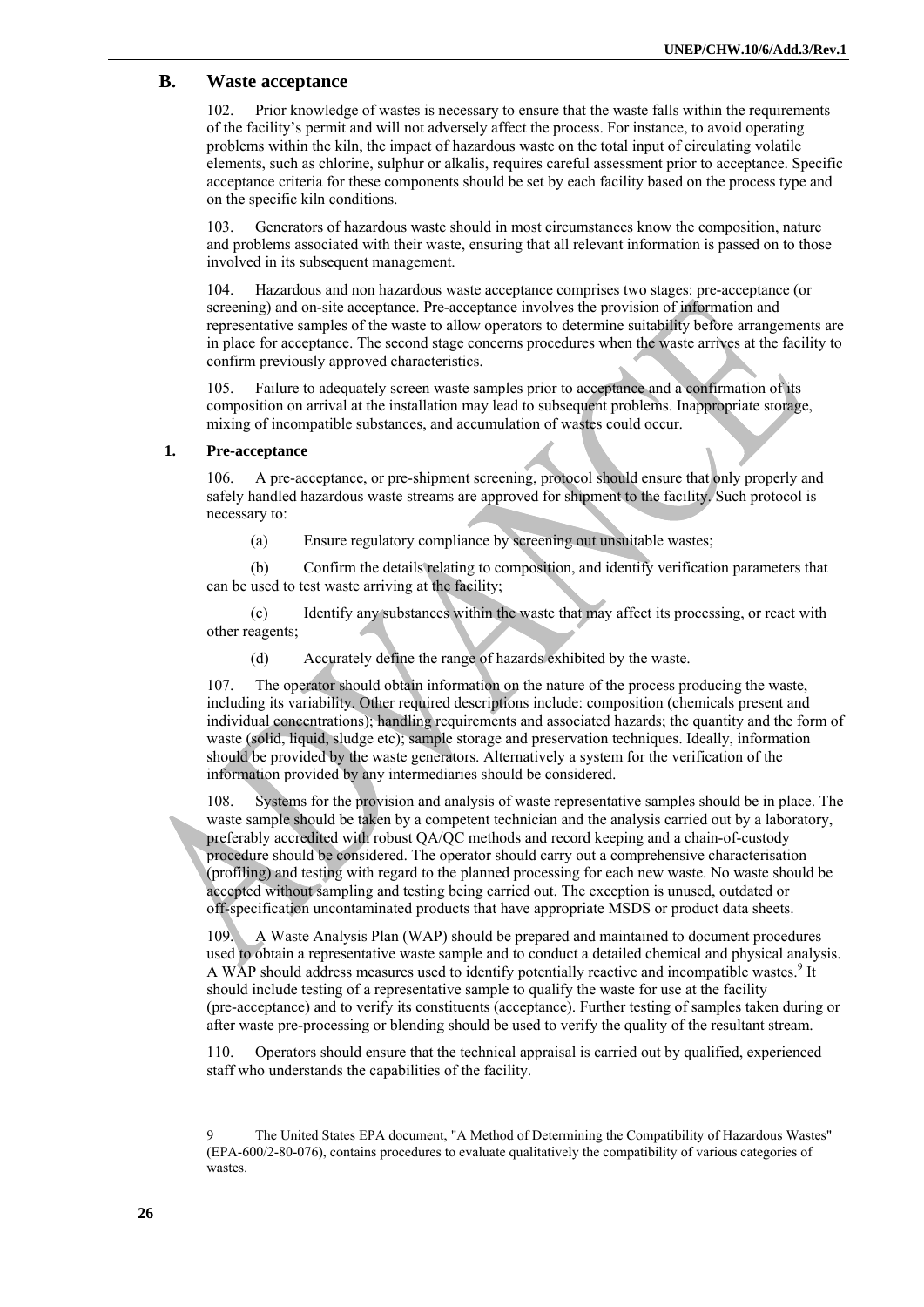111. Records of pre-acceptance should be maintained at the facility for cross-referencing and verification at the waste acceptance stage. Information should be recorded and referenced, available at all times, regularly reviewed and kept up to date with any changes to the waste stream.

#### **2. On-site acceptance**

112. On-site verification and testing should confirm waste characteristics with the pre-acceptance information. Acceptance procedures should address:

(a) Pre-approved wastes arriving on-site, such as a pre-booking system to ensure that sufficient capacity is available

- (b) Traffic control;
- (c) Check for documents arriving with the load;
- (d) Load inspection, sampling and testing;
- (e) Rejection of wastes and the discrepancy reporting procedures;
- (f) Record keeping;
- (g) Periodic review of pre-acceptance information.

113. Wastes should not be accepted without detailed written information identifying the source, composition and hazard levels.

114. Where facilities provide an emergency service such as the removal of spillages or fly-tipped hazardous wastes, there may be situations where the operator is unable to adhere to established preacceptance and/or acceptance procedures. In such instances, the operator should communicate the occurrence to the competent authorities immediately.

#### **(a) Arrival**

115. If sufficient storage capacity exists and the site is adequately manned, suitably qualified and trained personnel should supervise the receiving of hazardous wastes. All wastes received should be treated as unknown and hazardous until compliance with specifications has been positively verified.

116. A suitable description should accompany hazardous waste delivery including: name and address of the generator; name and address of the transporter; waste classification and description; volume and weight; hazards of the waste such as, flammability, reactivity, toxicity or corrosivity.

117. Documentation accompanying the shipment should be reviewed and approved, including the hazardous waste manifest, if applicable. Any discrepancies should be resolved before the waste is accepted. If they cannot be resolved, the waste should be rejected and sent back to the original generator, or at its request, to an alternate facility.

118. Where possible, waste loads should be visually inspected. All containers should be clearly labelled in accordance with applicable regulations for the transport of dangerous goods and checked to confirm quantities against accompanying documentation. They should be equipped with well-fitting lids, caps and valves secure and in place and inspected for leaks, holes, and rust. Any damaged, corroded or unlabelled container or drum should be classified as 'non-conforming' and dealt with appropriately.

119. All incoming loads should be weighed, unless alternative reliable volumetric systems linked to specific gravity data are available.

## **(b) Inspection**

120. Wastes should only be accepted at the facility after thorough inspection. Reliance solely on supplied written information should not be acceptable. Physical verification and analytical confirmation should be undertaken to ensure the waste meets permit specifications and regulatory requirements. All wastes, whether for processing or storage, should be sampled and undergo verification and testing, according to the frequency and protocol defined in the WAP, except for unused, outdated, off-specification or uncontaminated products.

- 121. On-site verification and testing should take place to confirm:
	- (a) The identity and description of the waste;
	- (b) Consistency with pre-acceptance information;
	- (c) Compliance with the facility permit.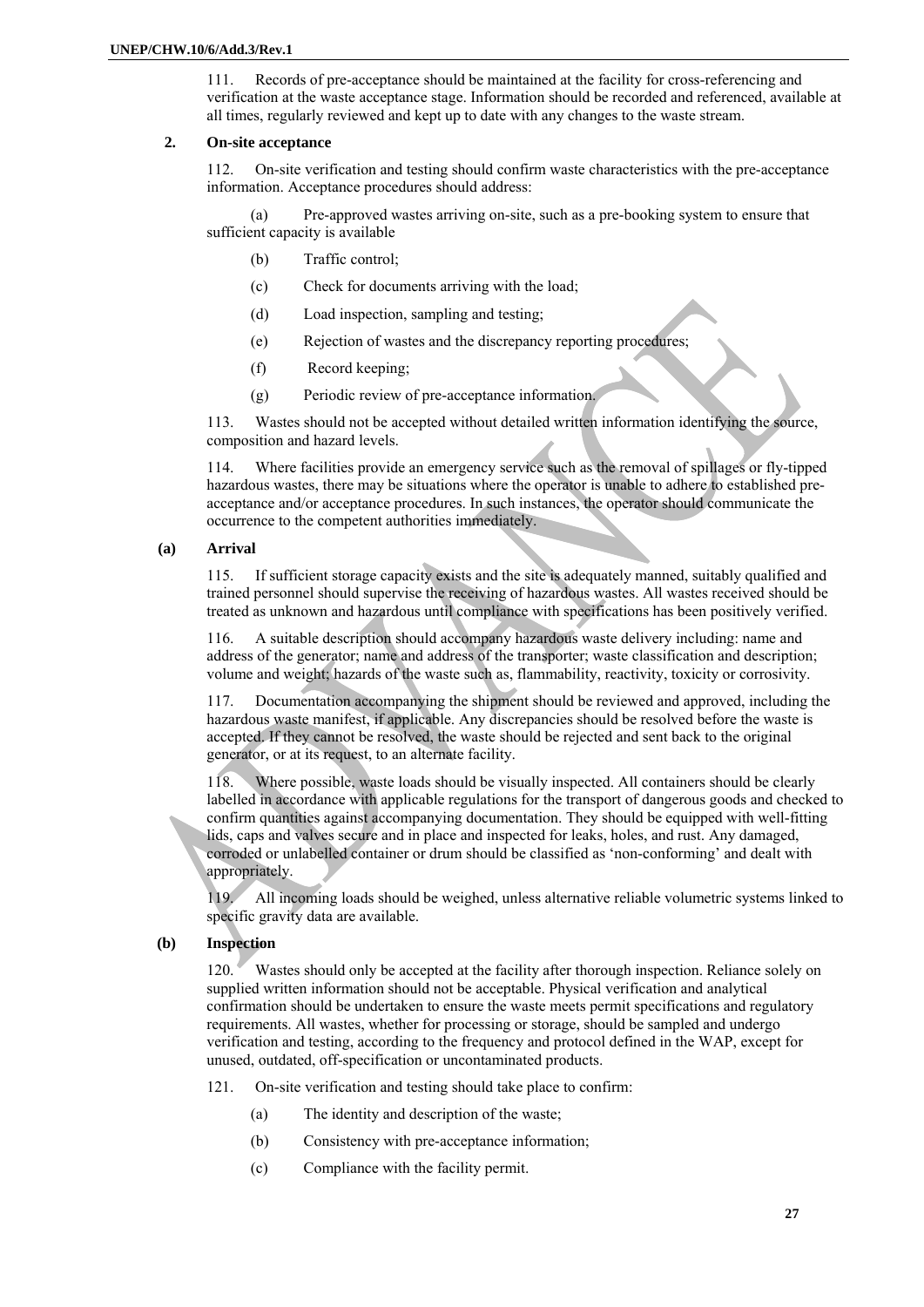122. Techniques for inspection vary from simple visual assessment to full chemical analysis. The extent of the procedures adopted will depend upon waste chemical and physical composition and variation; known difficulties with certain waste types or of a certain origin; specific sensitivities of the installation concerned (for example, certain substances known to cause operational difficulties); and the existence or absence of a quality controlled specification for the waste, among others. (Karstensen, 2008a)

123. The facility should have a designated sampling or reception area where containerised waste is unloaded if adequate space is available and temporarily stored for further sampling and sample analysis. Wastes should be segregated immediately to remove possible hazards due to incompatibility. Sampling should ideally take place within 24 hours of unloading. During this period, hazardous wastes should not be bulked, blended or otherwise mixed. Bulk wastes should be inspected and accepted for processing prior to unloading.

124. Sampling should comply with specific national legislation, where it exists, or with international standards. Sampling should be supervised by laboratory staff and in those countries where regulations do not exist, qualified staff should be appointed. Sampling should include wellestablished procedures such as those developed by the American Society for Testing and Materials (ASTM), the European Committee for Standardization (CEN), and the United States Environmental Protection Agency (EPA). A record of the sampling regime for each load and justification for the selected option should be maintained.

125. Samples should be analysed by a laboratory with a robust QA/QC programme, including but not limited to suitable record keeping and independent assessments. Analysis should be carried out at a timescale required by facility procedures. In the case of hazardous wastes this often requires the laboratory to be on-site.

126. Typically, waste should be sampled and analysed for a few key chemical and physical parameters (fingerprint analysis) to substantiate the waste composition designated on the accompanying manifest or other documents. The selection of key parameters must be based on sufficient waste profile knowledge and testing data to ensure accurate representation. When selecting fingerprint parameters, consideration should be given to those that: identify unpermitted wastes; determine suitability within the facility's operational acceptance limits; identify potential reactivity or incompatibility; indicate any changes in composition that had occurred during transportation or storage. Should fingerprint testing results of a given waste stream fall outside the established tolerance limits, the waste may be re-evaluated for possible acceptance to prevent the unnecessary movement of waste back and forth between the generator and the installation. Re-evaluation should consider facility conditions for storage and processing; additional parameter analysis deemed appropriate by the operator and established in the WAP; permit requirements.

127. The inspection scheme may include: assessment of combustion parameters; blending tests on liquid wastes prior to storage; control of flashpoint; and screening of waste input for elemental composition, for example by ICP, XRF and/or other appropriate techniques, in accordance to waste types and characteristics, and the facility waste acceptance criteria. (Karstensen, 2008a)

128. Wastes should be moved to the storage area only after acceptance. Should the inspection or analysis indicate a failure to meet the acceptance criteria, including damaged or unlabelled drums, such loads should be stored in a quarantine area, allocated for non-conforming waste storage, and dealt with appropriately.

129. All areas where hazardous waste is handled should have an impervious surface with a sealed drainage system. Attention should be given to ensuring that incompatible substances do not come into contact resulting from spills from sampling, for example, within a sump serving the sampling point. Absorbents should be available.

130. In accordance with national legislation and practice, suitable provisions should be made to verify that wastes received are not radioactive, such as the use of plastic scintillation detectors.

131. After acceptance, containerised hazardous waste should be labelled with the arrival date and primary hazard class. Where containers are bulked, the earliest arrival date of the bulked wastes should be indicated on the bulk container. Each container should be given a unique reference number for inplant tracking.

#### **3. Non-conforming waste**

132. The operator should have clear and unambiguous criteria for the rejection of wastes, including wastes that fail to meet the acceptance criteria, and damaged, corroded or unlabelled drums. A written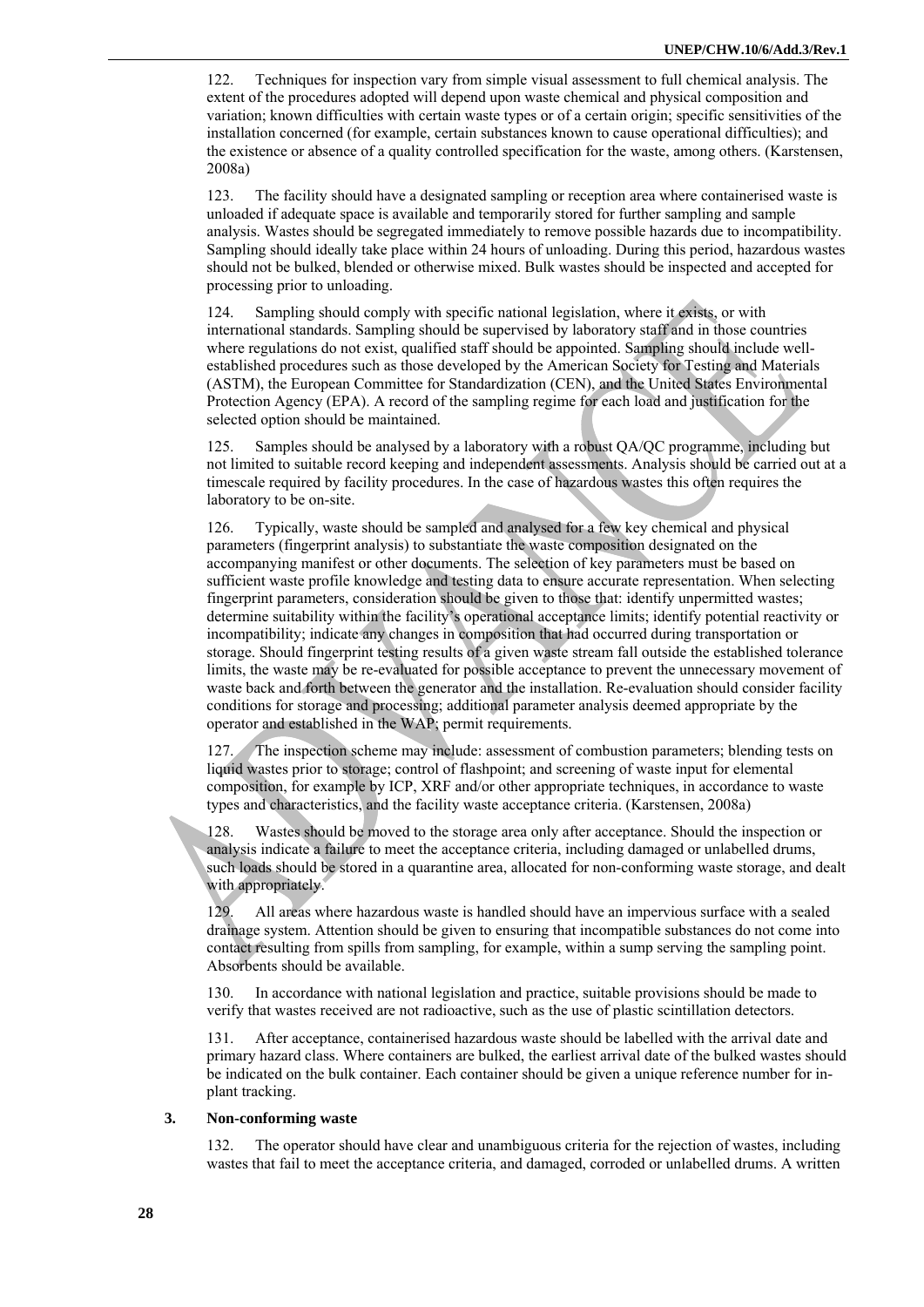procedure for tracking and reporting such non-conformance should include notification to the customer or waste generator and competent authorities.

133. The operator should also have a clear and unambiguous policy for the subsequent storage, including a maximum storage volume, and disposal of rejected wastes. This policy should achieve the following:

(a) Identify the hazards posed by the rejected wastes;

(b) Label rejected wastes with all information necessary to allow proper storage and segregation arrangements to be put in place;

(c) Segregate and store rejected wastes safely pending removal within no more than five working days, where possible.

134. Wastes not fulfilling the acceptance criteria of the plant should be sent back to the waste generator, unless an agreement is reached with the generator to ship the rejected waste to an alternative authorised destination.

#### **4. In-plant tracking system**

135. An internal wastes tracking system and stock control procedure should be in place, starting at the pre-acceptance stage, to guarantee the traceability of waste processing and enabling the operator to:

- (a) Prepare the most appropriate waste blend;
- (b) Prevent unwanted or unexpected reactions;
- (c) Ensure that the emissions are either prevented or reduced;
- (d) Manage wastes throughput.

136. The tracking system, which may be a paper-based, electronic, or a combination of both), should trace the waste during its acceptance, storage, processing and removal off-site. At any time, the operator should be able to identify the location of a specific waste on the facility and the length of time it has been there. Records should be held in an area removed from hazardous activities to ensure their accessibility during any emergency.

137. Once a waste has entered bulk storage or a treatment process, tracking individual wastes will not be feasible. However, records should be maintained to ensure sufficient knowledge is available as to what wastes have entered a particular storage facility. For example, to avoid incompatibility with incoming wastes, residues building up within a vessel between de-sludging operations should be tracked.

138. For bulk liquid wastes stock control should involve maintaining a record of the route through the process. Waste in drums should be individually labelled to record the location and duration of storage.

139. The in-plant waste tracking system should hold a complete record generated during preacceptance, acceptance, storage, processing and removal off-site. Records should be kept up to date to reflect deliveries, on-site treatment and dispatches. The tracking system should operate as a waste inventory, stock control system and include as a minimum:

- (a) A unique reference number;
- (b) Details of the waste generator and intermediate holders;
- (c) Date of arrival on-site;
- (d) Pre-acceptance and acceptance analysis results;
- (e) Container type and size;

(f) Nature and quantity of wastes held on-site, including identification of associated hazards;

(g) Details on where the waste is physically located;

(h) Identification of staff who have taken any decisions on acceptance or rejection of wastes.

140. The system adopted should be structured to report on:

(a) Total quantity of waste present on-site at any one time, in appropriate units;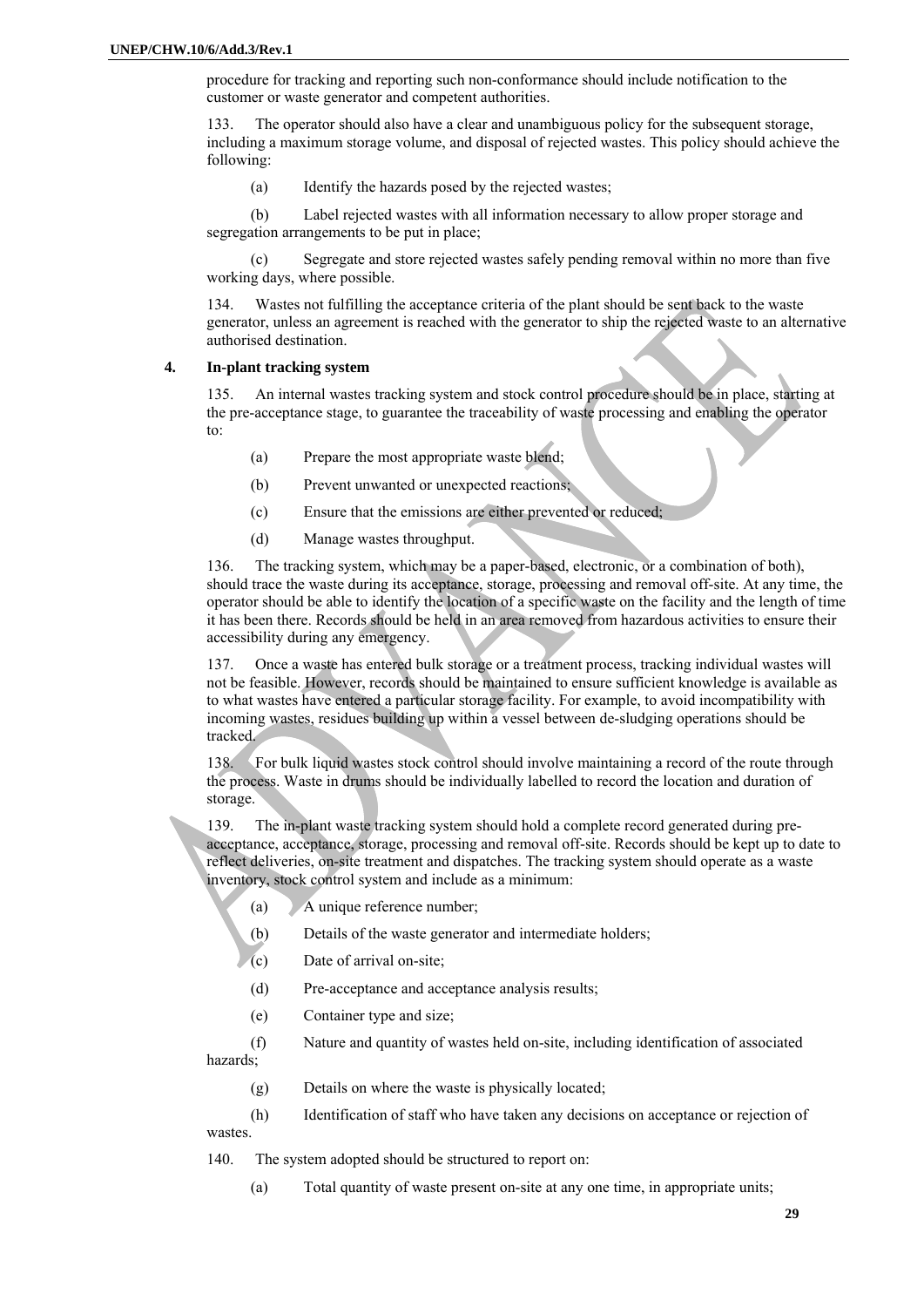- (b) Breakdown of waste quantities being stored pending on-site processing;
- (c) Breakdown of waste quantities on-site for storage only, that is, awaiting transfer;
- (d) Breakdown of waste quantities by hazard classification;
- (e) Indication of where the waste is located relative to a site plan;
- (f) Comparison of the quantity on-site against total permitted;
- (g) Comparison of time the waste has been on-site against permitted limit.

#### **C. Waste storage and handling**

141. After deciding the waste's suitability, the operator should have systems and procedures in place for transfer to appropriate storage safely.

142. Considerations for waste storage on the installation should include:

- (a) Location of storage areas;
- (b) Storage area infrastructure;
- (c) Condition of tanks, drums, vessels and other containers;
- (d) Stock control;
- (e) Segregated storage;
- (f) Site security;
- (g) Fire risk.

143. Useful information regarding storage of waste can also be found in the BREF for waste treatment industries (EIPPCB, 2006).

#### **1. Design considerations**

144. Transfer and storage areas should be designed to handle accidental spills. This may require that:

(a) To prevent spills from spreading or seeping into the soil, storage areas should have adequate boundaries and be adequately sealed, impermeable and resistant to the stored waste materials;

(b) All spills should be collected, placed in a suitable container, and stored for disposal in the kiln;

(c) If a spill occurs, incompatible wastes should be prevented from mixing;

(d) All connections between tanks should be capable of being closed by valves. Overflow pipes should be directed to a contained drainage system such as a bounded area or another vessel;

- (e) Leak free equipment and fittings should be installed whenever possible;
- (f) Measures to detect leaks and appropriate corrective action should be provided;

(g) Contaminated runoff should be prevented from entering storm drains and watercourses. Any runoff should be collected and stored for disposal in the kiln;

(h) Adequate alarms for abnormal conditions should be provided.

145. Storage design should be appropriate to maintain waste quality for the complete storage period. Segregated storage should be in place to prevent incidents from incompatible wastes and as a means of preventing escalation should an incident occur. Individual storage requirements on a particular installation will be dependent on a full assessment of risk.

146. Within the facility, specific storage area characteristics should reflect the properties of the waste that poses the greatest risk that can be accepted. In general, the storage criteria should also take into account the unknown nature and composition of wastes, as this gives rise to additional risks and uncertainties. In many cases, this uncertainty means that higher specification storage systems are applied for wastes than for well-characterised raw materials.

147. Containerised wastes should be stored under cover, protected from heat, direct sunlight and rain, unless the waste is known to be unaffected by such ambient conditions.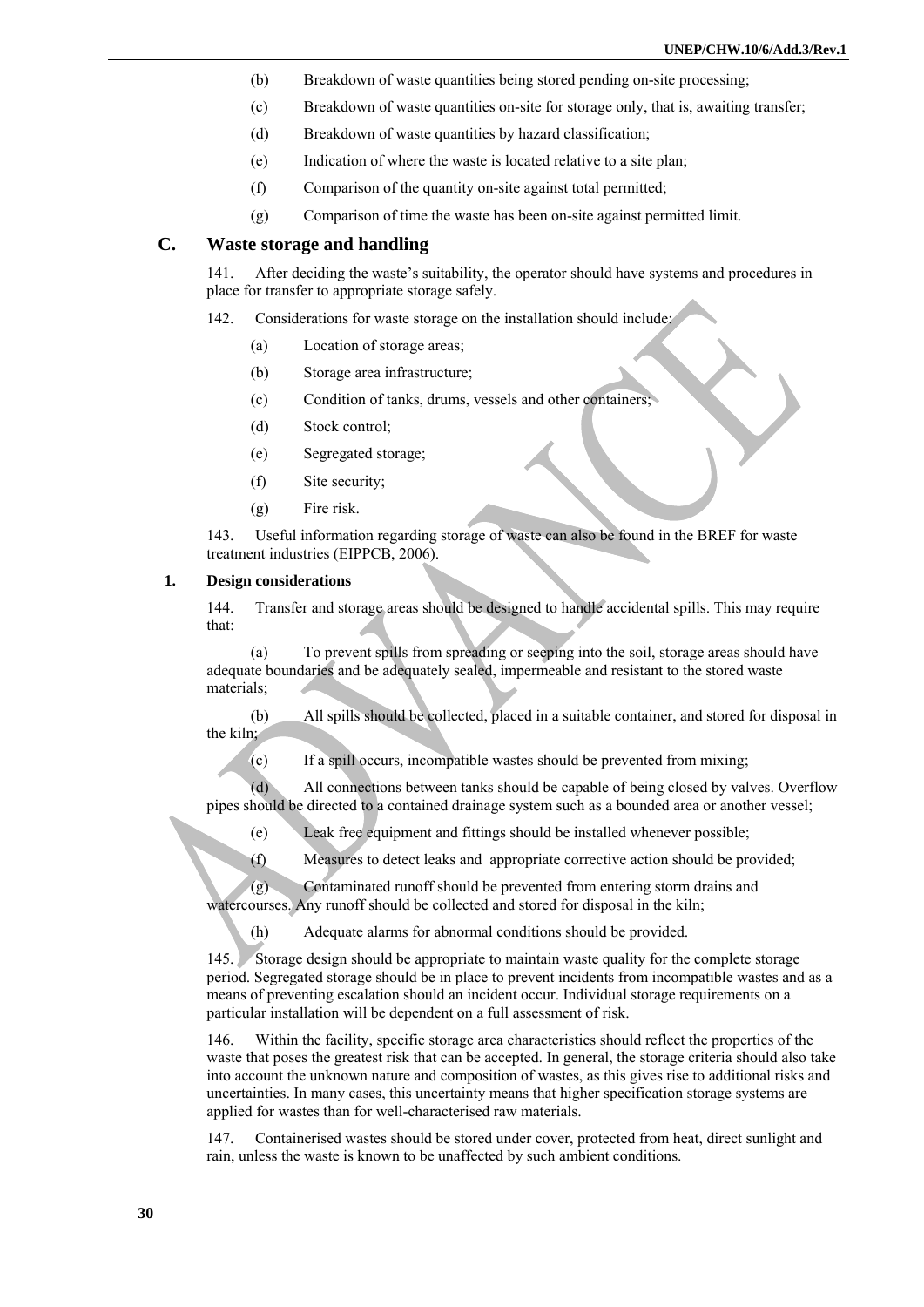148. For containerised wastes, the design should be such to prevent accumulation of hazardous wastes beyond the allowable storage timescale. For liquid wastes, mixing or agitation to prevent settling of solids should be considered. It may be necessary to homogenise tank contents with mechanical or hydraulic agitators. Depending on the waste characteristics, some tanks may need to be heated and insulated.

149. The construction, material selection and design of equipment, such as tanks, pipelines, valves, and seals should be appropriate for the characteristics of the waste. They should be sufficiently corrosion proof, and offer the option of cleaning and sampling.

150. Adequate ventilation should be provided in consideration to applicable work exposure guidelines. Periodic monitoring should be considered for open stored wastes that may emit VOC.

151. A fire protection system approved by local authorities, for example, a local fire department, should be in place. Automatic fire detection systems should be used in waste storage areas as well as for fabric filters and electrostatic precipitators (ESP), electrical and control rooms, and other identified risk areas. Continuous, automatic temperature measurement of the surface of wastes in the storage pits can be used to trigger an acoustic alarm to indicate temperature variations.

152. Automatic fire suppression systems should be used when storing flammable liquid waste and in other risk areas. Foam and carbon dioxide control systems provide advantages in some circumstances, for example, for the storage of flammable liquids. Water systems with monitors, water cannons with the option to use water or foam, or dry powder systems should be used, as appropriate, depending on the nature of the hazards on site.

#### **2. Operational considerations**

153. Written procedures and instructions for the unloading, handling, and storage of wastes on-site should be in place. It should be ensured that chemically incompatible wastes are segregated. Compliance should be audited regularly.

154. To avoid the need for additional handling and transfer hazardous wastes should be stored in the same containers (drums) that were used for delivery.

155. Designated routes for vehicles carrying specific hazardous wastes should be clearly identified within the facility. On-site transportation should minimize risk to the health and safety of employees, the public and the environment. The operator should ensure that vehicles are fit for purpose with respect to compliance with relevant regulations.

156. All loads should be properly identified, segregated according to compatibility (so that any potential spills do not create chemical safety hazards), and secured to prevent sliding or shifting during transport. Personnel should be directed and trained to use equipment only as intended, and not to exceed the rated capacity of containers, vehicles, and other equipment.

157. Appropriate signage indicating the nature of hazardous wastes should be in place at storage, stockpiling, and tank locations.

158. Containers should be kept in good condition, free of dents, not leaking or bulging, and closed not in use. Container storage areas should have at least a weekly inspection.

159. Maintenance work should be authorized by plant management, and carried out after the area has been checked by a supervisor and all necessary precautions have been taken. Special procedures, instructions, and training should be in place for routine operations such as:

(a) Working at heights, including proper tie-off practices and use of safety harnesses;

(b) Confined space entry where air quality, explosive mixtures, dust, or other hazards may be present;

(c) Electrical lock-out, to prevent accidental reactivation of electrical equipment undergoing maintenance;

(d) 'Hot works' (welding, cutting, etc.) in areas that may contain flammable materials.

160. Safety measures that should be considered include:

(a) Placing of uncontrolled combustible materials in storage areas should be avoided;

(b) Where there is a risk that has not been avoided or controlled, standard safety signs and information signs should be in place;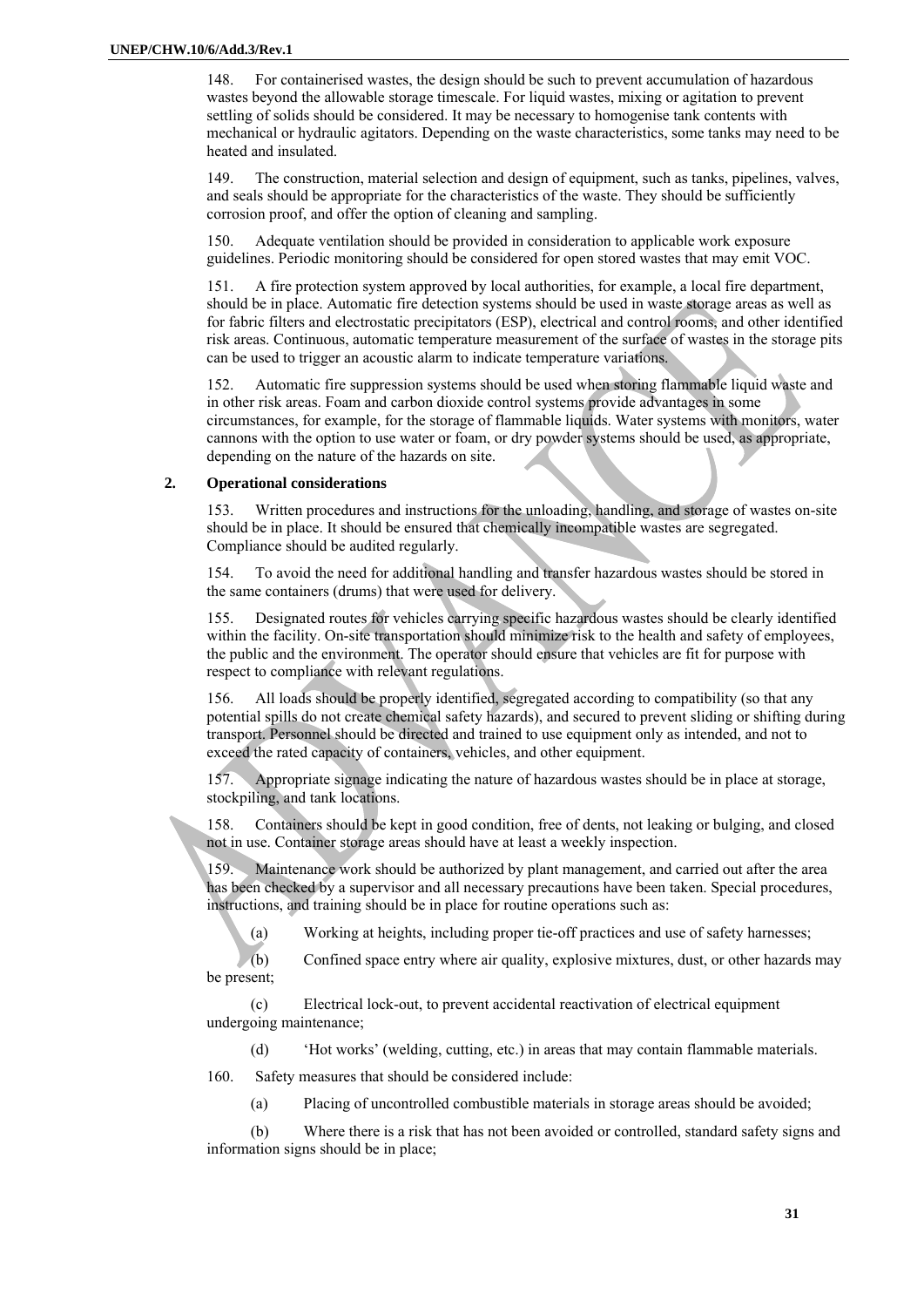(c) Emergency showers and eye wash stations should be provided within the work area for immediate emergency use following exposure to hazardous wastes. Consideration should be given to the possible need for multiple emergency shower installations, based upon access distance, and the possibility that more than one person may be affected at the same time;

(d) Adequate alarms should be provided to alert all personnel about emergency situations;

(e) On site communication equipment should be maintained so that in case of a fire, the control room and the local fire department can be contacted immediately;

(f) Electrical equipment should be earthed and have appropriate anti-static devices in place.

## **D. Waste pre-processing**

161. So as not to detract from normal kiln operation, product quality, or the site's usual environmental performance, wastes used in cement kilns should be homogenous, with compatible particle size, stable chemical composition and heat content. For optimum operation, kilns require very uniform waste material flows in terms of quality and quantity. For certain types of wastes, this can only be achieved by pre-processing.

162. Pre-processing includes drying, shredding, grinding or mixing depending on the type of waste. It is usually carried out in a purpose-made facility, which may be located outside or inside the cement plant.

163. Liquid waste fuels are normally prepared by blending different products with suitable calorific values and chemistry, such as spent solvents or used oil. Only simple pre-treatment is usually necessary, such as the removal of bottoms, sediments and water. In some cases, for example machining oil/emulsion, chemical processes are necessary to remove metallic pollutants and additives. The extent of solid waste processing, such as sorting, crushing, or pelletizing, depends on the specific application.

#### **1. Design considerations**

164. Facility layout should be carefully considered to ensure access for day-to-day operations, emergency escape routes, and maintainability of the plant and equipment.

165. Recognized standards should be applied to the design of installations and equipment. Any modifications should be documented.

166. Health and safety assessments should be undertaken on operations to ensure equipment safety and to minimize risks of endangering people or installations, or damaging the environment. Appropriate procedures should be used to assess risks or hazards for each stage of the design process. Only competent and qualified personnel should undertake or oversee such hazard and operating studies.

#### **2. Operational considerations**

167. Although mixing and homogenisation of wastes can improve feeding and combustion behaviour, it can involve risks and should be carried out according to a prescribed preparation.

168. Techniques used for waste pre-processing and mixing are wide ranging, and may include:

(a) Mixing and homogenising of liquid wastes to meet input requirements, for example, viscosity, composition and/or heat content;

- (b) Shredding, crushing, and shearing of packaged wastes and bulky combustible wastes;
- (c) Mixing of wastes in a storage pit or similar enclosure using a grab or other machine.

169. Crane operators should be capable of identifying potentially problematic loads, for example, baled wastes and discrete items that cannot be mixed or may cause loading and feeding problems. These can then be removed, shredded or directly blended (as appropriate) with other wastes.

170. General tidiness and cleanliness should be applied to enhance working environment and to allow potential operational problems to be identified in advance. The main elements are:

- (a) Systems to identify, locate and store wastes received according to their risks;
- (b) The prevention of dust emissions from operating equipment;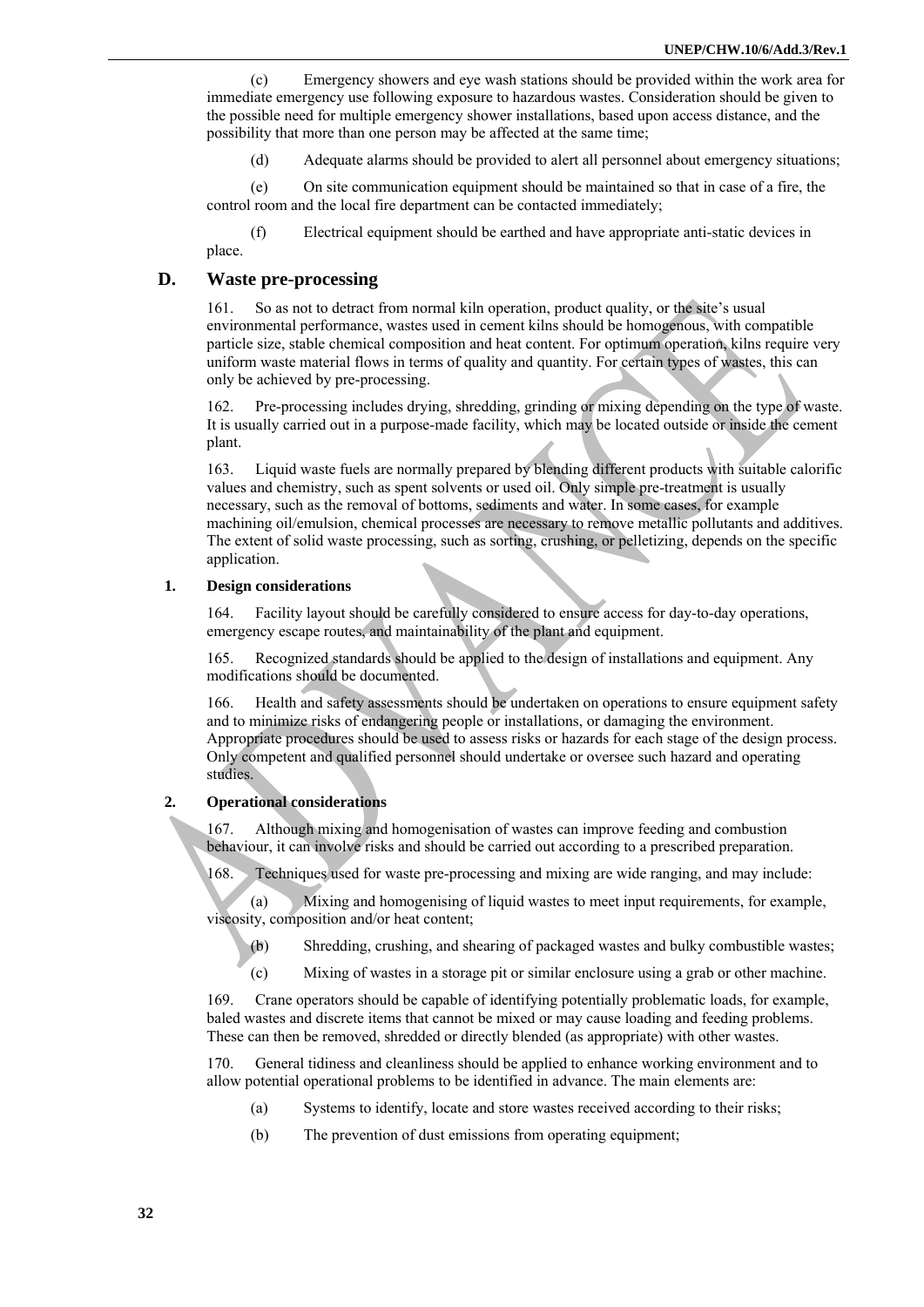- (c) Effective wastewater management;
- (d) Effective preventive maintenance.

#### **E. Pre-processing plant closure/decommissioning**

171. Closure is the period directly after the facility stops normal operations. During this period the facility stops accepting hazardous waste; completes storage and processing of any wastes left on site; and disposes or decontaminates equipment, structures, and soils, restoring the site, insofar as possible, to its original condition or in keeping with the intended land use. Planning for decommissioning of the facility should be undertaken during the initial stages of the overall project. By integrating decommissioning requirements into the facility design at the outset, the site development plan should be compatible with the proper closure requirements when the operation of the facility has ended.

172. Operators should be required to properly close the facility in a manner that minimizes the further need for maintenance, and prevents the escape of any hazardous contaminants to the environment. To ensure this, a closure plan should be prepared identifying the steps necessary to partially or completely close the facility, including:

- (a) Procedures for handling removed inventory;
- (b) Procedures for decontamination and/or disposal;

(c) Procedures to confirm effectiveness of decontamination, demolition and excavation, including procedures for performing sample collection and analysis;

(d) Health and safety plan addressing all health and safety concerns pertinent to closure activities;

(e) Security system to prevent unauthorized access to the areas affected by closure activities.

173. To prevent a facility from ceasing operations and failing to provide for the potentially costly closure requirements, operators should be required to demonstrate that they have the financial resources to properly conduct closure in a manner that protects both human health and the environment.

174. To minimise decommissioning problems and associated environmental impacts, it is recommended for existing installations, where potential problems are identified, to put in place a programme of design improvements (EIPPCB, 2006). These design improvements should ensure that underground tanks and piping are avoided. If replacement is not possible operators should provide secondary containment or develop a suitable monitoring programme. A procedure for the draining and cleaning out of vessels and piping prior to dismantlement, among others, should also be provided

## **F. Other environmental aspects**

#### **1. Volatile organic compounds, odours and dust**

175. Emissions to air from waste pre-processing will depend on the types of wastes treated and the processes used. Emission monitoring and reporting should be performed according to operating permits and applicable regulations.

176. Abatement techniques should be in place as required and countermeasures for noise and odours considered. Dust is usually reduced by bag filters while VOC emission control technologies, if needed, may include carbon adsorption, thermal or biological treatments, among others.

177. In the European Union, BAT is to apply the following techniques to prevent or control the emissions of dust, odours and VOC in the waste treatment sector as a whole: restrict the use of open topped tanks, vessels and pits; use an enclosed system with extraction to suitable abatement plant; apply a suitably sized extraction system; correctly operate and maintain the abatement equipment; have leak detection and repair procedures in place; and reduce air emissions by using a suitable combination of preventive and/or abatement techniques (EIPPCB, 2006).

#### **2. Drums and ferrous metals**

178. Empty drums and ferrous metals removed by magnetic separators should be disposed of in an environmentally sound manner. Scrap metal not containing any contaminants to an extent to render it hazardous can be recycled for steelmaking. Empty waste drums in good condition can be sent to authorised drum washers/recyclers.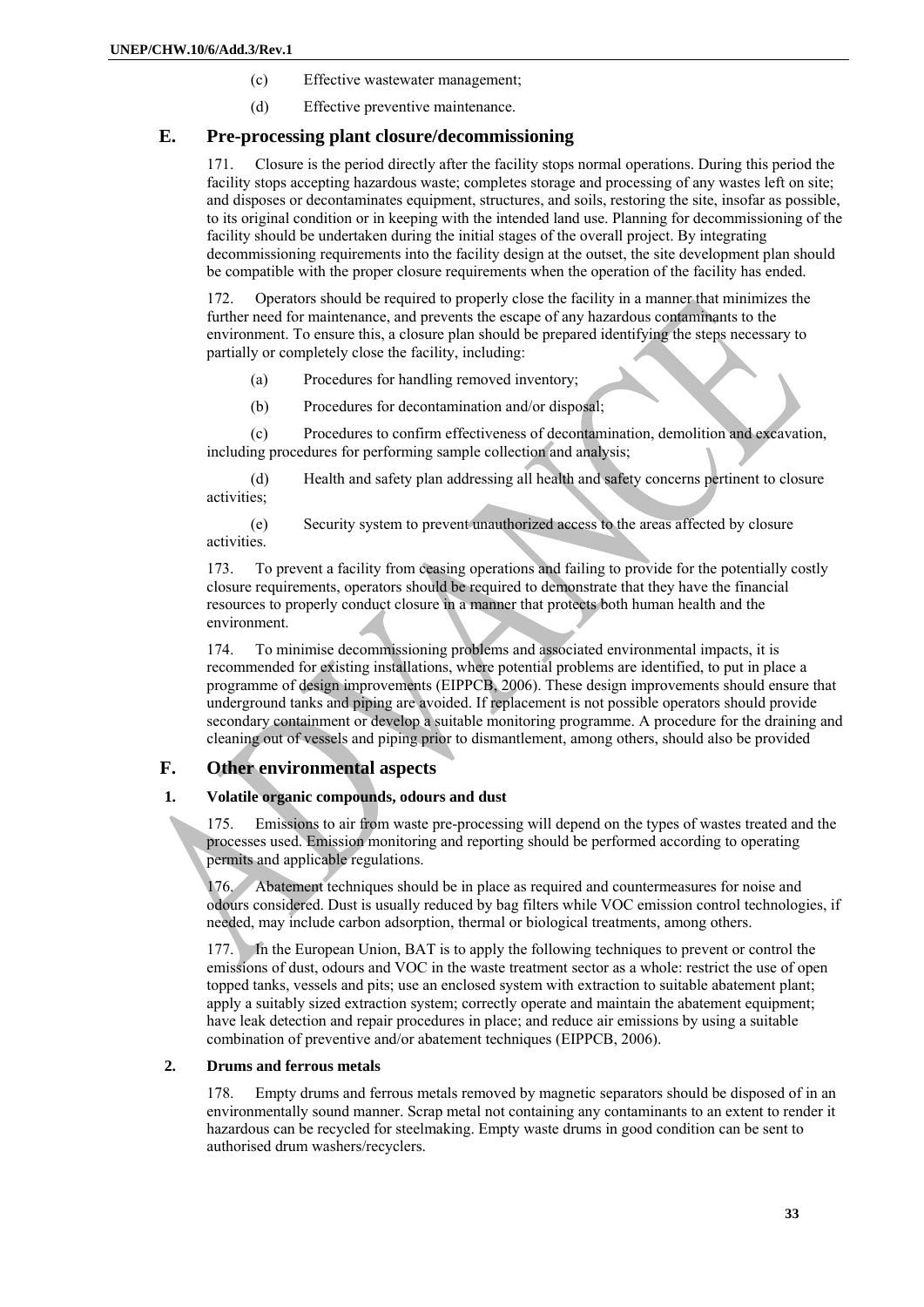#### **3. Wastewater**

179. Discharges of wastewater to surface water should not result in contaminant concentrations in excess of local ambient water quality criteria, or in their absence, other recognized ambient water quality criteria. Receiving water use and assimilative capacity, taking other sources of discharges to the receiving water into consideration, should also influence the acceptable pollution loadings and effluent discharge quality.

180. Discharges into public or private wastewater treatment systems should meet the pre-treatment and monitoring requirements of that sewer treatment system. It should not interfere, directly or indirectly, with the operation and maintenance of the collection and treatment systems, or pose a risk to worker health and safety, or adversely impact characteristics of residuals from wastewater treatment operations.

181. In the European Union, BAT is to apply the following techniques to wastewater management in the waste treatment sector as a whole: reduce the water use and the contamination of water; avoid the effluent by-passing the treatment plant systems; collect spillages, drum washings, etc.; segregate the water collecting systems; have a concrete base in all the treatment areas; maximise the reuse of treated wastewaters; conduct daily checks on the effluent management system; carry out the appropriate treatment technique for each type of wastewater; achieve adequate water emission values before discharge by applying a suitable combination of techniques (EIPPCB, 2006).

#### **G. Emissions monitoring and reporting**

182. Emissions and air quality monitoring programmes provide information that can be used to assess the effectiveness of relevant management strategies. A systematic planning process is recommended to ensure that data collected are adequate for the intended purposes and to avoid collecting data that are unnecessary. A monitoring programme for air quality should consider baseline monitoring to assess background levels of key pollutants both at and in the vicinity of the facility.

183. When wastewater is discharged, a monitoring programme, with adequate resources and management overview, for wastewater and water quality should be developed and implemented to meet set monitoring objectives.

184. The parameters selected for monitoring should be indicative of the pollutants of concern from the process, and should include parameters that are regulated under compliance requirements. Monitoring programmes should apply national or international methods for sample collection and analysis, such as those published by the International Organization for Standardization (ISO), CEN or the United States EPA. Sampling should be carried out or supervised by trained individuals. Those permitted or certified for this role should conduct the analysis. Sampling and analysis QA/QC plans should be applied and documented to ensure that data quality is adequate for the intended data use. Monitoring reports should include QA/QC documentation.

185. More useful information regarding monitoring principles can be found in the European Commission's Reference Document on the General Principles of Monitoring, which presents the results of an exchange of information carried out under Directive 2008/1/EC between European Union Member States and the industries concerned (EIPPCB, 2003). Good practice for reporting monitoring results is described in section 4.4.4 of the present guidelines.

## **V. Environmentally sound co-processing of hazardous waste in cement kilns**

### **A. Introduction**

186. For optimal performance (co-processing without additional emissions) alternative fuels and raw materials should be fed to the cement kiln through appropriate feed points, in adequate proportions and with proper waste quality and emission control systems.

187. Co-processing has the following characteristics during the production process (GTZ/Holcim, 2006):

(a) The alkaline conditions and the intensive mixing favour the absorption of volatile components from the gas phase. This internal gas cleaning results in low emissions of components such as SO2, HCl, and most of the heavy metals, with the exception of mercury, cadmium and thallium;

(b) The clinker reactions at 1450°C allow the chemical binding of metals and the incorporation of ashes to the clinker;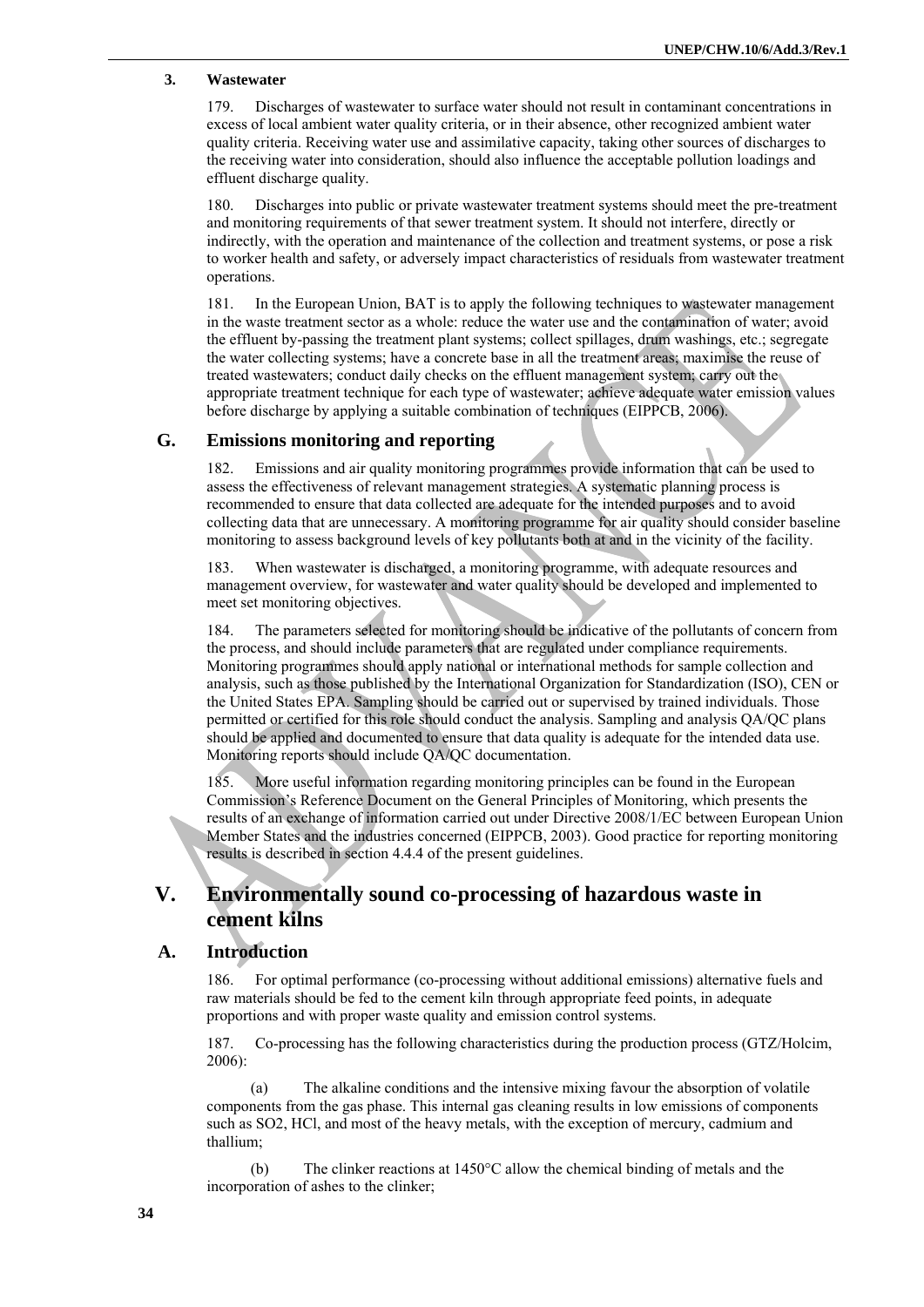(c) The direct substitution of primary fuel by high calorific waste material causes a higher efficiency on energy recovery in comparison to other 'waste to energy' technologies.

## **B. Operational requirements**

188. Safe and responsible co-processing requires careful selection of the feed points in the kiln system as well as comprehensive operational control relating to the specific characteristics and volumes of the waste material.

#### **1. Feed point selection**

189. Adequate feed points should be selected according to relevant characteristics of the waste, including physical, chemical, and toxicological (see figure III). Different feed points can be used, most commonly waste is introduced via:

- (a) The main burner at the rotary kiln outlet end;
- (b) A feed chute at the transition chamber at the rotary kiln inlet end (for lump fuel);
- (c) Secondary burners to the riser duct;
- (d) Precalciner burners to the precalciner;
- (e) A feed chute to the precalciner (for lump fuel);
- (f) A mid kiln valve in the case of long wet and dry kilns (for lump fuel).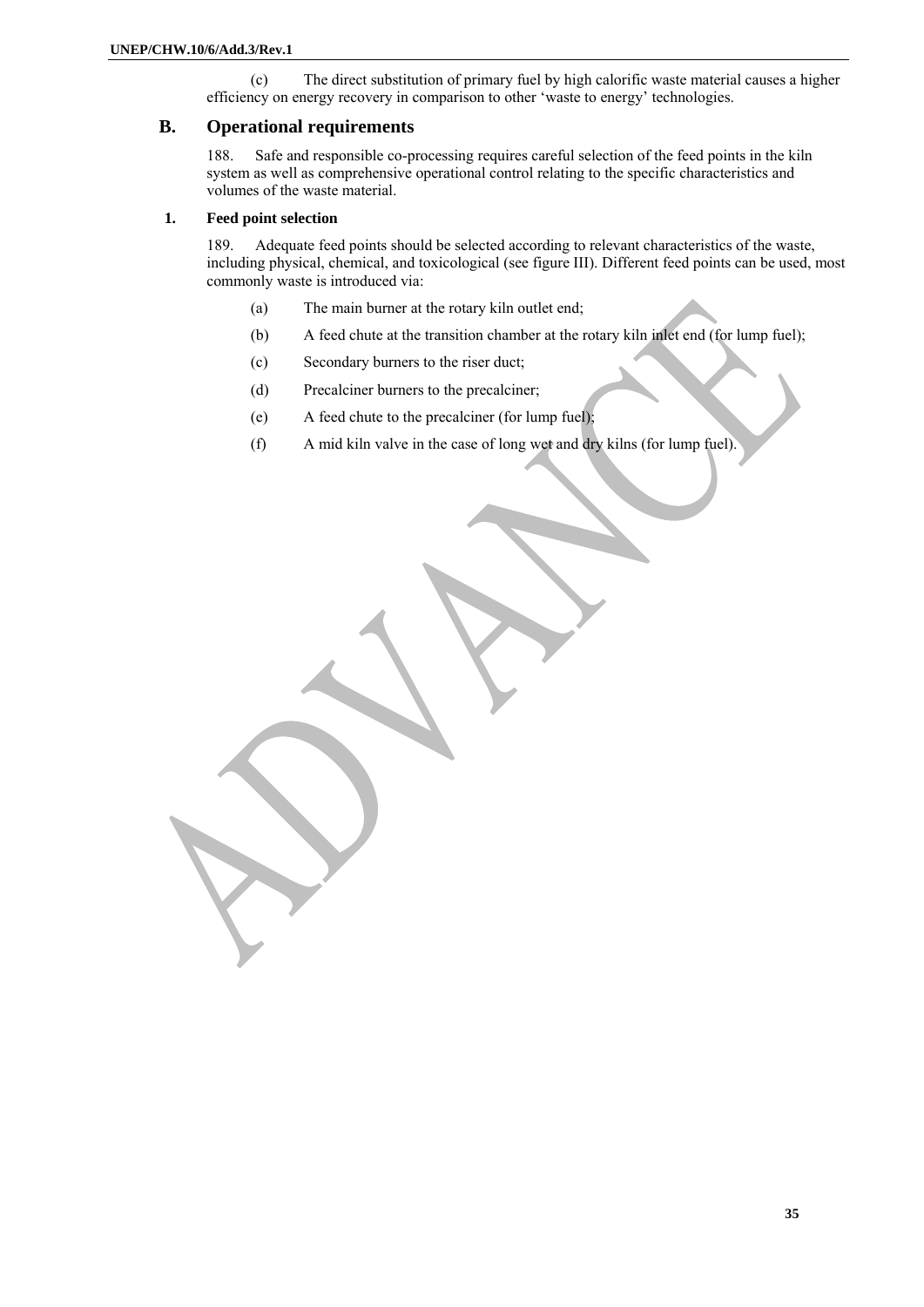

190. Liquid wastes are typically injected into the hot end of the kiln. Solid wastes may be introduced into the calcining zone at some facilities. This is mid-kiln for long kilns, and onto the feed shelf in the high-temperature section for preheater/precalciner kilns.

191. Solid wastes used as alternative raw materials are typically fed into the kiln system via the normal raw meal supply, the same as traditional raw materials. However materials containing components that can be volatilised at low temperatures (for example, solvents) should be fed into the high temperature zones of the kiln system. Wastes containing volatile organic and inorganic components should not be fed via the normal raw meal supply unless controlled test runs in the kiln, or adequate laboratory tests, have demonstrated that undesired stack emissions can be avoided.

192. Combustible toxic compounds found in some hazardous waste, such as halogenated organic substances, need to be destroyed through proper temperature and residence time. In preheater/precalciner kilns, hazardous waste should generally be fed through either the main or the secondary burners. Hazardous and other wastes fed through the main burner, where conditions will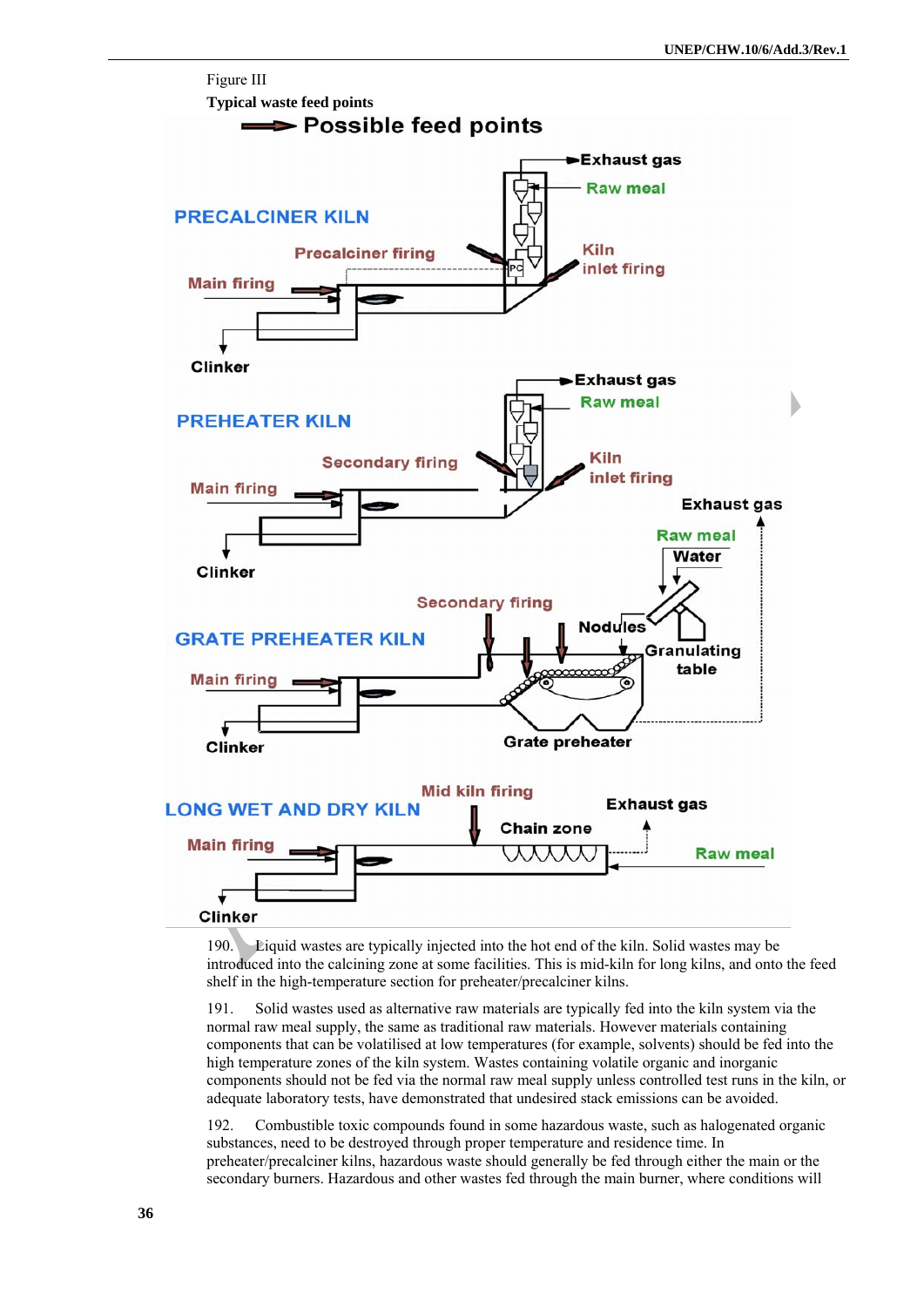always be favourable, decompose under oxidising conditions at a flame temperature of >1800°C (see figure IV). Waste fed to a secondary burner, preheater or precalciner will be exposed to lower temperatures, though expected burning zone temperatures in the precalciner are typically >1000°C (UNEP, 2007). The kiln should be operated in such a way that the gas resulting from the process is raised, after the last injection of combustion air, in a controlled and homogeneous fashion and even under the most unfavourable conditions, to a temperature of 850 °C for two seconds (cf. Directive 2000/76/EC). In the case of hazardous wastes with a content of more than 1 per cent halogenated organic substances (expressed as chlorine), the temperature should be raised to  $1100^{\circ}$ C for at least two seconds. Under the United States TSCA disposal of PCBs requires a temperature of 1200°C and 2 seconds retention time (at 3 per cent excess oxygen in the stack gas).

### Figure IV

|  |  |  |  |  |  |  |  | Temperatures and residence times during cement manufacture |
|--|--|--|--|--|--|--|--|------------------------------------------------------------|
|--|--|--|--|--|--|--|--|------------------------------------------------------------|

| Characteristics                                            | Temperature and time                                                  |           |
|------------------------------------------------------------|-----------------------------------------------------------------------|-----------|
| Temperature at<br>main burner 1<br>of the rotary<br>kiln ② | $>1450^{\circ}$ C (material)<br>$>1800^{\circ}$ C (flame temperature) |           |
| Residence<br>time at main<br>burner                        | $>12-15$ seconds $> 1200$ °C<br>$>5-6$ seconds $>1800$ °C             |           |
| Temperature at<br>precalciner <b>3</b>                     | $> 850^{\circ}$ C (material)<br>$>1000$ °C (flame temperature)        | (3)       |
| Residence<br>time at<br>precalciner                        | $>$ 2-6 seconds $>$ 800 $^{\circ}$ C $\rightarrow$                    | 舟<br>6666 |

193. For hazardous waste feeding into the kiln, the following should be conducted (EIPPCB, 2010):

(a) To use the appropriate feed points to the kiln in terms of temperature and residence time depending on kiln design and kiln operation;

(b) To feed waste materials containing organic components that can be volatilised before the calcining zone into the adequately high temperature zones of the kiln system;

(c) To operate in such a way that the gas resulting from the process is raised, in a controlled and homogeneous fashion and even under the most unfavourable conditions, to a temperature of 850 °C for 2 seconds;

(d) To raise the temperature to 1100 °C, if hazardous waste with a content of more than 1 per cent of halogenated organic substances, expressed as chlorine, is fed into the kiln;

(e) To feed wastes continuously and constantly;

(f) To stop feeding waste when appropriate temperatures and residence times are not maintained or cannot be reached (at start-ups or shutdowns for instance), and whenever any emission limit value is exceeded.

#### **2. Kiln operation control**

194. The general principles of good operational control of the kiln system using conventional fuels and raw materials should also be applied to the use of waste. In particular, all relevant process parameters should be measured, recorded, and evaluated continuously. Kiln operators should undergo appropriate training for the requirements related to the use of hazardous waste, including health, safety, and environmental emission aspects.

195. For operational disruptions of the kiln, written work instructions describing the strategy to disconnect the hazardous waste feed to ensure minimum operational stability conditions should be available and known to the kiln operators.

196. The mineral content of the waste may affect the characteristics of the clinker. The raw mix composition should be adjusted accordingly to adhere to the given chemical set points. Input limits for chlorine, sulphur, and alkalis should be defined, and operational set points should be strictly observed. Bypass installations to avoid enrichment cycles of these compounds should only be considered if appropriate solutions for the management of the bypass dust generated have been identified.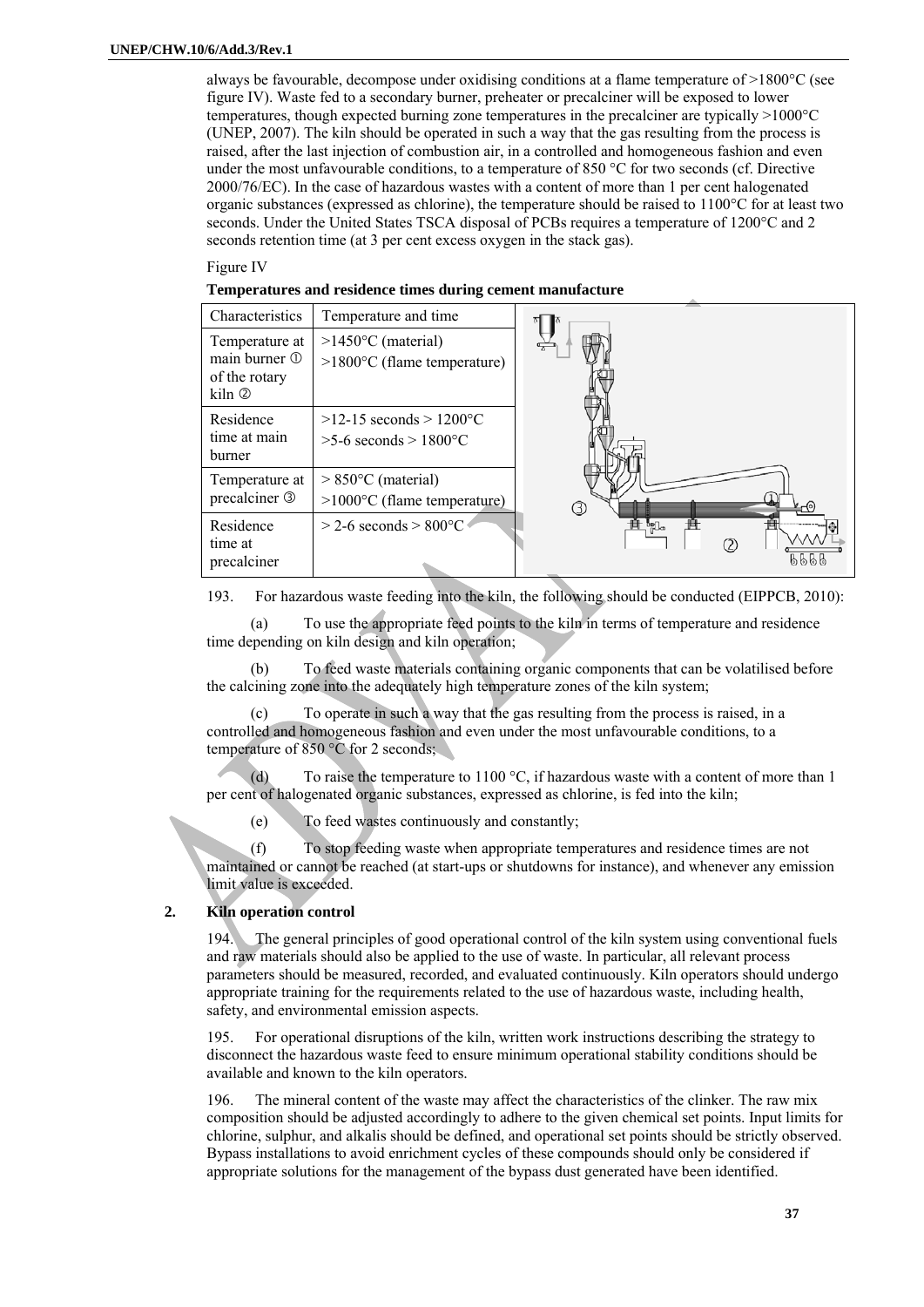197. It is important for combustion and process stability, for the purpose of controlling emissions of unintentionally formed POPs, to ensure (UNEP, 2007):

(a) Consistency in fuel characteristics (both alternative and fossil);

(b) Consistency in fuel supply rate or frequency of introduction of batch-charged materials;

(c) That adequate excess oxygen is supplied to achieve good combustion;

(d) That concentrations of CO in exhaust gases are monitored and do not exceed preestablished levels reflecting poor combustion conditions.

## **C. Environmental aspects**

### **1. Air emissions**

198. Whether or not wastes are being used in a cement plant, dust (particulate matter),NOx and SO2 emissions cause the greatest concern and needs to be dealt with. Other emissions to be considered are VOC, PCDDs, PCDFs, HCl, CO, CO2, HF, ammonia (NH3), benzene, toluene, ethylbenzene, xylene, polycyclic aromatic hydrocarbons (PAH), heavy metals and their compounds (EIPPCB, 2010). Under some circumstances, emissions may also include chlorobenzenes and PCBs (SBC, 2007). Sources of these emissions and BAT to prevent or reduce them (as defined within the European Union) are outlined in annex II.

199. Cement kilns co-processing hazardous wastes should comply with an emission limit for PCDDs/PCDFs of 0.1 ng I-TEQ/Nm3; 10. For other pollutants, pertinent national legislation should apply, for example:

(a) Chile: Supreme Decree N°45, 5 March 2007;11

(b) European Union: Directive 2000/76/EC of the European Parliament and of the Council, of 4 December 200012; to be replaced in January 2014 by Directive 2010/75/EU;13

(c) South Africa: National policy on thermal treatment of general and hazardous waste, Government Gazette (Staatskoerant), 24 July 2009;14

(d) United States: Code of Federal Regulations, Title 40, Part 63 Subpart EEE, "National Emission Standards for Hazardous Air Pollutants from Hazardous Waste Combustors"15, and Part 60 Subpart F, "National Emission Standards for Hazardous Air Pollutants From the Portland Cement Manufacturing Industry and Standards of Performance for Portland Cement Plants".16

200. Competent authorities should consider establishing a maximum permissible period of any technically unavoidable stoppages, disturbances or failures of the purification devices or the measurement devices, during which the emissions into the air may exceed the prescribed emission limit values.

201. Control technologies are described by Greer (2003) and Karstensen (2008b). BAT and associated emission levels in the European Union are provided by the EIPPCB (2010). The European Commission's reference document includes information regarding available measures and techniques, such as description, applicability, cross-media effects, economics, etc. It provides useful information and best performance data on techniques to be considered as BAT.

202. Further guidance on BAT and provisional guidance on BEP for the prevention or minimization of the formation and subsequent release of unintentional POPs from cement kilns co-processing hazardous waste has been published by the Stockholm Convention Secretariat (UNEP, 2007). The

13 Available from http://eur-

15 Available from http://ecfr.gpoaccess.gov/cgi/t/text/text-

idx?c=ecfr&rgn=div6&view=text&node=40:11.0.1.1.1.1&idno=40

16 NOx and SO2 limits for all cement kilns that were constructed, modified, or reconstructed after June 16, 2008. Available from http://www.gpo.gov/fdsys/pkg/FR-2010-09-09/pdf/2010-21102.pdf

 $\overline{a}$ 

<sup>10</sup> TEQ as referred to in Annex C, Part IV, paragraph 2 of the Stockholm Convention. Concentration expressed at normalized conditions of 11 per cent O2, 101.3 kPa, 273.15K, dry gas.

<sup>11</sup> Available in Spanish from http://www.leychile.cl/Navegar?idNorma=265301

<sup>12</sup> Available from http://eur-lex.europa.eu/LexUriServ/LexUriServ.do?uri=CELEX:32000L0076:EN:NOT

lex.europa.eu/LexUriServ/LexUriServ.do?uri=OJ:L:2010:334:0017:0119:EN:PDF

<sup>14</sup> Available from http://us-cdn.creamermedia.co.za/assets/articles/attachments/22665\_not\_777.pdf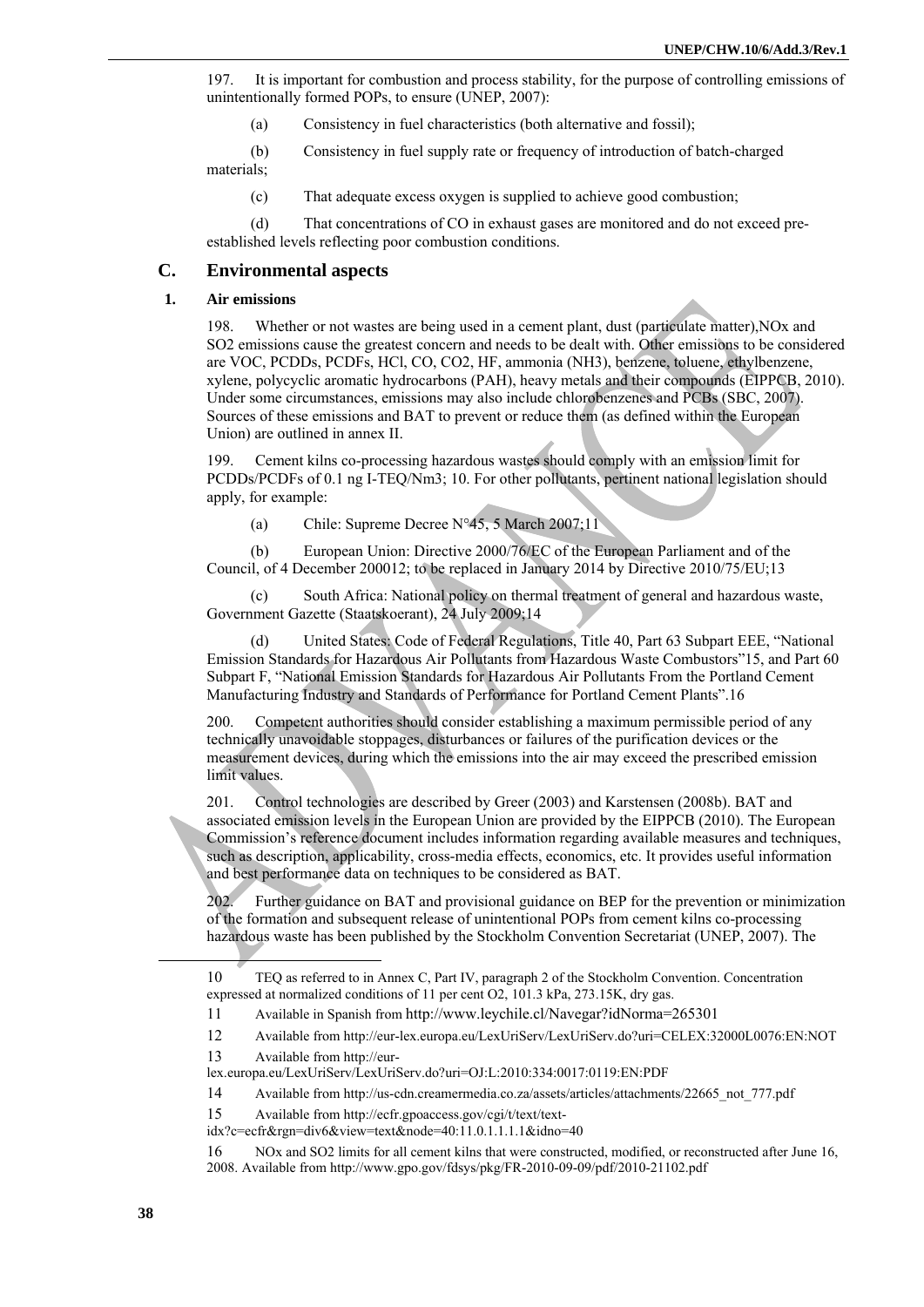guidelines describe primary measures considered to be sufficient to achieve an emission level of  $PCDDs/PCDFs$  below 0.1 ng I-TEQ/Nm<sup>3</sup> in flue gases for new and existing installations, and where these options do not lead to performance down to  $0.1$  ng I-TEQ/Nm<sup>3</sup>, secondary measures are cited, which are usually installed for the purpose of controlling pollutants other than unintentionally formed POPs, but that may also lead to a simultaneous reduction in emissions of chemicals listed in Annex C of the Stockholm Convention. (UNEP, 2007)

#### **2. Cement kiln and bypass dust**

203. All cement plants generate a fine dust from the kiln line, collectively labelled cement kiln dust (CKD). CKD composition varies, even over time from a single kiln line, but includes particulates representing the raw mix at various stages of burning, particles of clinker, and even particles eroded from the refractory brick and/or monolithic linings of the kiln tube and associated apparatus (Van Oss, 2005). Dust is also discarded from alkali bypass systems, installed to avoid excessive build-up of alkali, chloride and/or sulphur, however bypass dust, as opposed to CKD, consists of fully calcined kiln feed material.

204. In the European Union, BAT for process waste, in the cement manufacturing sector in general, is to re-use collected particulate matter in the process, wherever practicable, or to utilise these dusts in other commercial products, when possible. (EIPPCB, 2010).

205. To avoid disposal, most CKD and bypass dust is recycled directly back to the cement kiln or cement clinker grinder. In clinker manufacture, CKD partially offsets the need for raw materials such as limestone and natural rock constituents, thus avoiding the energy usage and emissions related to their extraction and processing. Periodically some dust may need to be removed from the system due to increasing concentrations of alkali, chloride and sulphur compounds that may compromise the quality of the clinker. Dust that cannot be recycled back into the process is removed from the system and often collected onsite in piles or monofills.

206. Where appropriate CKD not returned to the production process may be recovered in various types of commercial applications, including agricultural soil enhancement, base stabilizing for pavements, wastewater treatment, waste remediation, low-strength backfill and municipal landfill cover (United States EPA, 2011). These applications depend primarily on the chemical and physical characteristics of the CKD.

207. The major factors determining CKD characteristics are the raw feed material, type of kiln operation, dust collection systems, and fuel type. Since the properties of CKD can be significantly affected by the design, operation, and materials used in a cement kiln, the chemical and physical characteristics of CKD must be evaluated on an individual plant basis. (United States EPA, 2011) Until the degree of variability in the CKD has been established, frequent testing is recommended.

208. Depending upon the level of contaminants of concern (for example, heavy metals, POPs), this waste can in some cases be hazardous waste for which special handling and disposal measures apply (UNEP, 2007). A study by Karstensen (2006b) reports an average concentration of 6.7 ng I-TEQ/kg for PCDDs/PCDFs in CKD and a maximum concentration of 96 ng I-TEQ/kg. The same study shows that wastes from the cement industry have PCDD/PCDF levels in the same magnitude as foods such as fish, butter, breast milk, and less than the maximum permissible concentration of 100 ng TEQ/kg for sewage sludge applied to agricultural land.

209. To ensure the protection of public health and the environment and to prevent groundwater contamination, bypass dust or CKD, discarded from facilities that use hazardous wastes as supplementary fuels or raw materials, should be analyzed for metal and organic leachate quality parameters if they are to be disposed of on land. The analysis should be conducted during controlled test runs in addition to ongoing testing that may be required by local regulatory authorities. Releases of dust to the air should also be controlled.

#### **3. Emissions to water**

210. In general, wastewater discharges are usually limited to surface run-off and cooling water only and cause no substantial contribution to water pollution (EIPPCB, 2010). Nevertheless, in the European Union the use of wet scrubbers is a BAT to reduce the emissions of SOx from the flue-gases of kiln firing and/or preheating/precalcining processes (EIPPCB, 2010). In this context, for cement kilns co-processing hazardous and other wastes in the European Union, the requirements of Directive 2000/76/EC for the discharge of wastewater from the cleaning for exhaust gases apply, so as to limit the transfer of pollutants from the air into water.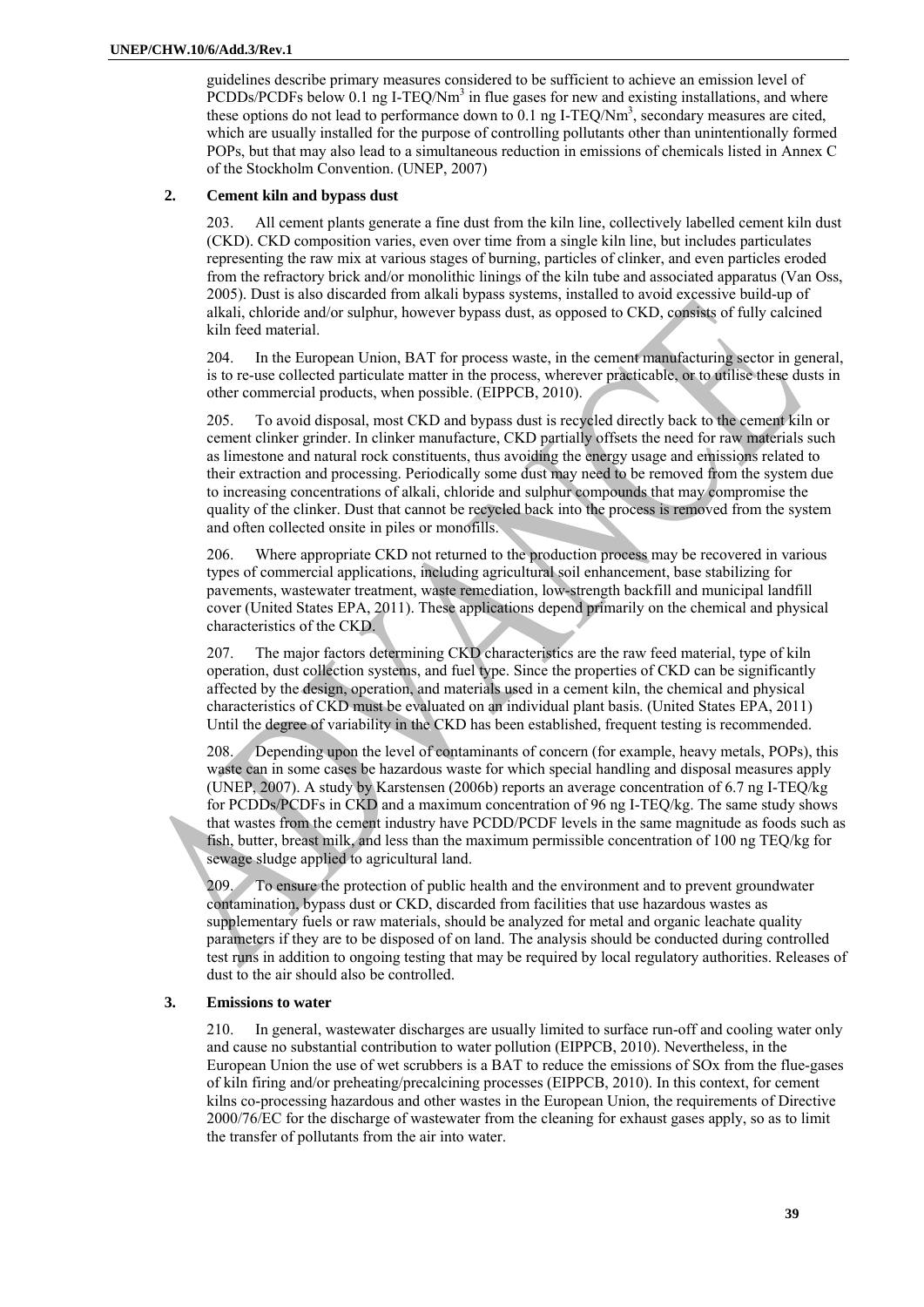#### **4. End-product control**

211. Final products such as clinker and cement are subject to regular control procedures required by the usual quality specifications as laid down in applicable national or international quality standards.

212. As a principle, co-processing should not alter the quality of the cement being produced. This means that the clinker, cement or concrete produced should not be used as a sink for heavy metals. There should be no negative impact on the environment as might be demonstrated with leaching tests on concrete or mortar, for example. The quality of cement should also allow end-of-life recovery.

213. Organic pollutants in the materials fed to the high temperature zone of the kiln system are nearly completely destroyed, while the inorganic components partition between the clinker product and CKD. Accordingly, the use of wastes in the clinker burning process may change the metal concentrations in cement products, and depending on the total input via the raw materials and fuels, the concentration of individual elements in the product may increase or decrease as a result of waste co-processing (EIPPCB, 2010). However, lengthy investigations have shown that the effect of waste on the heavy metals content of clinker is marginal on a statistical basis, the one exception being the bulk use of tires which will raise zinc levels (GTZ/Holcim, 2006).

214. As cement is blended with aggregates to form concrete or mortar, it is the behaviour of the metals within these building materials that is important for the evaluation of relevant environmental impacts of waste used in the production process. Studies have shown that metal emissions from concrete and mortar are low, and comprehensive tests have confirmed that metals are firmly incorporated in the cement brick matrix. In addition, dry-packed concrete offers high diffusion resistance, which further counteracts the release of metals. Tests on concrete and mortar have shown that the metal concentrations in the eluates are noticeably below those prescribed, for instance, by national legislation. Moreover, storage under different and partly extreme conditions has not led to any environmentally relevant releases, which also holds true when the sample material is crushed or comminuted prior to the leaching tests. (EIPPCB, 2010).

215. In regard to the above, the main results of leaching studies done to assess the environmental impacts of heavy metals embedded in concrete are as follows (GTZ/Holcim, 2006):

(a) The leached amounts of all trace elements from monolithic concrete (service life and recycling) are below or close to the detection limits of the most sensitive analytical methods;

(b) No significant differences in leaching behaviour of trace elements have been observed between different types of cements produced with or without alternative fuels and raw materials;

(c) The leaching behaviour of concrete made with different cement types is similar;

(d) Leached concentrations of some elements such as chromium, aluminium and barium may, under certain test conditions, come close to limits given in drinking water standards; hexavalent chromium in cement is water-soluble and may be leached from concrete at a level higher than other metals, so chromium inputs to cement and concrete should be as limited as possible;

(e) Laboratory tests and field studies have demonstrated that applicable limit values, for example, groundwater or drinking water specifications, are not exceeded as long as the concrete structure remains intact. For example, in primary or service life applications;

(f) Certain metals such as arsenic, chromium, vanadium, antimony, or molybdenum may have a more mobile leaching behaviour, especially when the mortar or concrete structure is crushed or comminuted (for example, in recycling stages such as use as aggregates in road foundations, or in landfilling);

(g) As there are no simple and consistent relations between the leached amounts of trace elements and their total concentrations in concrete or in cement, the trace element content of cements cannot be used as environmental criteria.

216. Assessments of the environmental quality of cement and concrete are typically based on the leaching characteristics of heavy metals to water and soil. Various exposure scenarios need to be considered (GTZ/Holcim, 2006):

(a) Exposure of concrete structures in direct contact with groundwater ('primary' applications);

(b) Exposure of mortar or concrete to drinking water in distribution (concrete pipes) or storage systems (concrete tanks) ('service life' applications);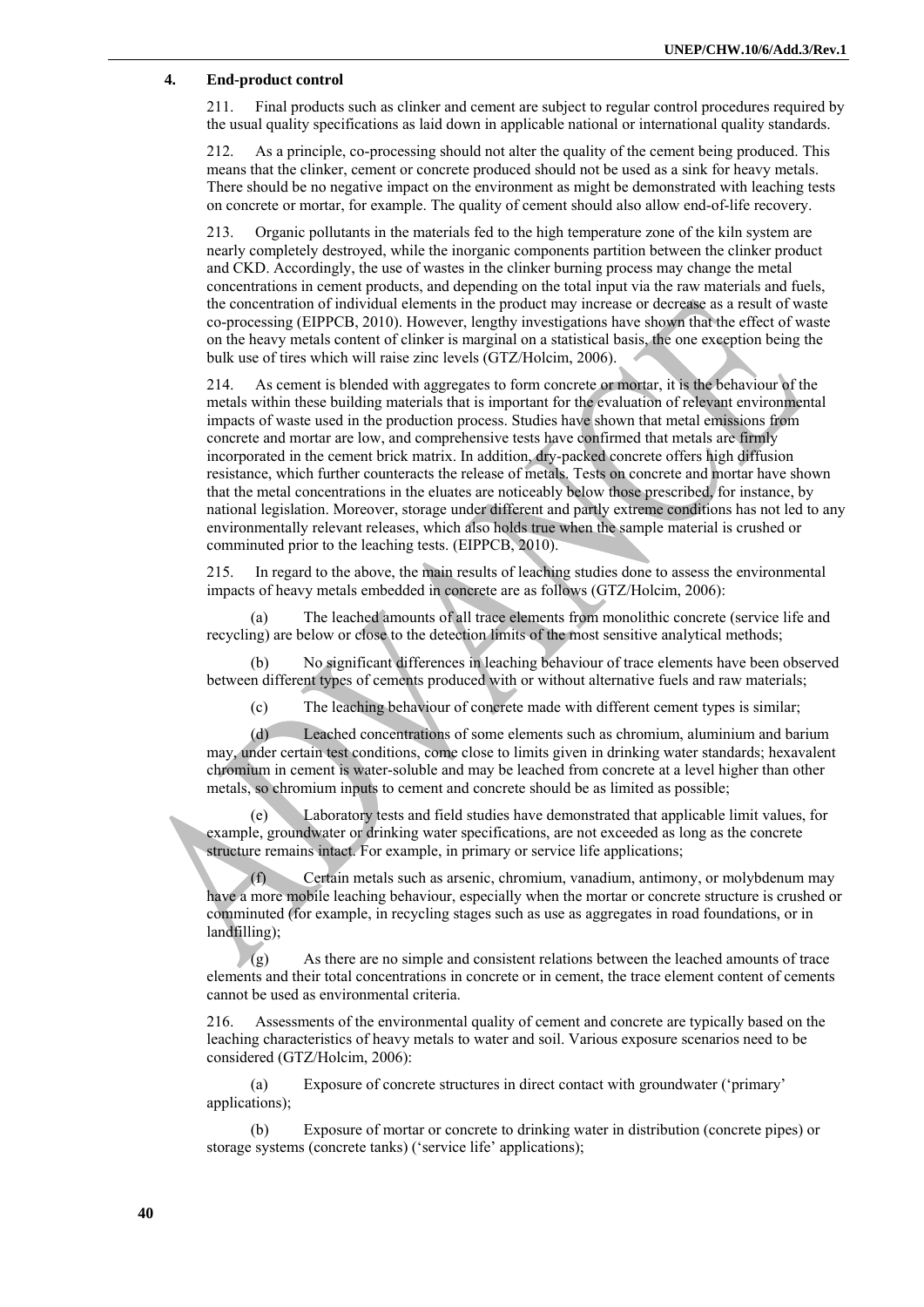(c) Reuse of demolished and recycled concrete debris in new aggregates, road constructions, dam fillings etc. ('secondary' or 'recycling' applications);

(d) Dumping of demolished concrete debris in landfills ('end-of-life' applications).

217. Careful selection and monitoring of the waste ensure that the use of wastes does not result in metal emissions of any environmentally harmful magnitude (EIPPCB, 2010). However, in cases where the concentration of heavy metals exceeds the normal range found in cements made without waste, leaching tests on mortar and/or concrete should be conducted (GTZ/Holcim, 2006).

218. For "real-life" concrete and mortar exposure scenarios, different leaching tests and assessment procedures should be applied. Although standardized test procedures exist for waste management regulations and drinking water standards, there remains a need for harmonized and standardized compliance test procedures based on the exposure scenarios outlined above. It is recommended that a certified independent testing laboratory perform these at least annually.

## **D. Monitoring**

219. Emission monitoring should be conducted to allow authorities to check compliance with the conditions in operating permits and regulations, and to help operators manage and control the process, thus preventing emissions from being released into the atmosphere. It is the responsibility of the competent authority to establish and set appropriate quality requirements, and to consider a range of safeguards. For the purpose of compliance assessment use of the following is considered good practice (EIPPCB, 2003):

- (a) Standard methods of measurement;
- (b) Certified instruments;
- (c) Certification of personnel;
- (d) Accredited laboratories.

220. For self-monitoring activities the use of recognised quality management systems and periodic check by an external accredited laboratory instead of formal own accreditation can be appropriate (EIPPCB, 2003).

221. More useful information regarding monitoring principles can be found in the European Commission's Reference Document on the General Principles of Monitoring (EIPPCB, 2003).

#### **1. Process monitoring**

222. To control kiln processes, continuous measurements are recommended for the following parameters (UNEP, 2007; EIPPCB, 2010):

- (a) Pressure;
	- (b) Temperature;
	- $(c)$  02;
	- $(d)$  NOx;
	- $(e)$  CO;

(f) SO2, when the SOx concentration is high (it is a developing technique to optimise CO with NO<sub>x</sub> and SO<sub>2</sub>).

223. In the European Union, the BAT conclusion for the cement manufacturing sector as a whole is to carry out monitoring and measurements of process parameters and emissions on a regular basis, such as (EIPPCB, 2010):

(a) Continuous measurements of process parameters demonstrating process stability, such as temperature, O2, pressure, exhaust gas flow rate, and of NH3 emissions when using selective noncatalytic reduction (SNCR);

(b) Monitoring and stabilising critical process parameters, for example, homogenous raw material mix and fuel feed, regular dosage and excess O2.

#### **2. Emissions monitoring**

224. To accurately quantify the emissions, continuous measurements is BAT for the following parameters (UNEP, 2007):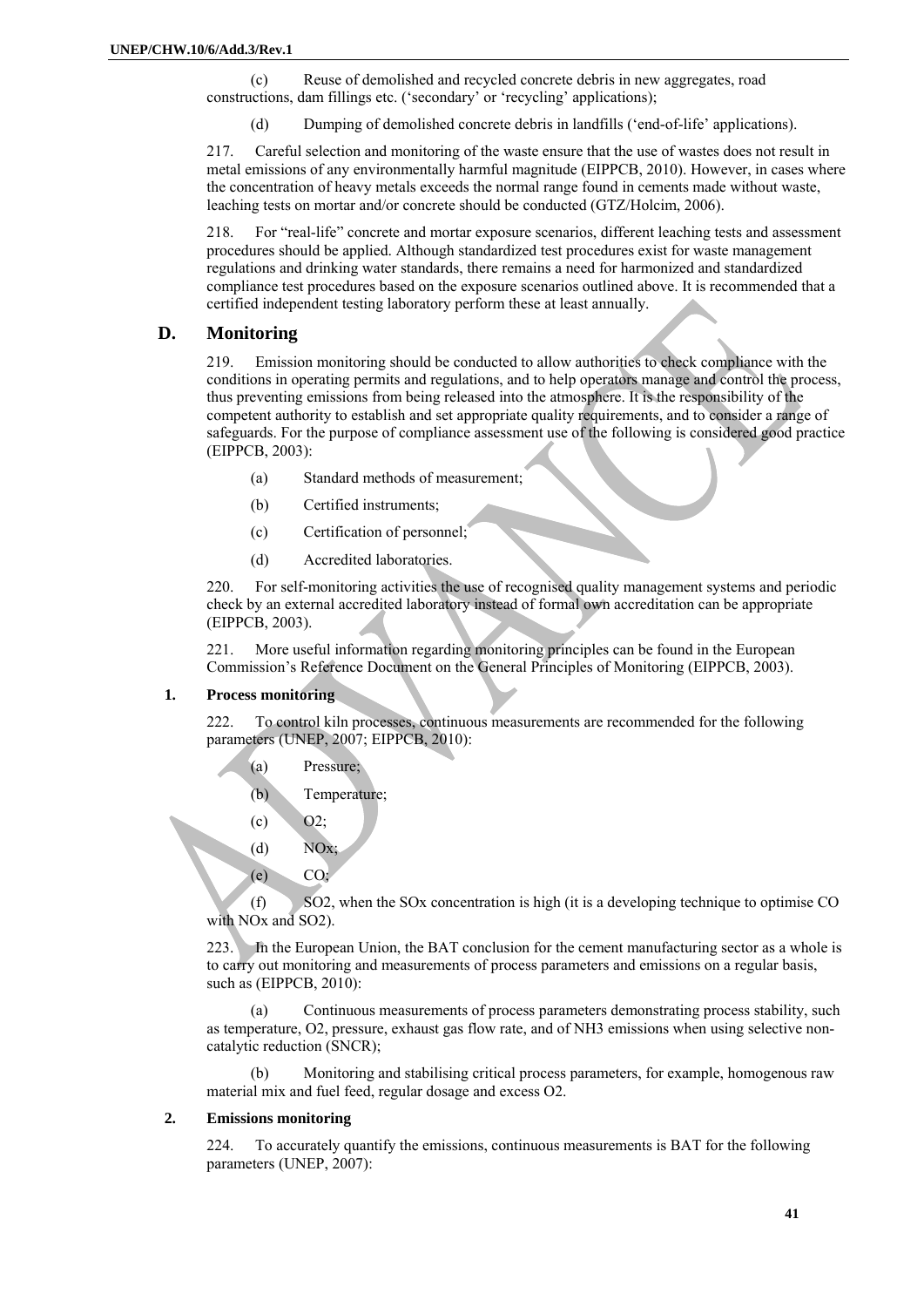- (a) Exhaust gas flow rate;
- (b) Moisture (humidity);
- (c) Temperature;
- (d) Dust (particulate matter);
- (e) O2;
- $(f)$  NOx;
- $(g)$  SO2;
- (h) CO.

225. Continuous measurement of TOC is also recommended. The operator should assure proper calibration, maintenance, and operation of the continuous emission monitoring systems (CEMS). A quality assurance programme should be established to evaluate and monitor CEMS performance on a continual basis.

- 226. Periodical monitoring at a minimum once per year is appropriate for the following substances:
	- (a) Metals (Hg, Cd, Tl, As, Sb, Pb, Cr, Co, Cu, Mn, Ni, V) and their compounds;
	- (b) HCl;
	- $f(c)$  HF;
	- (d) NH3;
	- (e) PCDDs/PCDFs.

227. The BAT according to EIPPCB (2010) is to carry out monitoring and measurements of process parameters and emissions on a regular basis, such as:

- (a) Continuous measurements of dust, NOx, SOx and CO emissions;
- (b) Periodic measurements of PCDDs/PCDFs and metals emissions;
- (c) Continuous or periodic measurements of HCl, HF and TOC emissions.

228. In addition, for cement kilns co-processing hazardous and other wastes in the European Union, the requirements of Directive 2000/76/EC (to be replaced by Directive 2010/75/EU with effect from 7 January 2014) apply.

229. It is also possible to measure and monitor NH3 and Hg continuously, and to sample PCCDs/PCDFs and PCBs continuously for analysis from 1 to 30 days (EIPPCB, 2010).

230. Performance tests should be conducted to demonstrate compliance with the emission limits and performance specifications for continuous monitoring systems, when the kiln is operating under normal conditions.

231. Measurements of the following may be required under special operating conditions (UNEP, 2007; EIPPCB, 2010):

- (a) Benzene, toluene and xylene (BTX);
- (b) Polycyclic aromatic hydrocarbons (PAHs);

(c) Other organic pollutants (for example, chlorobenzenes, PCBs including coplanar congeners, chloronaphthalenes, etc).

232. In case of hazardous waste disposal in cement kilns for the purpose of destruction and irreversible transformation of the POPs content in waste, the DRE should be determined (UNEP, 2007) and the reader is referred to the Updated General Technical Guidelines for the Environmentally Sound Management of Wastes Consisting of, Containing or Contaminated with Persistent Organic Pollutants (POPs) (SBC, 2007).

#### **3. Environmental monitoring**

233. Justifiable concerns about the environmental impact from the plant may require the implementation of an ambient air-monitoring programme. This should assess levels of key pollutants identified as a priority for environmental control. The arrangements should include control and downwind locations, including the area of maximum ground level deposition from stack emissions.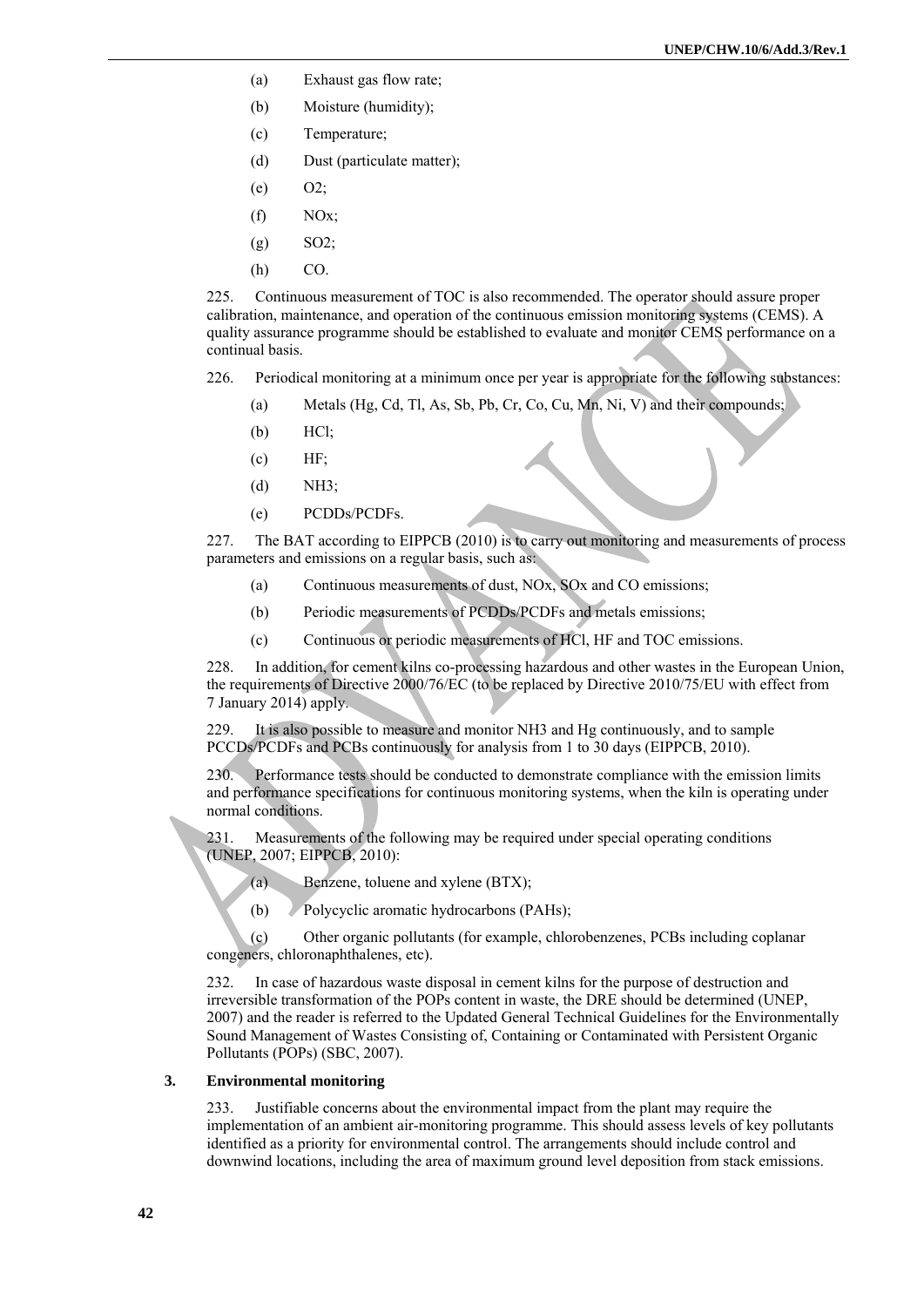A meteorological station should be provided for the duration of the ambient sampling exercise in a location free from significant interference from buildings or other structures.

#### **4. Reporting requirements**

234. Reporting of monitoring results involves summarising and presenting results, related information and compliance findings in an effective way. Good practice is based on consideration of: the requirements and audiences for reports, responsibilities for producing reports, the categories of reports, scope of reports, good reporting practices, legal aspects of reporting and quality considerations (EIPPCB, 2003)

235. Monitoring reports can be classified as follows (EIPPCB, 2003):

(a) Local or basic reports, which are usually prepared by operators (for example, as part of their self-monitoring) and, where appropriate, should meet any permit requirements. These reports may concern, for example, an individual installation, an occurrence, which covers a short period and needs to be reported promptly, or local audiences;

(b) National or strategic reports, which will generally be prepared by the competent authorities. These are usually summary reports and they typically concern, for example, several installations, longer periods in order to show trends, or national audiences;

(c) Specialised reports, which are reports on relatively complex or novel techniques that are occasionally used to supplement more routine monitoring methods (for example, telemetry, neural networks, or deposition surveys).

236. Good practices in the reporting of monitoring information include (EIPPCB, 2003):

(a) Data collection, which involves the acquisition of basic measurements and facts. Considerations of the following items are good practice in data collection: schedules (stating how, when, by whom and to whom the data are to be reported, and what types of data are acceptable); use of standard forms for collecting data; data qualification details (used to record whether data values are based on measurements, calculations or estimations); uncertainties and limitations data (details of detection limits, numbers of samples available); operational context details (details of the prevailing process operations and/or environmental conditions).

(b) Data management, involving the organisation of data and its conversion into information. Considerations of the following items are good practice in data management: transfers and databases; data processing; software and statistics; and archiving.

(c) Presentation of results, which involves the delivery of information to users in a clear and usable form. Considerations of the following items are good practice in the presentation of monitoring results, depending on the type of report: scope of the report (type of situation, timing requirements, location); programme of presentations; trends and comparisons; statistical significance (details on exceedences or changes that are significant when compared with the uncertainties in measurements and process parameters); interim performance (interim reports); strategic results (details on levels of compliance for different policies, activities, technologies, etc.); non-technical summaries (for the public); and distribution of reports.

237. In order for monitoring reports to be used in decision making processes they should be readily available and accurate (to within stated uncertainties). Good practice in accessibility and quality of the reports can be achieved by considering the following items: quality objectives and checks; competence; contingency arrangements; sign-off systems; retention of data; and falsification of data. (EIPPCB, 2003)

238. More useful information on monitoring principles can be found in the European Commission's Reference Document on the General Principles of Monitoring (EIPPCB, 2003).

## **VI. References**

Achternbosch, M., Brautigam, K.R., Hartlieb, N., Kupsch, C., Richers, U., Stemmermann, P. and Gleis, M. 2003. Heavy metals in cement and concrete resulting from the co-incineration of wastes in cement kilns with regard to the legitimacy of waste utilisation. Forschungszentrum Karlsruhe. http://bibliothek.fzk.de/zb/berichte/FZKA6923.pdf [Accessed 27 September 2011]

Battelle (Battelle Memorial Institute). 2002. Toward a Sustainable Cement Industry. Commissioned by the World Business Council for Sustainable Development. Available from http://www.wbcsd.org/web/publications/batelle-full.pdf [Accessed 24 May 2009]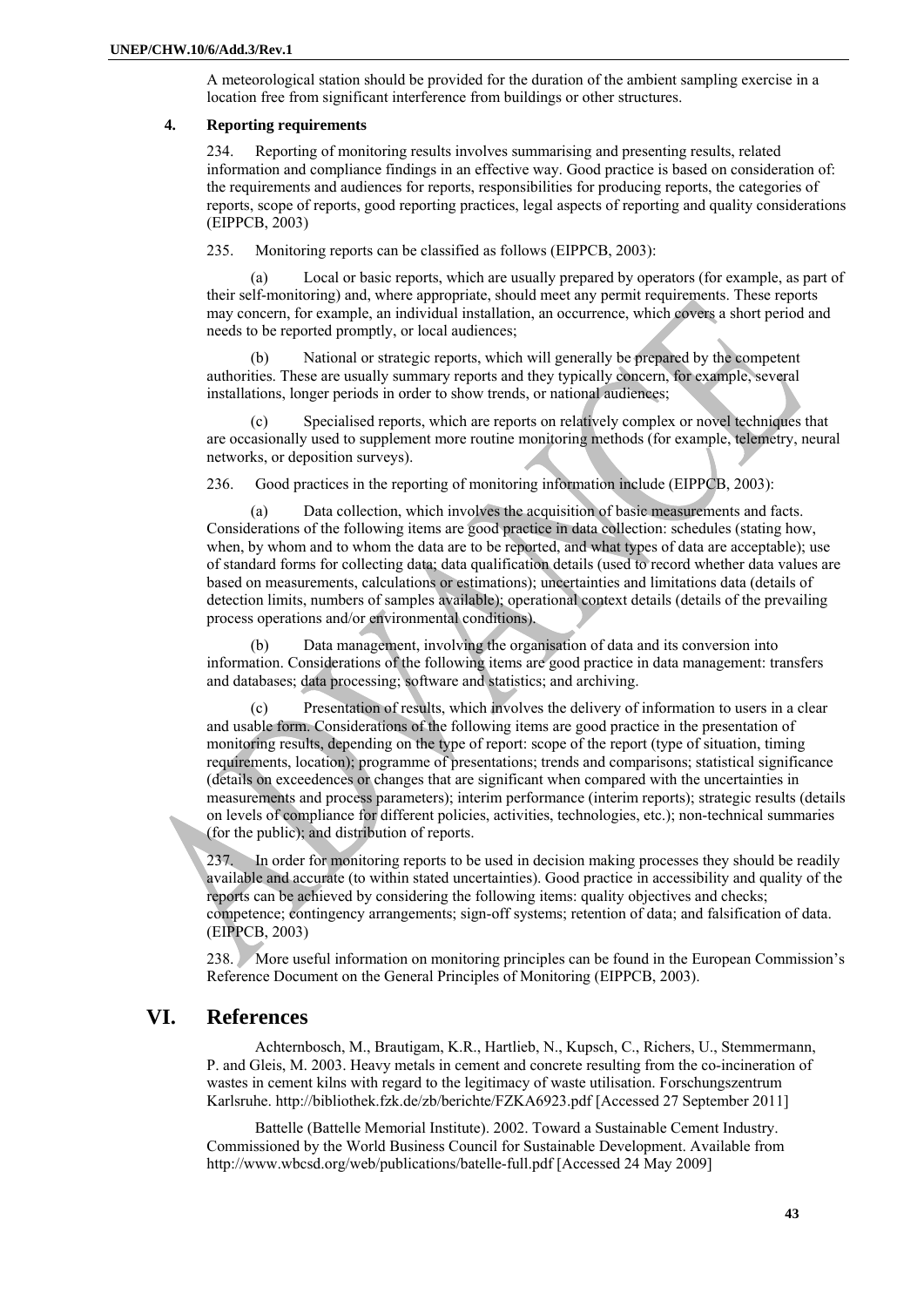CCME (Canadian Council of Ministers of the Environment). 1996. National Guidelines for the Use of Hazardous and Non-hazardous Wastes as Supplementary Fuels in Cement Kilns. Manitoba.

CEMBUREAU (The European Cement Association). 1999a. "Best Available Techniques" for the Cement Industry, A contribution from the European Cement Industry to the exchange of information and preparation of the IPPC BAT Reference Document for the cement industry. Brussels. Available from http://www.coprocem.com/documents/holcim-cembureau-bat-1999.pdf/at\_download/file. [Accessed 27 September 2011]

CEMBUREAU (The European Cement Association). 1999b. Environmental Benefits of Using Alternative Fuels in Cement Production: A Life-cycle Approach. Brussels. Available from http://www.coprocem.com/documents/cembureau\_afr.pdf/at\_download/file [Accessed 27 September 2011]

CEMBUREAU (The European Cement Association). 2009. Sustainable Cement Production: Co-processing of Alternative Fuels and Raw Materials in the European Cement Industry. Brussels. Available from

http://www.cembureau.be/sites/default/files/Sustainable%20cement%20production%20Brochure.pdf [Accessed 27 September 2011]

CPCB (Central Pollution Control Board). 2007. Comprehensive Industry Document on Vertical Shaft Kiln Based Mini Cement Plants. Ministry of Environment & Forests, Government of India. Available from http://www.cpcb.nic.in/oldwebsite/New%20Item/mini\_cement\_plant.html [Accessed 5 March 2009]

Da Hai Yan, Karstensen, K.H., Qi Wang, Qi-Fei Huang and Min-Lin Cai. 2010. Co-processing of Industrial and Hazardous Wastes in Cement Kilns: A Review of Current Status and Future Needs in China. Environmental Engineering Science. January 2010, 27(1): 37-45. doi:10.1089/ees.2009.0144

Degré, J.P. 2009. Co-processing in Cement Kilns: The Holcim Approach and Experience. Presented at "Taller Co-procesamiento de Residuos Peligrosos en Hornos Cementeros", Santiago. 9 June.

Department for Environmental Affairs and Tourism, Republic of South Africa. 2009. National Policy on Thermal Treatment of General and Hazardous Waste. Government Gazette (Staatskoerant), 24 Julie 2009.

EA (Environment Agency of England and Wales). 1999a. International Use of Substitute Liquid Fuels (SLF) Used for Burning in Cement Kilns. Research and Development Technical Report P282. Bristol: Environment Agency.

EA (Environment Agency of England and Wales). 1999b. Substitute Liquid Fuels (SLF) Used in Cement Kilns – Life Cycle Analysis. Research and Development Technical Report P274. Bristol: Environment Agency.

Environment Council. 2007. Designing Engagement for the Waste Sector. London: The Environment Council. Available from http://www.the-environmentcouncil.org.uk/index.php?option=com\_docman&task=cat\_view&gid=78&Itemid=64 [Accessed on 2 November 2009]

EIPPCB (European Integrated Pollution Prevention and Control Bureau). 2003. Integrated Pollution Prevention and Control, Reference Document on the General Principles of Monitoring (July 2003). European Commission, Joint Research Centre, Institute for Prospective Technological Studies. Seville. Available from ftp://ftp.jrc.es/pub/eippcb/doc/mon\_bref\_0703.pdf [Accessed 19 August 2009]

EIPPCB (European Integrated Pollution Prevention and Control Bureau). 2006. Reference Document on Best Available Techniques for the Waste Treatment Industries (August 2006). European Commission, Joint Research Centre, Institute for Prospective Technological Studies. Seville. Available from ftp://ftp.jrc.es/pub/eippcb/doc/wt\_bref\_0806.pdf [Accessed 4 November 2010]

EIPPCB (European Integrated Pollution Prevention and Control Bureau). 2010. Reference Document on Best Available Techniques in the Cement, Lime and Magnesium Oxide Manufacturing Industries (May 2010). European Commission, Joint Research Centre, Institute for Prospective Technological Studies. Seville. Available from ftp://ftp.jrc.es/pub/eippcb/doc/clm\_bref\_0510.pdf [Accessed 21 October 2010]

Greer, W.L. 2003. Interactions Among Gaseous Pollutants from Cement Manufacture and Their Control Technologies. R&D Serial No. 2728. Portland Cement Association, Skokie, Illinois.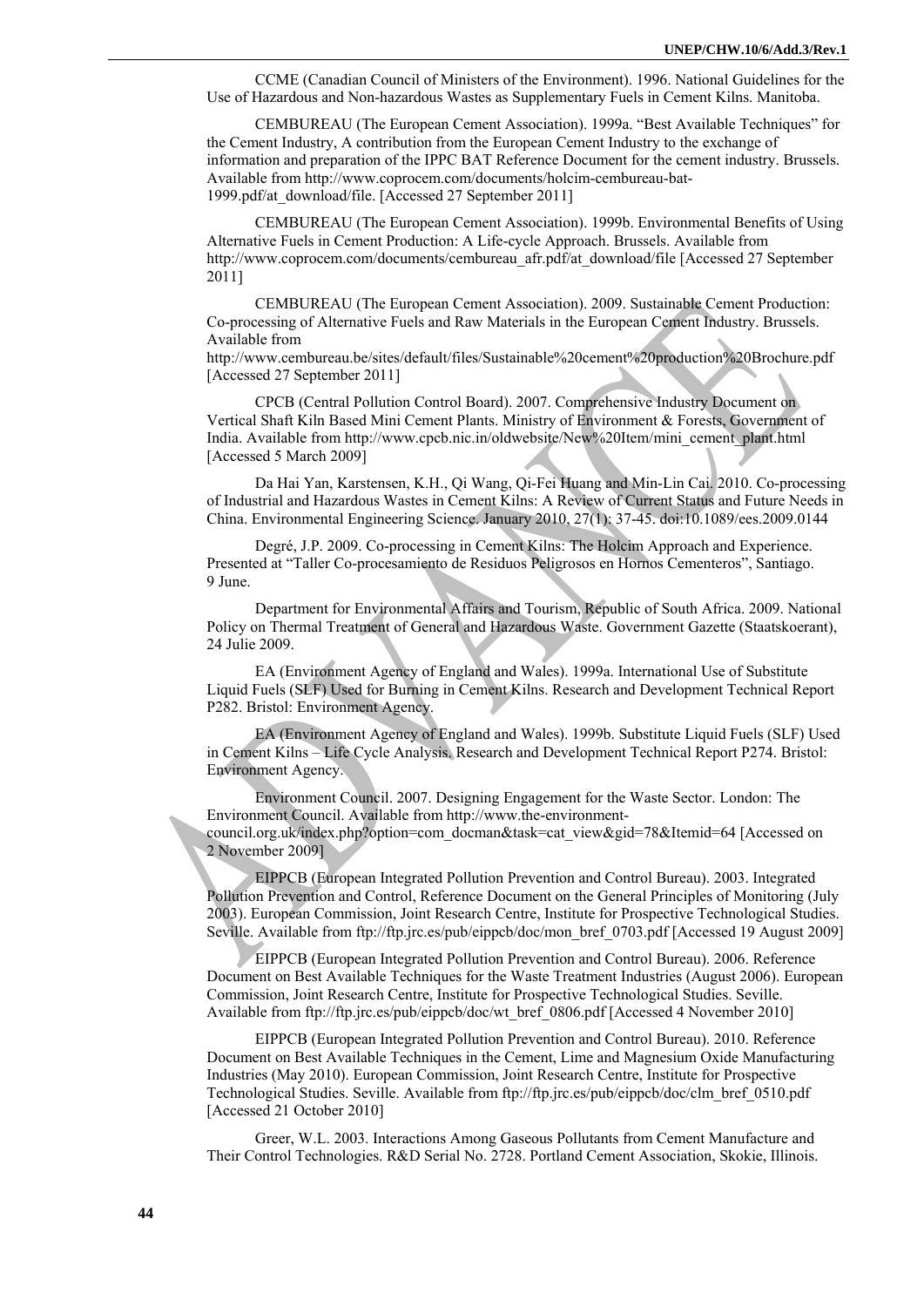GTZ/Holcim. 2006. Guidelines on Co-Processing Waste Materials in Cement Production. The GTZ- Holcim Public Private Partnership. Available from http://www.coprocem.com/Guidelines [Accessed 9 October 2008]

Höhne, N. and Ellermann, C. 2008. A Sectoral Approach and Technology Transfer for the Cement Sector. Federal Office for the Environment (FOEN), Switzerland. Available from http://www.bafu.admin.ch/klima/index.html?lang=en&download=NHzLpZeg7t,lnp6I0NTU042l2Z6ln 1ad1IZn4Z2qZpnO2Yuq2Z6gpJCFeYR6fGym162epYbg2c\_JjKbNoKSn6A--.pdf [Accessed 5 March 2009]

Hund, G., Engel-Cox, J., Fowler, K., Peterson, T., Selby, S. and Haddon, M. 2002. Communication and Stakeholder Involvement: Guidebook for Cement Facilities. Battelle Memorial Institute and Environmental Resources Management (ERM) Ltd. Commissioned by the World Business Council for Sustainable Development. Available from http://www.wbcsdcement.org/pdf/battelle/stakeholder\_guide.pdf [Accessed 24 May 2009]

Karstensen, K.H. 2006a. Cement Production in Vertical Shaft Kilns in China: Status and Opportunities for Improvement. Report to the United Nations Industrial Development Organization. Available from http://coprocem.ecs.ch/documents/3cementproductioniinverticalshaftkilnschina.pdf [Accessed 5 January 2009]

Karstensen, K.H. 2006b. Formation and Release of POPs in the Cement Industry. Second edition. World Business Council for Sustainable Development/SINTEF. Available from http://www.wbcsd.org/plugins/DocSearch/details.asp?type=DocDet&ObjectId=MTgyNzM [Accessed 10 November 2008]

Karstensen, K.H. 2007a. A Literature Review on Co-processing of Alternative Fuels and Raw Materials and Hazardous Wastes in Cement Kilns. Department for Environmental Affairs and Tourism, Republic of South Africa. Available from http://www.environment.gov.za/hotissues/2008/cementproduction/cement.html [Accessed 2 January 2009]

Karstensen, K.H. 2007b. National policy on High Temperature Thermal Waste Treatment and Cement Kiln Alternative Fuel Use: Cement Production Technology. Department Environmental Affairs and Tourism of the Republic of South Africa. Available from http://www.deat.gov.za//PolLeg/GenPolicy/2008Sep25/cement.html [Accessed 2 January 2009]

Karstensen, K.H. 2008a. National policy on High Temperature Thermal Waste Treatment and Cement Kiln Alternative Fuel Use: Guidelines for Co-processing of Alternative Fuels and Raw Materials and Treatment of Organic Hazardous Wastes in Cement Kilns. Department Environmental Affairs and Tourism of the Republic of South Africa. Available from http://www.deat.gov.za//PolLeg/GenPolicy/2008Sep25/cement.html [Accessed 2 January 2009]

Karstensen, K. H. 2008b. Formation, release and control of dioxins in cement kilns - A review. Chemosphere, 70 (2008) 543–560.

Karstensen, K. H. 2009a. Guidelines for co-processing. Proceedings of "China International Conference on the Utilization of Secondary Materials and Fuel in Building Materials Industry". Institute of Technical Information for Building Materials Industry of China, No.1, Guanzhuang Dongli, Chaoyang District, Beijing, China. Beijing International Exhibition Center. 29 June 2009.

Karstensen, K. H. 2009b. Requirements for Co-Processing of AFR and Treatment of Organic Hazardous Wastes in Cement Kilns. Proceedings of "China International Conference on the Utilization of Secondary Materials and Fuel in Building Materials Industry". Institute of Technical Information for Building Materials Industry of China, No.1, Guanzhuang Dongli, Chaoyang District, Beijing, China. Beijing International Exhibition Center. 29 June 2009.

Karstensen, K.H., Nguyen, K.K., Le B.T., Pham, H.V., Nguyen, D.T., Doan, T.T., Nguyen, H.H., Tao, M.Q., Luong, D.H. and Doan, H.T. 2006. Environmentally sound destruction of obsolete pesticides in developing countries using cement kilns. Environmental Science & Policy, 9 (2006), 577-586

Kjuus, H., Lenvik, K. Kjærheim, K. and Austad, J. 2003. Epidemiological Assessment of the Occurrence of Allergic Dermatitis in Workers in the Construction Industry Related to the Content of Cr (VI) in Cement. Norwegian National Institute of Occupational Health. Available from http://www.wbcsd.org/web/projects/cement/tf3/nioh-study\_chromium\_allergic\_dermatitis.pdf [Accessed 4 November 2010]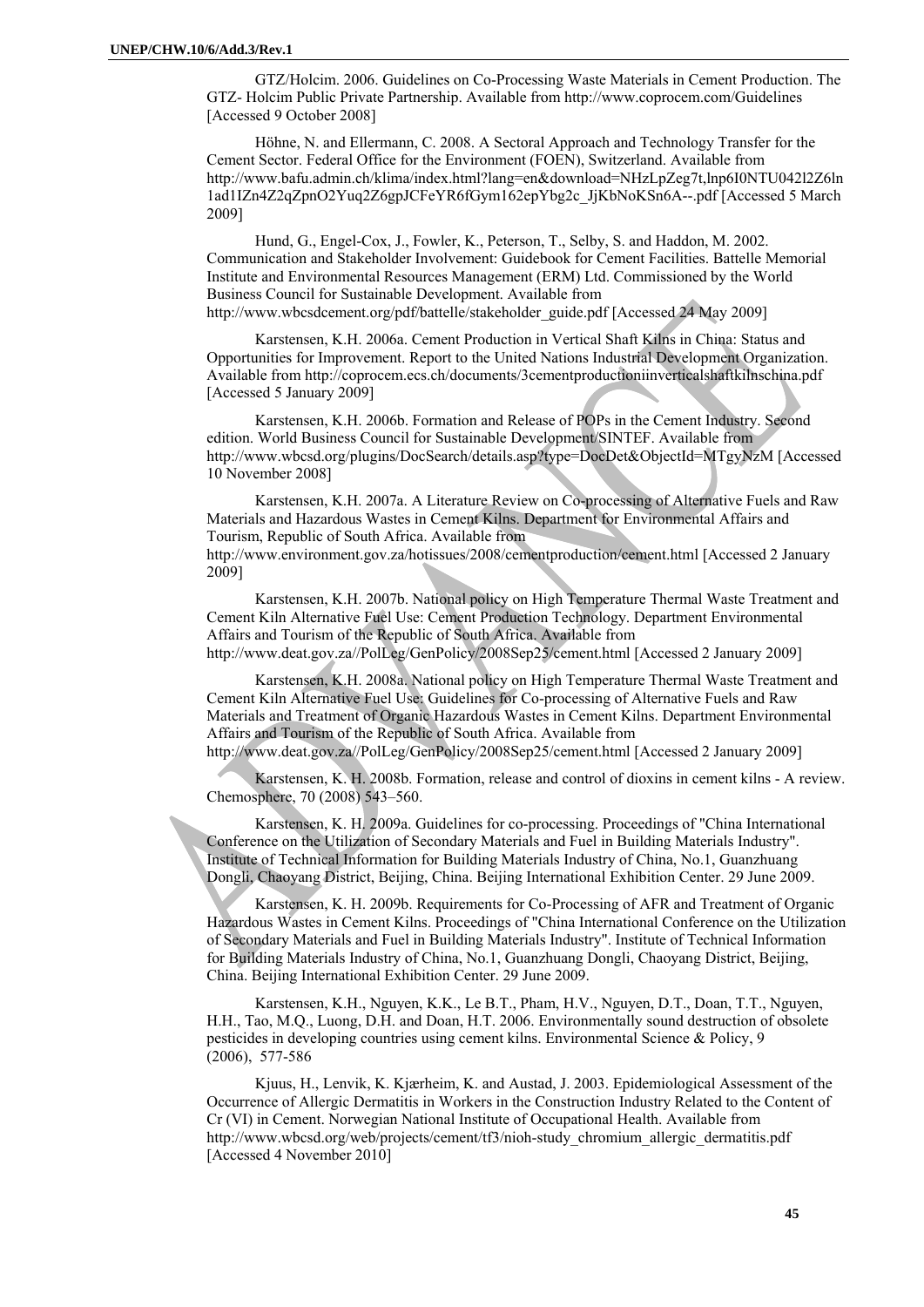Koppejan, J. and Zeevalkink, J.A. 2002. The calorific value as a criterion for waste recovery in the cement industry. TNO-Report R 2002/325. TNO Netherlands Organisation for Applied Scientific Research. Apeldoorn: TNO. Available from http://www.coprocem.com/documents/energy-rapport-2002-325lhv-cement.pdf [Accessed 2 July 2009]

Loréa, C. 2007. The Co-processing of Waste in the Cement Industry. Global Fuels Magazine. June, p.12-15. Available from http://www.propubs.com/GF/Articles/eGF\_Jun07\_Cembureau.pdf [Accessed 1 April 2009]

Mantus, E.K. 1992. All fired up: Burning Hazardous Waste in Cement Kilns. Washington: Environmental Toxicology International.

Murray, A. and Price, L. 2008. Use of Alternative Fuels in Cement Manufacture: Analysis of Fuel Characteristics and Feasibility for Use in the Chinese Cement Sector. China Energy Group, Ernest Orlando Lawrence Berkeley National Laboratory, U.S. Department of Energy. Available from http://china.lbl.gov/publications/use-alternative-fuels-cement-manufacture-analysis-fuelcharacteristics-and-feasibility-

Mutz, D., Andres, C., Hengevoss, D. and Morf, L. 2007. Co-Processing Waste Material in Energy-Intensive Industries (EII): A global study with focus on Europe. University of Applied Sciences Northwestern Switzerland, GEO Partner AG Resource Management.

OECD (Organisation for Economic Co-operation and Development). 2000. Strategic Waste Prevention, OECD Reference Manual. ENV/EPOC/PPC(2000)5/FINAL.

SBC (Secretariat of the Basel Convention). 2007. Updated general technical guidelines for the environmentally sound management of wastes consisting of, containing or contaminated with persistent organic pollutants (POPs). Available from http://www.basel.int/pub/techguid/tg-POPs.pdf [Accessed on 1 April 2009]

Szabó, L., Hidalgo, I., Císcar, J.C., Soria, A. and Russ P. 2003. Energy consumption and CO2 emissions from the world cement industry. Report EUR 20769 EN. Institute for Prospective Technological Studies, Joint Research Center, European Commission. Available from http://ftp.jrc.es/EURdoc/eur20769en.pdf [Accessed 27 September 2011]

Taylor, H.F.W. 1997. Cement chemistry. Second edition. Thomas Telford, London.

Twigger, L., Ritchie, A., Hudson, B., Laban, K. And Davies, C. 2001. Solid Waste Derived Fuels for Use in Cement & Lime Kilns - An International Perspective. Research and Development Technical Report P4-087/TR/1. Bristol: Environment Agency.

U.S. EPA (U.S. Environmental Protection Agency). 1993. Report to Congress on Cement Kiln Dust. Available from: http://epa.gov/wastes/nonhaz/industrial/special/ckd/cement2.htm [Accessed 3 March 2009]

U.S. EPA (U.S. Environmental Protection Agency). 1996. RCRA Public Participation Manual, 1996 Edition. Office of Solid Waste. Washington: U.S. Environmental Protection Agency. Available from http://www.epa.gov/waste/hazard/tsd/permit/pubpart/manual.htm [Accessed on 2 November 2009]

U.S. EPA (U.S. Environmental Protection Agency). 2007. Cement. In: Energy Trends in Selected Manufacturing Sectors: Opportunities and Challenges for Environmentally Preferable Energy Outcomes. Available from: http://www.epa.gov/sectors/pdf/energy/report.pdf [Accessed 27 September 2011]

U.S. EPA (U.S. Environmental Protection Agency). 2011. Materials Characterization Paper in Support of the Final Rulemaking: Identification of Nonhazardous Secondary Materials That Are Solid Waste Cement Kiln Dust (CKD). February 3, 2011. Available from: http://www.regulations.gov/#!documentDetail;D=EPA-HQ-RCRA-2008-0329-1814 [Accessed 19 October 2011]

U.S. Geological Survey. 2009. Cement. In: Mineral Commodity Summaries 2009. Washington: U.S. Geological Survey. Available from: http://minerals.usgs.gov/minerals/pubs/mcs/ [Accessed 2 March 2009]

UNEP (United Nations Environment Programme). 1999. Definitional Issues Relating to Persistent Organic Pollutants: Disposal, Destruction, Wastes and Stockpiles. Intergovernmental Negotiating Committee for an International Legally Binding Instrument for Implementing International Action on Certain Persistent Organic Pollutants. Third session. Geneva, 6-11 September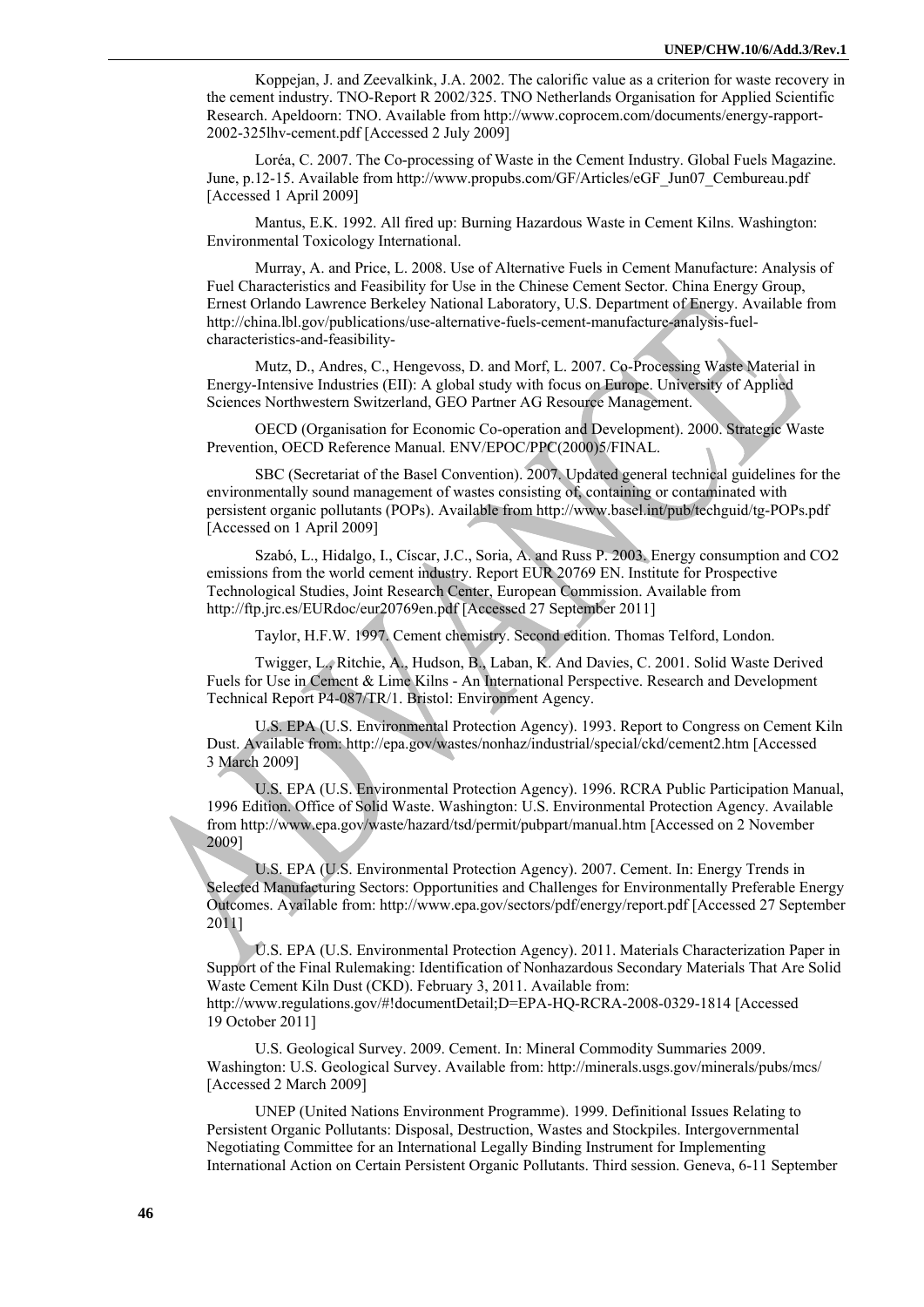1999. UNEP/POPS/INC.3/3. Available from http://www.chem.unep.ch/Pops/POPs\_Inc/INC\_3/incenglish/inc3-3/inc3-3e.pdf

UNEP (United Nations Environment Programme). 2007. Guidelines on Best Available Techniques and Provisional Guidance on Best Environmental Practices Relevant to Article 5 and Annex C of the Stockholm Convention on Persistent Organic Pollutants: Cement Kilns Firing Hazardous Waste. Expert Group on Best Available Techniques and Best Environmental Practices. Geneva: UNEP.

UNSD (United Nations Statistics Division). 2008. United Nations Commodity Trade Statistics Database (UN Comtrade). http://comtrade.un.org/db/

Van der Sloot, H.A., van Zomeren, A., Stenger, R., Schneider, M., Spanka, G., Stoltenberg-Hansson, E. and Dath, P. 2008. Environmental CRIteria for CEMent Based Products, ECRICEM. Executive Summary. Energy Research Centre of the Netherlands (ECN). ECN Report N° ECN-E--08- 011. Available from http://www.ecn.nl/docs/library/report/2008/e08011.pdf

[Accessed 10 March 2009]

Van Oss, H.G. 2005. Background Facts and Issues Concerning Cement and Cement Data. Open-File Report 2005-1152. U.S. Department of the Interior, U.S. Geological Survey.

Van Oss, H.G. and Padovani, A.C. 2003. Cement manufacture and the environment. Part II: Environmental Challenges and Opportunities. Journal of Industrial Ecology, 7 (1), 93-126.

Watson, C., Newman, J., Upton, S. and Hackmann, P. 2005. Round Table on Sustainable Development: Can Transnational Sectoral Agreements Help Reduce Greenhouse Gas Emissions? SG/SD/RT(2005)1. Organisation for Economic Co-operation and Development. http://www.oecd.org/dataoecd/35/53/39357524.pdf

WBCSD (World Business Council for Sustainable Development). 2005. Guidelines for the Selection and Use of Fuels and Raw Materials in the Cement Manufacturing Process. Cement Sustainability Initiative (CSI). Geneva: WBCSD. Available from http://www.wbcsd.org/includes/getTarget.asp?type=d&id=MTc4NjA

#### [Accessed 9 October 2008]

Zeevalkink, J.A. 1997. The Materials and Energy Potential Method for the Quantitative Distinction between Waste Valorization and Elimination in the Cement Industry. TNO-Report TNO-MEP - R 96/502. TNO Institute of Environmental Sciences, Energy Research and Process Innovation. Apeldoorn: TNO.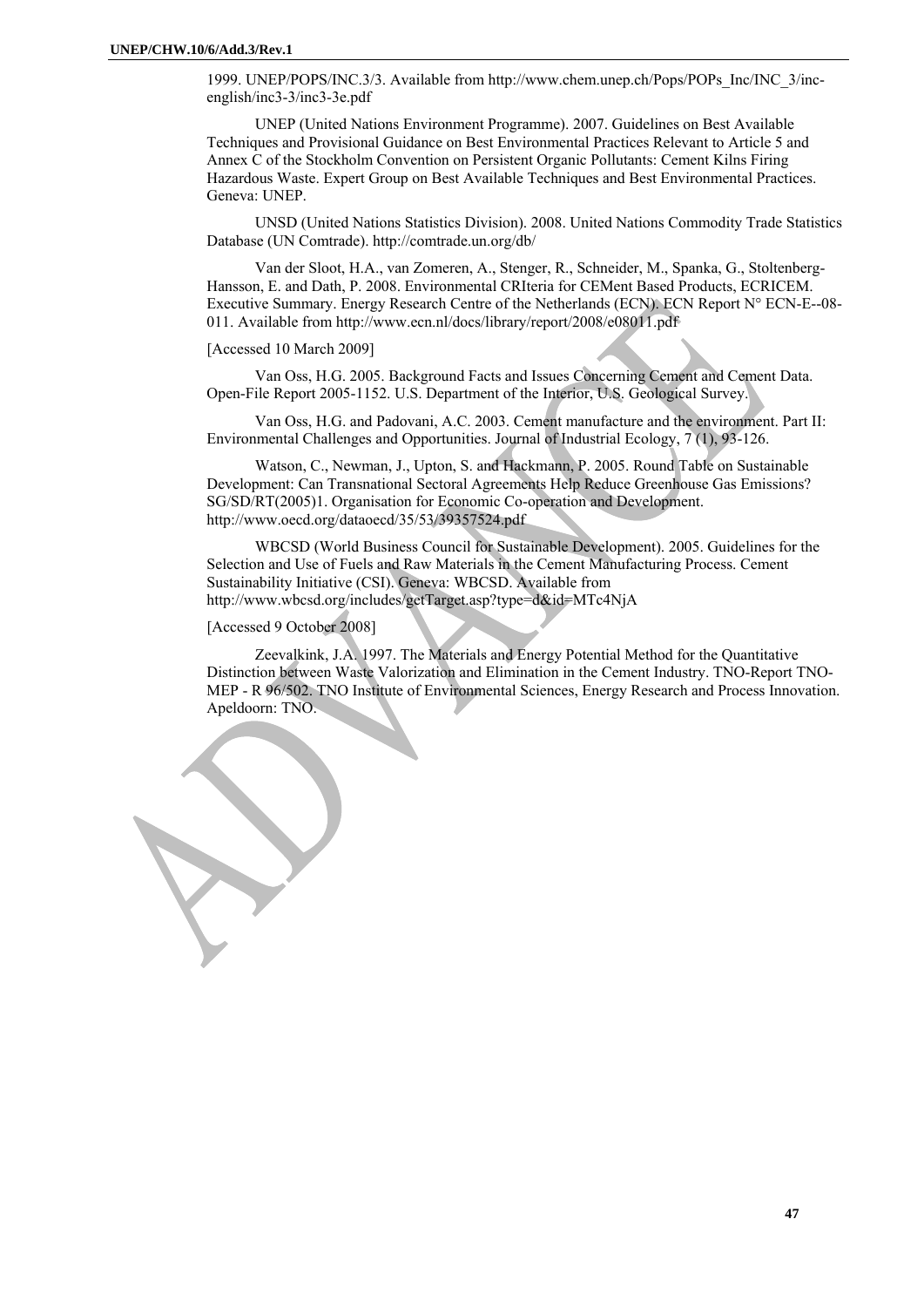## **Annex I**

## **Compilation of performance verification and trial burns results in cement kilns (Dr. Kare Helge Karstensen, personal communication, November 6, 2009)**

## **Introduction**

1. Testing of cement kiln emissions for the presence of organic chemicals during the burning of hazardous materials has been undertaken since the 1970s, when the practice of combusting wastes in cement kilns was first considered. Lauber (1987), Ahling (1979) and Benestad (1989) describe some of these early tests on U.S., Swedish and Norwegian kilns, which confirmed the ability of cement kilns to destroy the organic component of a waste feed. For example, the DRE for chemicals such as methylene chloride, carbon tetrachloride, trichlorobenzene, trichloroethane and PCBs has typically been measured at 99.995 per cent and better.

2. Comprehensive emission studies have been performed when a conventional fuel such as coal was burned, and when hazardous waste was introduced, and these have generally concluded that no significant differences could be measured between usages of the two fuels. For example, Branscome et al (1985) observed that "no statistically significant increase in emission rates were observed when the waste fuel (as opposed to coal) was burned". Early studies on dioxin emissions have also come to this conclusion (Branscome et al. (1985), Lauber (1987) and Garg (1990)).

## **A. Results from trial burns conducted in the 1970s**

3. In the mid-1970s, a series of tests were conducted at the St. Lawrence cement plant in Canada to measure the destruction of various chlorinated waste streams being fed into their wet process cement kiln. The overall DRE established for the chlorinated compounds was greater than 99.986 per cent. This value was considered to be artificially low because the water used to slurry the raw feed was contaminated with low molecular weight chlorinated compounds.

4. In 1978, a series of tests was conducted at the Stora Vika Cement Plant in Sweden to evaluate the efficiency of their wet process cement kiln in destroying various chlorinated waste streams. Although chloroform was found in the stack gas, the majority of the chlorinated compounds were not detected. A DRE greater than 99.995 per cent was determined for methylene chloride and a DRE greater than 99.9998 per cent was demonstrated for trichloroethylene.

## **B. Results from trial burns conducted in the 1980s**

5. Trial burns conducted in the 1980s continued to demonstrate that high DREs could be obtained for the organic constituents in the hazardous waste fuel burned in cement kilns. The results of trial burns of one wet and one dry process cement kiln illustrate the typical values obtained for DREs. The principle organic hazardous constituents selected for the trial burns were methylene chloride, 1,1,2-trichloro-1,2,2-trifluoroethane (Freon 113), methyl ethyl ketone, 1,1,1-trichloroethane and toluene. As summarized in the table below, the majority of the DREs were greater than 99.99 per cent. DREs less than 99.99 per cent resulted from either laboratory contamination problems or improper selection of the POHCs.

| <b>Selected POHCs</b> | Wet process kiln | Dry process kiln |
|-----------------------|------------------|------------------|
| Methylene chloride    | 99983%           | 9996%            |
| Freon 113             | $>9999\%$        | $9999\%$         |
| Methyl ethyl ketone   | 99.988 %         | 99 998 $\%$      |
| 1,1,1-Trichloroethane | $99.995\%$       | $>9999\%$        |
| Toluene               | $99.961\%$       | $99.995\%$       |

| Table 1. Average DREs for a wet and a dry process cement kiln |  |  |  |  |
|---------------------------------------------------------------|--|--|--|--|
|                                                               |  |  |  |  |
|                                                               |  |  |  |  |
|                                                               |  |  |  |  |

## **C. Results from trial burns conducted in the 1990s**

6. Trial burns conducted in the 1990s have focused on the selection of compounds as POHCs that would not typically be present as contaminants or generated as PICs from the combustion of conventional fuel. Use of this criterion has resulted in more accurate DREs being obtained.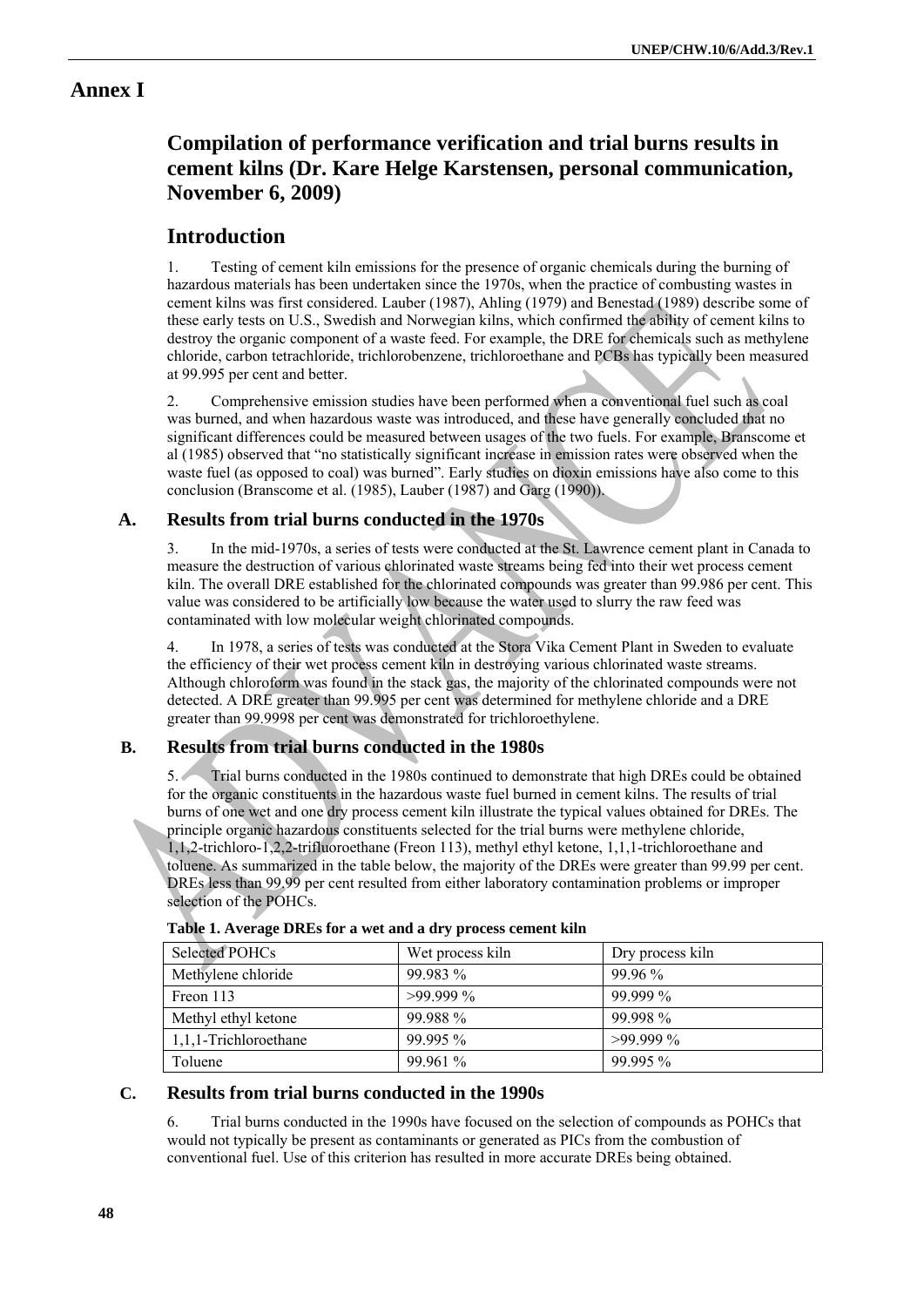7. In a DRE testing of a dry process cement kiln equipped with a preheater, carbon tetrachloride and trichlorobenzene were chosen as the POHCs. When fed to the burning zone of the kiln, DREs obtained were greater than 99.999 per cent for carbon tetrachloride and greater than 99.995 per cent for trichlorobenzene. To determine the limits of the system, DREs were also determined when these POHCs were fed to the kiln inlet (i.e. cool end) of the kiln along with tyres. DREs obtained were greater than 99.999 per cent for carbon tetrachloride and greater than 99.996 % for trichlorobenzene.

8. DRE testing conducted at a cement kiln owned by United Cement supports the foregoing results. Sulphur hexafluoride was chosen as the POHC because of its thermal stability and ease of measurement in the stack gases. In addition, "contamination" problems and PIC interferences are unlikely with the use of this compound. DREs greater than 99.9998 per cent were obtained in every case.

9. In 1999 a test burn with pesticide contaminated soil fed into the kiln inlet was performed in a dry process kiln in Colombia. The test burn result showed a DRE of >99.9999 per cent for all the introduced pesticides.

## **D. Results from recent trial burns**

10. A test burn with two expired chlorinated insecticide compounds introduced at a rate of 2 tons per hour through the main burner was carried out in Vietnam in 2003. The DRE for the introduced insecticides was >99.99999 per cent.

11. A three day test burn in Sri Lanka in 2006 demonstrated that the cement kiln was able to destroy PCB in an irreversible and environmental sound manner without causing any new formation of PCDD/PCDF or HCB. The destruction and removal efficiency (DRE) was better than 99.9999 per cent at the highest PCB feeding rate.

12. A five day test burn with POPs contaminated soil was conducted in a cement kiln in Venezuela in 2007. The soil was contaminated with relatively low levels of various chlorinated pesticides, first of all the aldrin, dieldrin and endrin (up to max 551 mg/kg). Measurement showed the same low levels of dieldrin in the stack gas (<0.019  $\mu$ g/Nm<sup>3</sup>) when no contaminated soil was fed as when feeding 2 tonne/h of contaminated soil containing up to 522 mg dieldrin/kg. It can therefore be assumed that the measured DRE of 99.9994 per cent achieved with the highest feeding concentration is probably higher in reality.

13. A recent study evaluating more than 2000 PCDD/PCDF cement kiln measurements and indicating that most modern cement kilns co-processing waste (also organic hazardous wastes) can meet an emission level of 0.1 ng PCDD/PCDF I-TEQ/m<sup>3</sup>.

## **E. Summary**

14. Earlier data, which indicated cement kiln DRE results below 99.99 per cent are most probably either from outdated sources or improperly designed tests, or both. In the early years of development of this concept and the sampling and analytical techniques to evaluate its environmental performance, there were several instances where POHCs were selected that did not meet the necessary criteria. For example, a major problem with many early tests was that the POHCs selected for DRE evaluation were organic species that are typically found at trace levels in the stack emissions from cement kilns that burn solely fossil fuel. While these PICs were emitted at very low levels, they nonetheless greatly interfered with the measurement of POHC destruction. Practitioners quickly learned that DRE could not be properly measured if POHCs used in testing were chemically the same or closely related to the type of PICs routinely emitted from raw materials. For that reason, early DRE test results (i.e., before 1990) should always be treated with caution.

15. In some cases however, operational factors during the testing or sampling and analytical techniques contributed to the low DRE results. These typically were problems that occurred only in the earliest tests conducted during the developmental stages of this technology and should be possible to avoid today. Trial burn is a good way of demonstrating a kilns performance and ability to destroy wastes in an irreversible and sound way, but the design and the conditions of the trial is very crucial.

## **F. Early applications of trial burn rules to cement kiln evaluation**

16. Since the early nineteen seventies, the United States EPA, several state agencies, Canadian, Norwegian, Swedish agencies have conducted studies of the feasibility of using cement kilns for hazardous waste destruction. These wastes have included a broad range of chlorinated hydrocarbons, aromatic compounds, and waste oils. Both wet and dry process cement kilns, aggregate kilns and lime kilns have been used for these tests.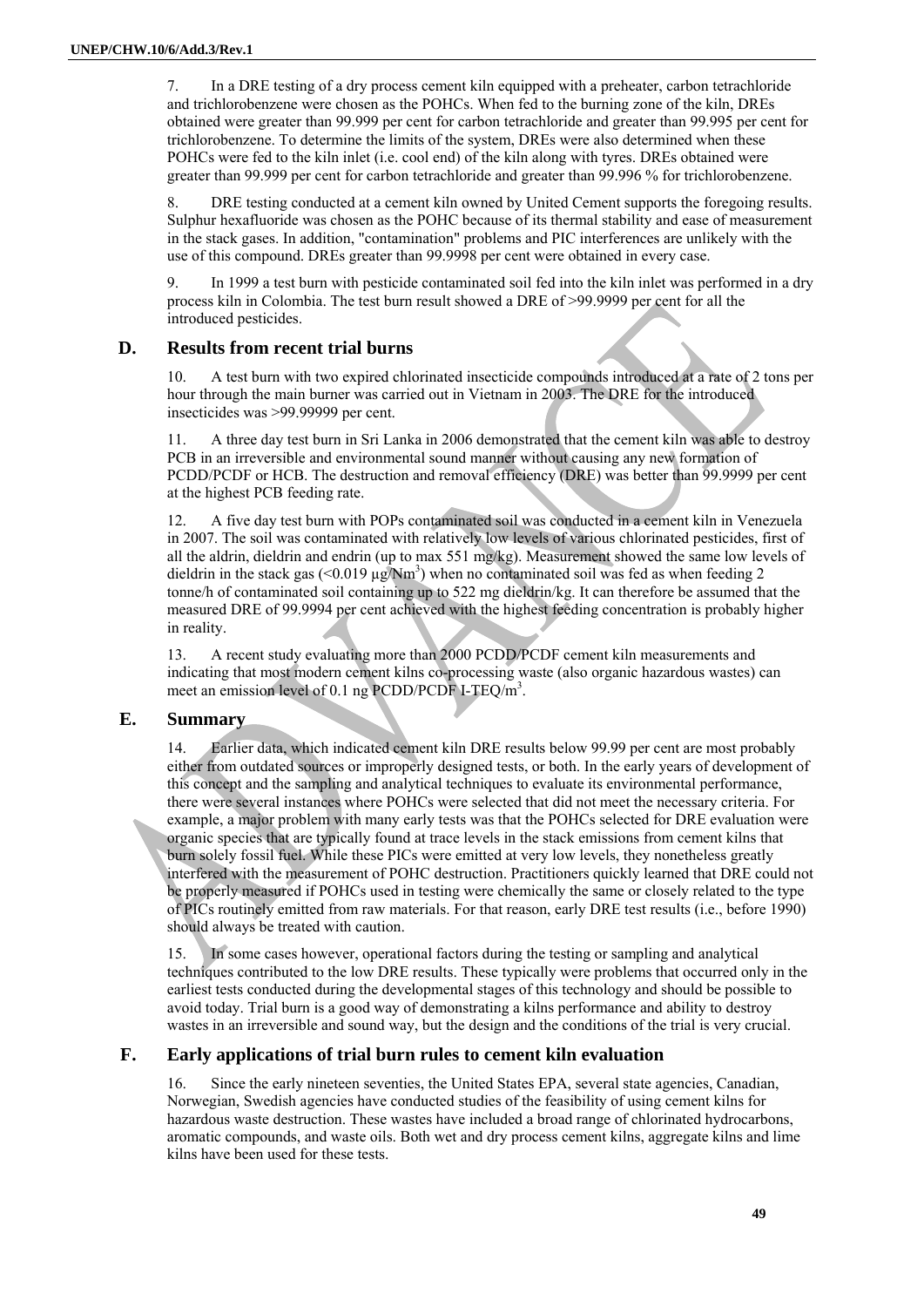17. The available reports on cement kilns provides data about performance with regard to the following specific compounds: trichloromethane (chloroform); dichloromethane (methylene chloride); carbon tetrachloride; 1,2-dichloroethane; 1,1,1-trichloroethane; trichloroethylene; tetrachloroethylene; 1,1,2-trichloro-1,2,2-trifluorethane (Freon 113); chlorobenzene; benzene; xylene; toluene; 1,3,5 trimethylbenzene; methyl ethyl ketone; methyl isobutyl ketone; carbon hexafluorine; phenoxy acids; chlorinated hydrocarbons; chlorinated aliphatics; chlorinated aromatics; PCBs; and POPs pesticides.

| Site                           | POHC or waste component      | <b>DRE</b>      |
|--------------------------------|------------------------------|-----------------|
| St. Lawrence Cement (Canada)   | Chlorinated aliphatics       | >99.990         |
|                                | Chlorinated aromatics        | >99.989         |
|                                | <b>PCBs</b>                  | >99.986         |
| Stora Vika (Sweden)            | Methylene chloride           | >99.995         |
|                                | Trichloroethylene            | >99.9998        |
|                                | All chlorinated hydrocarbons | >99.988         |
|                                | <b>PCBs</b>                  | >99.99998       |
|                                | Chlorinated phenols          | >99.99999       |
|                                | Phenoxy acids                | >99.99998       |
|                                | Freon 113                    | >99.99986       |
| Brevik (Norway)                | <b>PCBs</b>                  | >99.99999       |
| San Juan Cement (Puerto Rico)  | Methylene chloride           | 93.292-99.997   |
|                                | Trichloromethane             | 92.171-99.96    |
|                                | Carbon tetrachloride         | 91.043-99.996   |
| Portland (Los Robles)          | Methylene chloride           | >99.99          |
|                                | 1,1,1-Trichloroethane        | 99.99           |
|                                | 1,3,5-Trimethylbenzene       | >99.95          |
|                                | Xylene                       | >99.99          |
| General Portland (Paulding)    | Methylene chloride           | 99.956-99.998   |
|                                | Freon 113                    | >99.999         |
|                                | Methyl ethyl ketone          | 99.978-99.997   |
|                                | 1,1,1-trichloroethane        | 99.991-99.999   |
|                                | Toluene                      | 99.940-99.988   |
| Lone Star Industries (Oglesby) | Methylene chloride           | 99.90-99.99     |
|                                | Freon 113                    | 99.999          |
|                                | Methyl ethyl ketone          | 99.997-99.999   |
|                                | 1,1,1-trichloroethane        | >99.999         |
|                                | Toluene                      | 99.986-99.998   |
| Marquette Cement (Oglesby)     | Methylene chloride           | 99.85-99.92     |
|                                | Methyl ethyl ketone          | 99.96           |
|                                | 1,1,1-trichloroethane        | 99.60-99.72     |
|                                | Toluene                      | 99.95-99.97     |
| Rockwell Lime                  | Methylene chloride           | 99.9947-99.9995 |
|                                | Methyl ethyl ketone          | 99.9992-99.9997 |
|                                | 1,1,1-trichloroethane        | 99.9955-99.9982 |
|                                | Trichloroethylene            | 99.997-99.9999  |

**Table 2. Summary of DREs for selected compounds from the seventies and the eighties**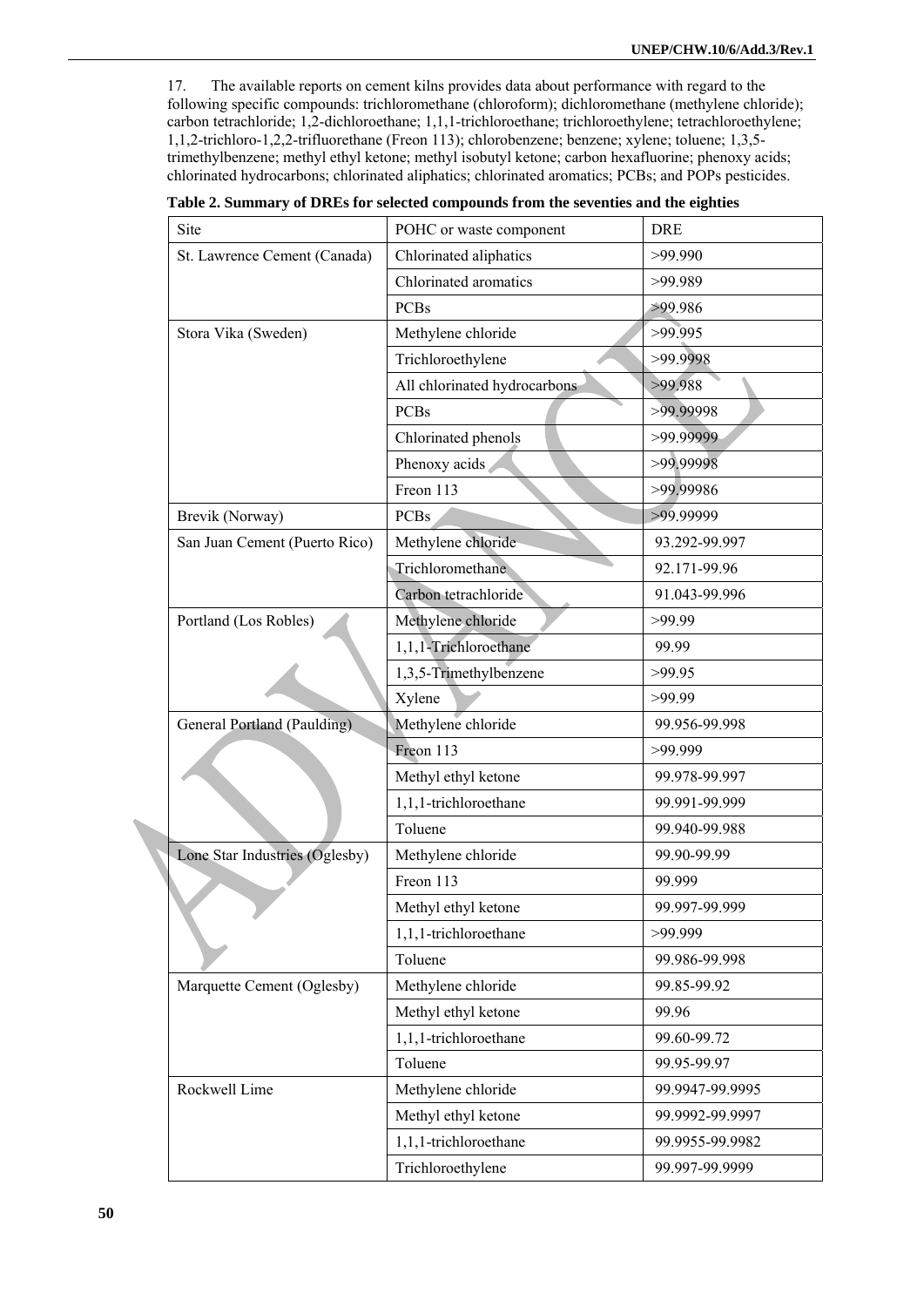| Site                 | POHC or waste component | <b>DRE</b>          |
|----------------------|-------------------------|---------------------|
|                      | Tetrachloroethylene     | 99.997-99.9999      |
|                      | Toluene                 | 99.995-99.998       |
| Site I               | 1,1,1-trichloroethane   | 99.88-99.98         |
|                      | Trichloroethylene       | 99.8-99.994         |
|                      | Benzene                 | 82.5-98.5           |
|                      | Tetrachloroethylene     | 99.87-99.989        |
|                      | Toluene                 | 99.7-99.90          |
|                      | Chlorobenzene           | 99.3-99.4           |
|                      | Methyl ethyl ketone     | 99.93-99.98         |
|                      | Freon 113               | 99.988-99.998       |
| Site II              | Methylene chloride      | >99.99996->99.99998 |
|                      | 1,2-dichloroethane      | 99.91->99.9993      |
|                      | 1,1,1-trichloroethane   | 99.9998-99.9999     |
|                      | Carbon tetrachloride    | 99.8-99.995         |
|                      | Trichloroethylene       | 99.996-99.9993      |
|                      | Benzene                 | 99.75-99.93         |
|                      | Tetrachloroethylene     | 99.998-99.9998      |
|                      | Toluene                 | 99.997-99.9998      |
|                      | Chlorobenzene           | 99.92-99.97         |
|                      | Methyl ethyl ketone     | 99.996->99.999992   |
|                      | Freon 113               | 99.99991-99.99998   |
| Florida Solite Corp. | Methyl ethyl ketone     | 99.992-99.999       |
|                      | Methyl isobutyl ketone  | 99.995-99.999       |
|                      | Tetrachloroethylene     | 99.995-99.999       |
|                      | Toluene                 | 99.998-99.999       |

Source: EPA (1986)

18. It should be noted that the DRE calculations did not include corrections for test compounds measured during baseline tests.

19. The issue of PIC formation is one about which there is generally great public concern. Some of the kiln tests demonstrated minor increases in PICs resulting from waste combustion. However, tests run on coal-fired facilities demonstrate that PICs are virtually inevitable for these systems. Although trace quantities (<23 parts per trillion) of polychlorinated dibenzodioxins and dibenzofurans were measured at San Juan during a kiln upset, and trace quantities may have been present at Stora Vika, the EPA summary report concludes that they are not confirmed as PICs from waste production.

20. If waste liquid organic chemicals are fed into the firing end of the cement kiln, it can be readily seen that they will be subject to the high temperatures and long residence times of the cement clinker production process. Consequently, they will be almost completely destroyed by a combination of pyrolysis and oxidation.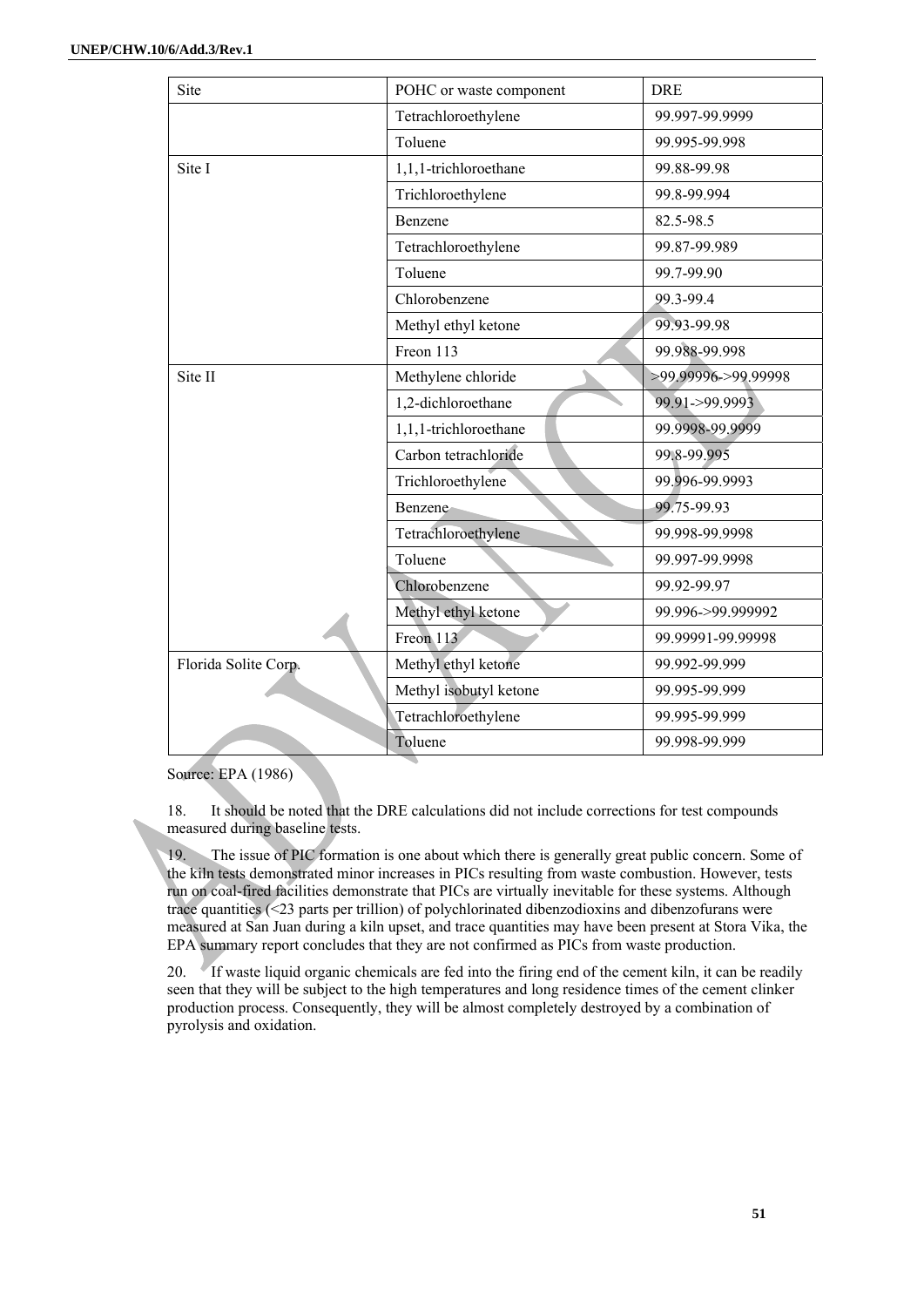## **Annex II**

## **Sources of air emissions**

## **A. Particulate matter**

1. The cement production process includes thermal treatment (drying, heating, calcining, clinkerization, cooling) of materials through direct contact with hot gases. It also includes pneumatic material transports and material classification and separation. At the end of these processes, air, gas and pulverized materials have to be separated. Incomplete separation gives rise to dust emissions – kiln/raw mill main stack, clinker cooler stack, cement mill stacks, material transfer point dedusting air outlets.

2. In the European Union, BAT for dust emissions arising from dusty operations other than those from kiln firing, cooling and main milling processes, is to reduce channelled dust emissions from dusty operations (taking into account a maintenance management system) to less than 10 mg/Nm<sup>3</sup> (BAT associated emission level or BAT-AEL), as the average over the sampling period (spot measurement, for at least half an hour) by applying dry exhaust gas cleaning with a filter. BAT for dust emissions arising from kiln firing processes is to reduce dust (particulate matter) emissions from flue-gases of kiln firing processes by applying dry exhaust gas cleaning with a filter. The BAT-AEL is <10-20 mg/Nm<sup>3</sup>, as the daily average value. When applying fabric filters or new or upgraded ESPs, the lower level is achieved. (EIPPCB, 2010)

## **B. Sulphur oxides**

3. SO<sub>2</sub> results from the oxidation of sulphide or elemental sulphur contained in the fuel during combustion. In addition, sulphide or elemental sulphur contained in raw materials may be 'roasted' or oxidized to  $SO<sub>2</sub>$  in areas of the kiln system where sufficient oxygen is present and the material temperature is in the range of 300-600 $\degree$ C. Sulphates in the raw mix can also be converted to SO<sub>2</sub> through localized reducing conditions in the kiln system. The alkaline nature of the cement provides for direct absorption of  $SO<sub>2</sub>$  into the product, thereby mitigating the quantity of  $SO<sub>2</sub>$  emissions in the exhaust stream.

4. Range of emissions depends on content of volatile sulphur compounds in raw materials: mostly below 300 mg/Nm<sup>3</sup>; sometimes up to 3000 mg/Nm<sup>3</sup>.

5. In the European Union, BAT for SOx emissions is to keep the emissions of SOx low or to reduce the emissions of SOx from the flue-gases of kiln firing and/or preheating/precalcining processes by applying one of the following measures/techniques: absorbent addition or wet scrubber. (EIPPCB, 2010)

|  |  | BAT associated emission levels for SOx are (EIPPCB, 2010): |  |
|--|--|------------------------------------------------------------|--|
|  |  |                                                            |  |

| Parameter              | Unit               | BAT-AEL (daily average value) (a) |
|------------------------|--------------------|-----------------------------------|
| SOx expressed as $SO2$ | mg/Nm <sup>3</sup> | $\leq 50 - \leq 400$              |

(a) The range takes into account the sulphur content in the raw materials

## **C. Nitrogen oxides**

7. Of the four mechanisms of NOx formation in cement kilns, thermal and fuel NOx formation are the most important. Thermal NOx results from the oxidation of molecular nitrogen in air at high temperature. This occurs in and around the flame in the burning zone of a cement kiln at a temperature greater than 1200ºC.

8. Fuel NOx results from the oxidation of nitrogen in the fuel at any combustion temperature found in the cement process. Because of the lower combustion temperature in the calciner and some sites of supplemental fuel combustion, the formation of fuel NOx often exceeds that of thermal NOx at these locations.

9. The generation of feed NOx has been demonstrated only in the laboratory by heating nitrogencontaining cement raw materials to the range of 300-800ºC in the presence of oxygen. Slow heating, such as occurs in wet and long-dry kilns, appears to increase the yield of NOx for a given raw material. The yield of feed NOx is potentially lower when the raw material is heated quickly in a preheater or precalciner system. Prompt NOx is generated by the reaction of certain fuel-derived radicals with elemental nitrogen in a hydrocarbon flame and is a minor contributor to overall NOx generation.

10. Range of emissions (unabated) is 300 to 2000 mg/Nm<sup>3</sup>.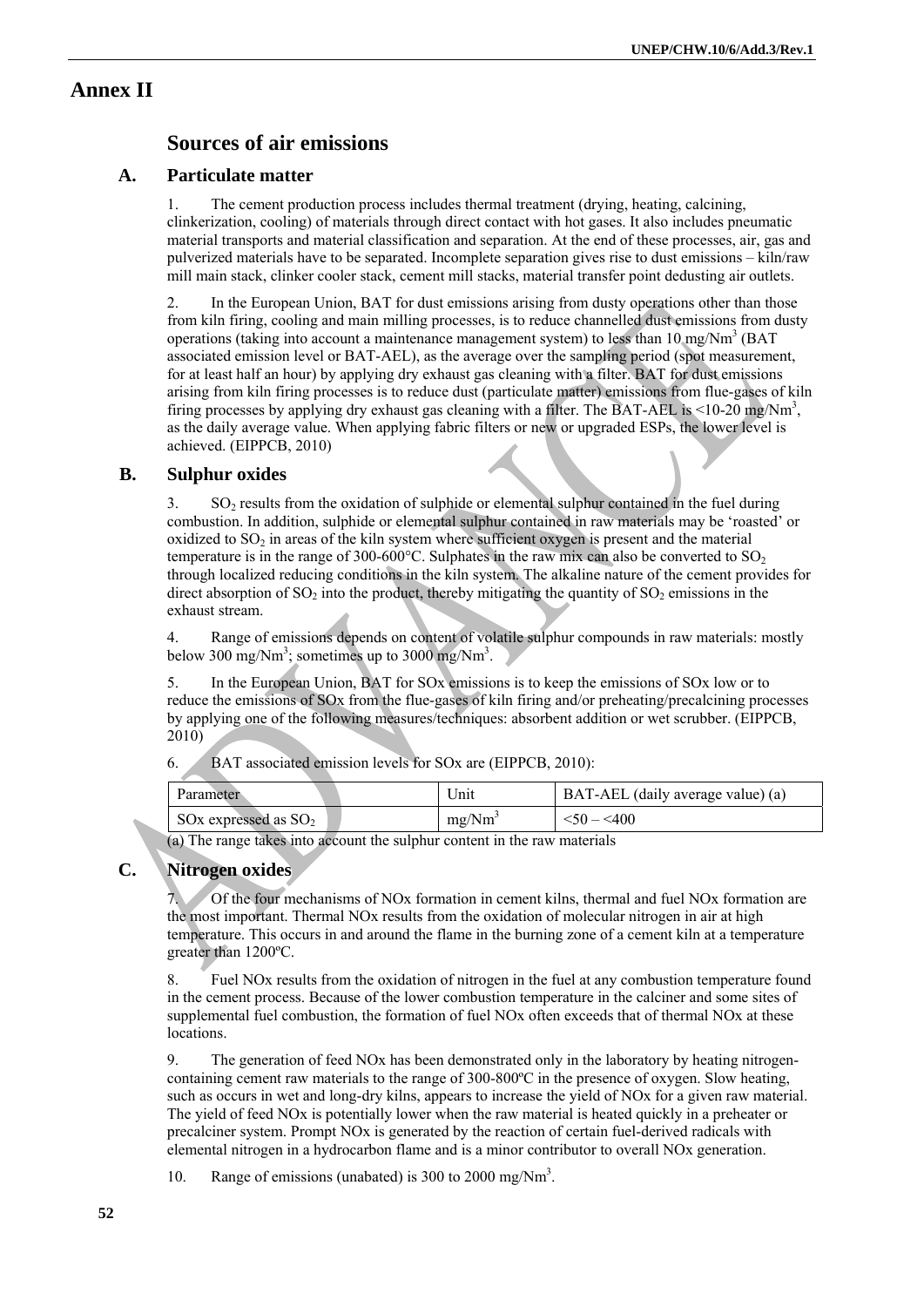11. In the European Union, BAT for NOx emissions is to reduce the emissions of NOx from the flue-gases of kiln firing processes by applying the following measures/techniques individually or in combination (EIPPCB, 2010):

(a) Primary measures/techniques, such as: flame cooling; low NOx burners; mid kiln firing; addition of mineralisers to improve the burnability of the raw meal (mineralised clinker); process optimisation;

(b) Staged combustion (conventional or waste fuels), also in combination with a precalciner and the use of optimised fuel mix;

- (c) SNCR;
- (d) SCR, subject to appropriate catalyst and process development in the cement industry.

12. BAT associated emission levels for NOx are (EIPPCB, 2010):

| Kiln type                   | Unit               | BAT-AEL (daily average value)      |
|-----------------------------|--------------------|------------------------------------|
| Preheater kilns             | $mg/Nm^3$          | $\langle 200 - 450 \, (b) \rangle$ |
| Lepol and long rotary kilns | mg/Nm <sup>3</sup> | $-400 - 800$ (a)                   |

(a) Depending on initial levels and ammonia slip.

(b) BAT-AEL is 500 mg/Nm3, where after primary measures/techniques the initial NOx level is >1000 mg/Nm3. Existing kiln system design, fuel mix properties including waste, raw material burnability can influence the ability to be in the range. Levels below 350 mg/Nm3 are achieved at kilns with favourable conditions. The lower value of 200 mg/Nm3 has only been reported as monthly average for three plants (easy burning mix used).

### **D. Carbon oxides**

13. CO is a PIC of carbonaceous fuels resulting from insufficient oxygen at the combustion site, insufficient mixing of oxygen and fuel at the combustion site, plus rapid cooling of the combustion products to below the ignition temperature of CO prior to its complete oxidation. CO can be formed unintentionally at any of the combustion sites in the kiln system. The emission of CO usually represents partially burned and under utilized fuel.

However, as a result of using oxygen-deficient combustion in the riser duct or calciner as a NOx control strategy, CO can sometimes be generated in the pyroprocess and may appear in the flue gas discharge if it is not subsequently oxidized following its formation.

14. CO<sub>2</sub> results from the combustion of carbonaceous fuel and the calcination of the calcareous component of the raw material mix, an unavoidable and fixed consequence of cement manufacture. Of the total amount of  $CO<sub>2</sub>$  emitted from a cement kiln, about half originates from the raw material while the remainder originates from the combustion process. About one tonne of  $CO<sub>2</sub>$  is emitted per tonne of clinker produced. More thermally efficient systems emit slightly less while less thermally efficient systems emit slightly more.

## **E. Organic emissions**

15. VOC emissions from cement kilns are of interest because of their role in the formation of atmospheric ozone and the designation of some VOC as hazardous air pollutants. Total hydrocarbons (THCs) emissions (of which VOCs are a subset) are primarily generated as a result of evaporation and/or cracking of the constituents of petroleum and kerogens found in the raw material mix.

16. The potential for organic emissions varies with the selection of raw materials and the variability of the concentration of organic constituents within raw material sources. Organic PICs also can be formed as a result of incomplete combustion at any of the combustion sites within a pyroprocessing system.

17. Range of emissions is dependant on content of raw materials of volatile organics: mostly below 50 mg/Nm<sup>3</sup>; sometimes up to 500 mg/Nm<sup>3</sup>.

18. In the European Union, BAT for TOC emissions is to keep the emissions of TOC from the fluegases of the kiln firing processes low by applying the following measure/technique: avoid feeding raw materials with a high content of volatile organic compounds into the kiln system via the raw material feeding route. Moreover, facilities co-processing hazardous and other wastes that are located in the European Union have to meet the requirements of the Council Directive 2000/76/EC.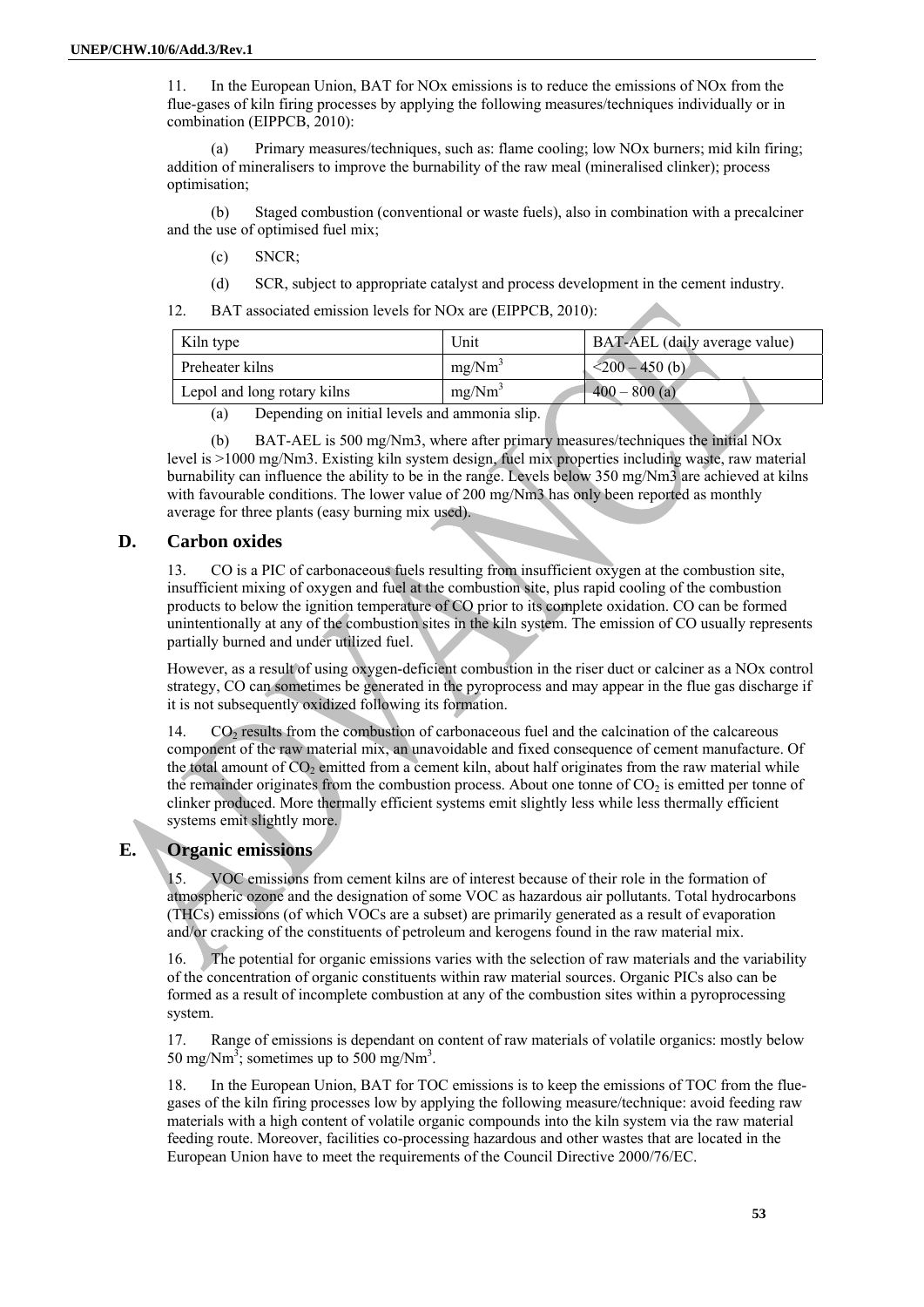## **F. Acid gases**

19. All the oxidants necessary to convert  $SO_2$  to sulphur trioxide  $(SO_3)$  are present in the combustion products of fossil fuel. Therefore, emissions of  $SO_3$  and/or  $H_2SO_4$  mist are a possibility from cement plants. The emissions of  $H_2SO_4$  mist may also increase in those plants employing 'tailpipe wet scrubbers'.

20. If fluorine is naturally present in the raw materials or added as a mineralizer, the emission of HF from a cement kiln system becomes a possibility.

21. How HCl formed in cement kilns is not fully understood. Nevertheless, there is limited evidence that HCl emissions may be independent of chlorine input to a kiln system, possibly due to the affinity of chlorine for calcium and alkali metals. Emissions can result if inputs exceed the capacity of the clinker to absorb inbound chlorine.

22. Range of HCl emissions: SP/PC17 kiln systems, <10 mg/Nm<sup>3</sup>; wet kilns, up to 80 mg/Nm<sup>3</sup>.

23. In the European Union, BAT is to keep the emissions of HCl below 10 mg/ $Nm<sup>3</sup>$  (BAT-AEL), as the daily average value or average over the sampling period (spot measurements, for at least half an hour), by applying the following primary measures/techniques individually or in combination: using raw materials and fuels containing a low chlorine content, and/or limiting the amount of chlorine content for any waste that is to be used as raw material and/or fuel in a cement kiln. (EIPPCB, 2010)

24. Similarly, BAT is to keep the emissions of HF below  $1 \text{ mg}/\text{Nm}^3$  (BAT-AEL) expressed as HF, as the daily average value or average over the sampling period (spot measurements, for at least half an hour), by applying the following primary measure/technique individually or in combination: using raw materials and fuels containing low fluorine and/or limiting the amount of fluorine content for any waste that is to be used as raw material and/or fuel in a cement kiln. (EIPPCB, 2010)

## **G. Ammonia**

25. Trace quantities of  $NH_3$  in the exhaust gas from a cement kiln gas probably result from the pyrolysis of nitrogenous compounds in fossil fuels and raw materials. Ammonia emissions from cement kilns are of primary concern because of the potential contribution to regional haze. In addition, atmospheric reactions occur just outside of the stack between  $NH<sub>3</sub>$  and the oxides of sulphur or HCl that produce ammonium sulphate, ammonium bisulphate, or ammonium chloride as very fine particulate matter (PM) and These reaction products are observed as the undesirable anomaly known as a 'detached plume'. Depending on the location of the stack observer, the detached plume can give the incorrect appearance of poorly controlled PM emissions from a kiln stack.

26. Range of emissions is <1 to 15 mg/Nm<sup>3</sup> as a rule with exceptions up to 40 mg/Nm<sup>3</sup>.

## **H. Benzene**

27. Benzene might be present in conventional and alternative raw materials and is partially roasted off at material preheating.

28. Range of emissions, normally 1 to 2 mg/Nm<sup>3</sup>; up to 3 and more mg/Nm<sup>3</sup> in rare cases

## **I. Heavy Metals**

29. Heavy metals are ubiquitous in all cement kiln input materials. Since clean gas dust (i.e., dust after the dedusting equipment) is an input materials fraction, it also contains heavy metals. In addition, semi-volatile and volatile heavy metals are evaporated and condense (predominantly) on the fine dust fraction.

30. Most heavy metal emissions remain below the detection limits, and all emissions, except for mercury, remain safely below generally adopted limit values. Mercury emissions can exceed 0.05 mg/Nm<sup>3</sup> in case of excessive inputs with materials.

In the European Union, BAT for metal emissions is to minimise the emissions of metals from the flue-gases of the kiln firing processes by applying the following measures/techniques individually or in combination (EIPPCB, 2010):

(a) Selecting materials with a low content of relevant metals and limiting the content of relevant metals in materials, especially mercury;

-

 $17$  SP = Suspension Preheater kiln; PC = Precalciner kiln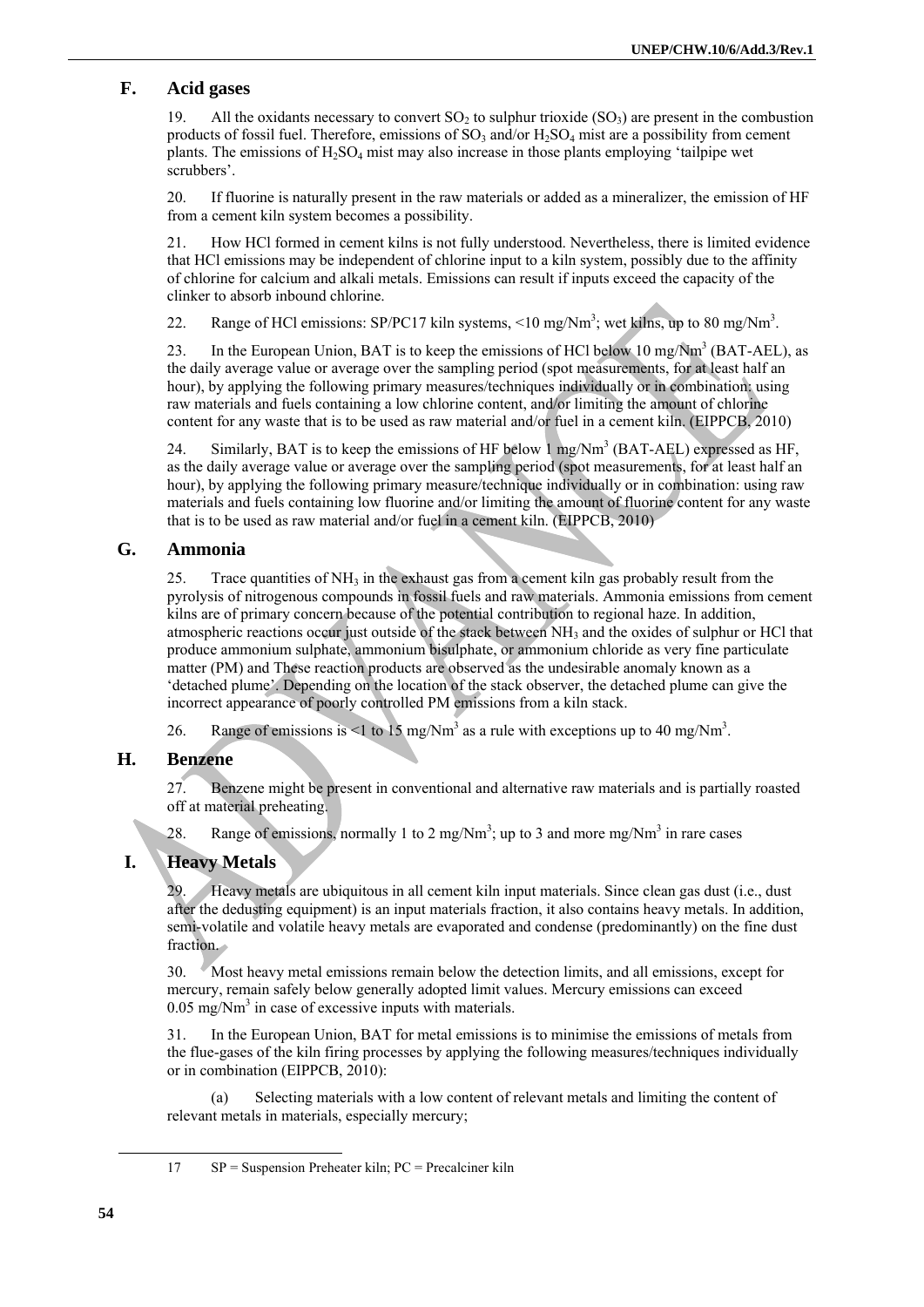used;

(b) Using a quality assurance system to guarantee the characteristics of the waste materials

(c) Using effective dust removal measures/techniques.

32. BAT associated emission levels for metal emissions are (EIPPCB, 2010):

| Metals                                      | Unit               | BAT-AEL (average over the sampling<br>period (spot measurements, for at least<br>half an hour) |
|---------------------------------------------|--------------------|------------------------------------------------------------------------------------------------|
| Hg                                          | mg/Nm <sup>3</sup> | $\leq 0.05$ (b)                                                                                |
| $Cd + T1$                                   | mg/Nm <sup>3</sup> | $\leq 0.05$ (a)                                                                                |
| $Sb + As + Pb + Cr + Co + Cu + Mn + Ni + V$ |                    | $\leq 0.5$ (a)                                                                                 |

(a) Low levels have been reported (EIPPCB, 2010).

(b) Low levels have been reported (EIPPCB, 2010). Values higher than 0.03 mg/Nm3 have to be further investigated. Values close to 0.05 mg/Nm3 require consideration of additional measures/techniques such as those described in EIPPCB (2010).

## **J. Polychlorinated dibenzo-p-dioxins and polychlorinated dibenzofurans**

33. Dioxins, furans or advanced precursors that might be present in conventional raw materials (rarely) or wastes used as alternative raw materials, are partially roasted off at material preheating. Any chlorine input in the presence of organic material may potentially cause the formation of PCDD and PCDF in heat (combustion) processes. PCDD/PCDF can be formed by the 'de novo synthesis mechanism' in or after the preheater and in the air pollution control device if chlorine and hydrocarbon precursors are available in sufficient quantities in the temperature range 200º C to 450º C.

34. A comprehensive survey of PCDD/PCDF emissions from cement kilns, in developed and developing countries, is given in a report by Karstensen (2006b).

35. In a survey performed by CEMBUREAU, PCDD and PCDF measurements from 110 cement kilns in 10 European countries were presented. The average concentration, taking into account all of the data in this dataset, was  $0.016$  ng I-TEQ/m<sup>3</sup>. The range between the lowest and highest concentrations measured was  $\leq 0.001$  to 0.163 ng I-TEQ/m<sup>3</sup>. All measurements were expressed corrected to standard conditions (dry gas, 273 K, 101.3 kPa and 10 per cent  $O_2$ ).

36. A report from the Holcim Cement Company, which operates cement kilns worldwide, gives average PCDD/PCDF values for 2001 and 2002 as  $0.041$  ng TEQ/Nm<sup>3</sup> (71 kilns) and  $0.030$  ng TEQ/Nm<sup>3</sup> (82 kilns) respectively. Of these measurements, 120 were from countries within the Organisation for Economic Co-operation and Development (OECD), with an average value of  $0.0307$  ng TEQ/Nm<sup>3</sup>; the minimum and maximum values measured were  $0.0001$  and  $0.292$  ng TEQ/Nm<sup>3</sup> respectively, with nine long wet kilns being above 0.1 ng TEQ/Nm<sup>3</sup>. For the 29 measurements from non-OECD countries, the average value was 0.0146 ng TEQ/Nm<sup>3</sup>; the minimum and maximum values measured were  $0.0002$  and  $0.074$  ng TEQ/Nm<sup>3</sup> respectively, with no measurements being above 0.1 ng TEQ/Nm<sup>3</sup>.

37. The PCDD/PCDF data presented by Karstensen (2006b) shows that:

(a) Most cement kilns can meet an emission level of 0.1 ng TEQ/Nm3 if primary measures are applied;

(b) Co-processing of waste fed to the main burner, kiln inlet or the precalciner does not seem to influence or change the emissions of POPs;

(c) Data from dry preheater and precalciner cement kilns in developing countries show emission levels much lower than 0.1 ng TEQ/Nm3.

In the European Union, BAT is to avoid emissions of PCDDs/PCDFs or to keep the emissions of PCDDs/PCDFs from the flue-gases of the kiln firing processes low by applying the following measures/techniques individually or in combination (EIPPCB, 2010):

(a) Carefully selecting and controlling of kiln inputs (raw materials), i.e. chlorine, copper and volatile organic compounds;

(a) Carefully selecting and controlling of kiln inputs (fuels), i.e. chlorine and copper;

(b) Limiting/avoiding the use of wastes which contain chlorinated organic materials;